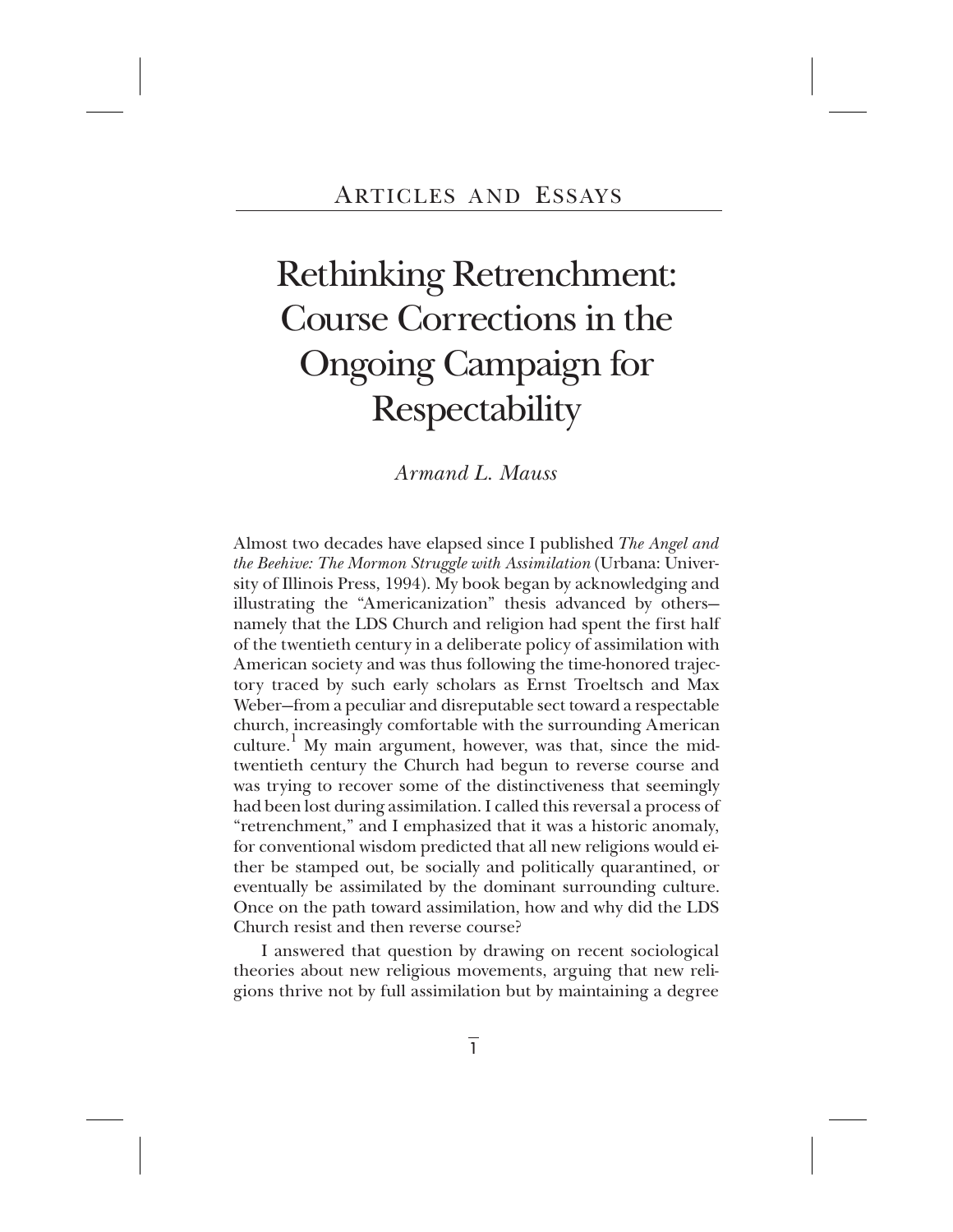of peculiarity and thus tension with the surrounding culture.<sup>2</sup> If this tension becomes excessive, the new religion will face a "predicament of disrepute," as Mormonism did in the nineteenth century, and its survival will be jeopardized. However, if assimilation proceeds too far, the religion faces a "predicament of respectability," where its identity or "brand" does not stand for anything distinctive enough to be attractive—a condition which Mormonism approached by the middle of the twentieth century.<sup>3</sup> Growth and prosperity depend upon finding and maintaining an optimum level of tension on a continuum between disrepute and respectability.4 This *external* tension typically arises in part from a certain *internal* strictness and sacrifice entailed by Church membership, lest members grow complacent in assuming that the promised rewards can be had without any "cost." The costs and sacrifices imposed on members define the boundaries of the LDS way of life and therefore their very identity as "Mormons"—even as these boundaries help also to define the external image of the organization. The leaders of the LDS Church by midcentury seem intuitively to have understood all this and to have deliberately begun moving the religious and political culture of the Church back in a sectlike direction, as though to recover some of its lost distinctiveness and societal tension. I went on to identify various institutional expressions through which the resulting LDS retrenchment process had become evident, especially in the realms of formal organization, focus on modern prophets and scriptures, gender and family, missionizing, genealogy and temple worship, and religious scholarship.

While *The Angel and the Beehive* was well received and fairly reviewed in general, it has been criticized, and properly so, for certain inconsistencies or ambiguities. Any theoretical framework is likely to fit the data only imperfectly. One issue seems to be the nature and scope of the *assimilation* process that I described. To some of my readers, it has not been clear just what about Mormonism was being assimilated to what else? I had originally been thinking in terms of Mormon assimilation broadly with American culture, especially American popular culture. Yet some critics seemed to see continuing assimilation, rather than retrenchment, in the Mormon turn toward political conservatism and in the constant Church efforts to convince other Christians—especially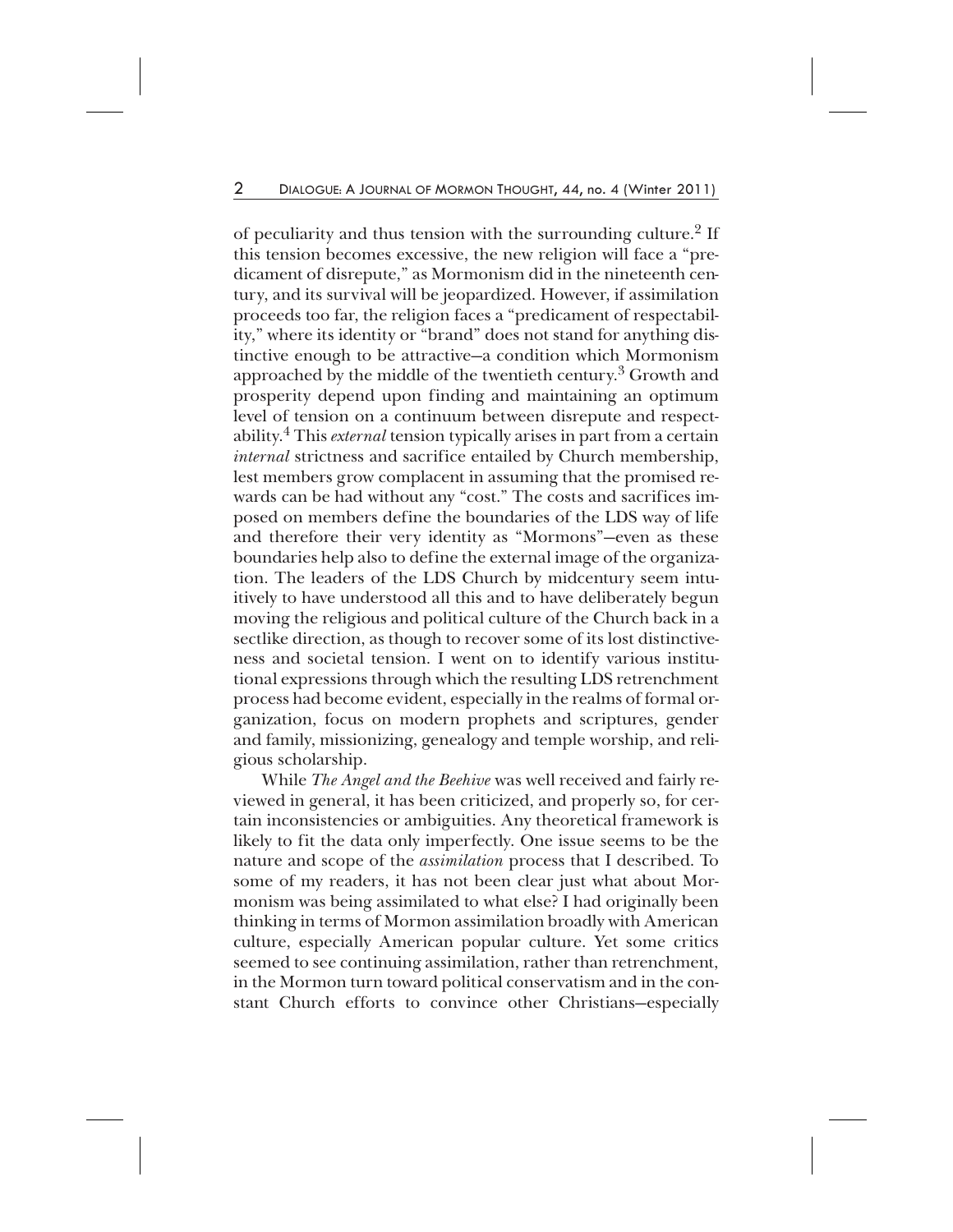Evangelicals—that Mormons are legitimately part of the Christian  $family.<sup>5</sup>$  Isn't the Church, in effect, pursuing a policy of assimilation with the more conservative denominations? My answer is no. To the extent that Mormonism identifies itself with other relatively *high-cost* religions, it is still resisting and rejecting assimilation with the secular culture of the society in general.

A derivative ambiguity in my assimilation-versus-retrenchment argument was my failure to emphasize enough that, while the retrenchment in question, has external implications, it is primarily an *internal* process. Externally, the Church continues to seek respectability and acceptance as one Christian religion among others. Members will recognize, however, that what we tell ourselves internally is that there is only *one* true church, and ours is it! We continue to cherish our peculiarities as ways of emphasizing that exclusive claim, even as we cringe over what outsiders make of those peculiarities and try to gloss over them whenever we are confronted with them.

Another critic has focused on my interpretation of the part played by the "correlation movement" in the retrenchment process. Whereas I saw correlation as the vehicle by which retrenchment was implemented, Roger Terry sees correlation as a major feature of assimilation. He argues that, even though the retrenchment process was focused on resisting the worldly cultural encroachments of the 1960s and 1970s, the Church actually was quietly coming to resemble the rest of the "global economy dominated by multinational corporations, organizational values, and professional managers. In light of this development, the Church wasn't moving *away* from American society but *with* it, and by the turn of the millennium, Mormons had actually come to define mainstream corporate respectability." Seen in that light, says Terry, despite my claim that correlation and a renewed emphasis on peculiarity were all part of a retrenchment, that is, going "against American societal trends, [yet] . . . on a more fundamental level, this retrenchment effort was simply a well-executed program of going with the flow."6

While I share Terry's perceptions about the extent to which the organizational culture of the Church has absorbed the bureaucratic ethos of the corporate world, I would not go so far as to say, as he does later, that the reverse is also true—i.e., that the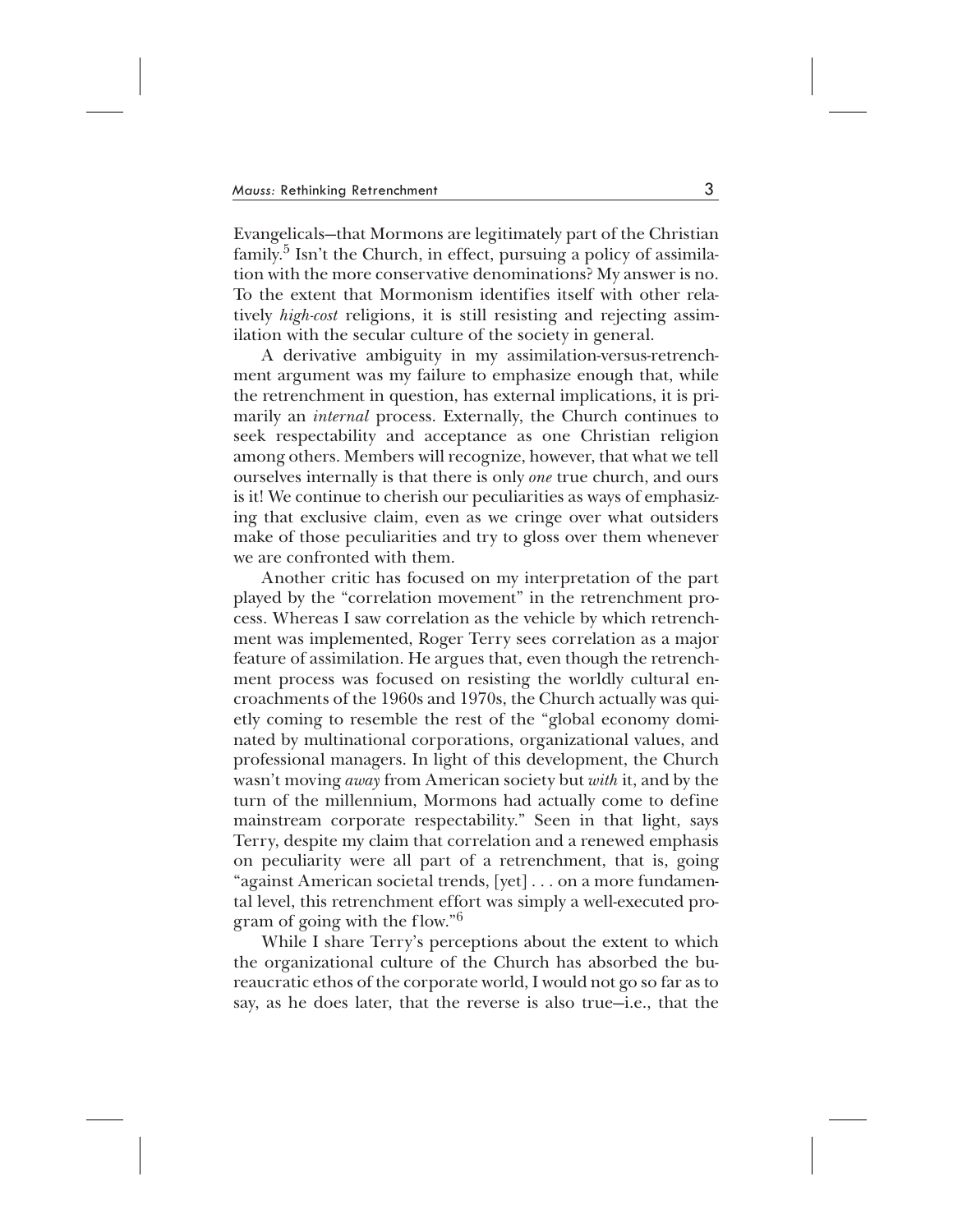Church has run the risk of being simply "absorbed into a global economy dominated by multinational corporations." The peculiarly Mormon *values* emphasized by the Church in the retrenchment process should not be confused with the *means* used in that process (i.e., Correlation), even though such means do implicate other values as well. As an analogy, we would not, I trust, claim that the advanced computerization of our genealogical research program implies that technological values have displaced the religious values underlying our family history program.

All such questions and criticisms about my theoretical framework are valid and useful, but in general I think my 1994 book has held up fairly well as an interpretation of LDS Church history since midcentury. Indeed, until recently, it has been about the only scholarly treatment of recent LDS history, though it is now joined by Claudia Bushman's valuable overview of contemporary issues in Mormonism; $^7$  and Jan Shipps, I understand, has a truly comprehensive history of the modern Church well underway.

Meanwhile, I offer in this article something of an update to *The Angel and the Beehive*. The book was published in 1994, just as Howard W. Hunter succeeded Ezra Taft Benson as president of the Church, to be succeeded himself in 1995 by Gordon B. Hinckley. The Hinckley era, to which the Hunter presidency was a compatible prelude, slowly but surely introduced a series of changes in Church policy that have had the cumulative effect of pulling the pendulum of ecclesiastical culture back somewhat from the retrenchment mode and toward assimilation. This reversal has not occurred uniformly along all the dimensions which I discussed in my book, but it has occurred extensively enough to give the Church a different "feel" now from the retrenchment environment that reached its zenith in the administration of President Benson. I will first identify some examples of this seeming retreat from retrenchment, and then I will suggest the tensions to which the Church seems to have been responding in the policy changes it has made. My presentation here can be only suggestive, for I haven't yet gathered the kind of systematic data needed for reliable conclusions. Nor am I claiming that there has been a wholesale rollback of the retrenchment policies, but only some relatively modest "course corrections."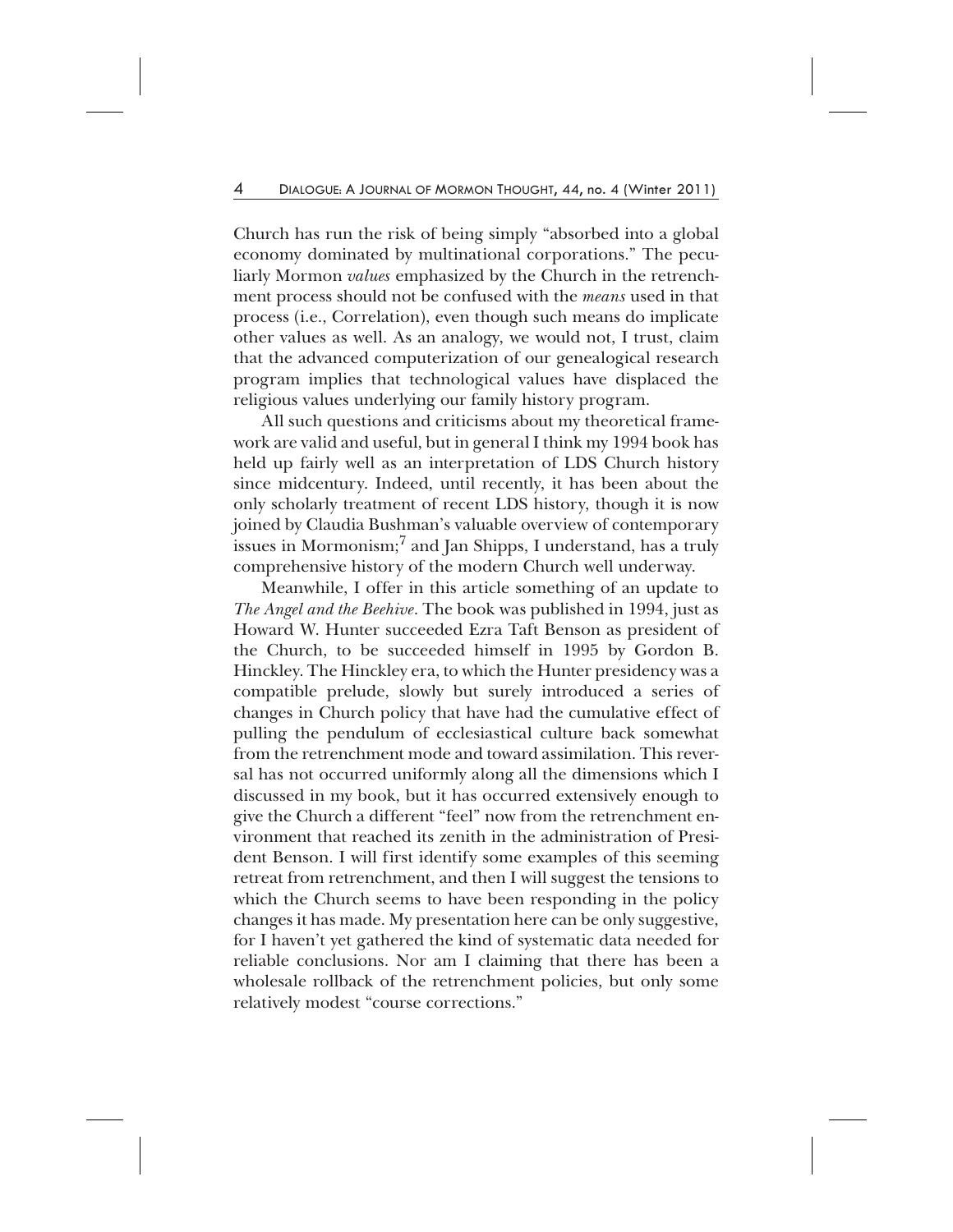#### **Prophets, Scriptures, and Doctrine**

Although the retrenchment themes of "follow the prophet" and "he will never lead the Church astray" have continued unabated, some Church leaders have recently softened these intimations of infallibility. In the 1989 October general conference, Elder James E. Faust, while calling for the sustaining of the current prophet (Benson), also denied in passing any claim of infallibility for the prophets and pointed to the collective and consultative nature of the revelatory process as protection against being led astray.8 In 1992, Elder Dallin H. Oaks acknowledged that the Church can claim to speak for "higher authority" on moral questions but not on "the application of those moral questions to specific legislation."9 More broadly, a 2007 LDS Newsroom article began with the declaration that "not every statement made by a Church leader, past or present, necessarily constitutes doctrine," and goes on to emphasize the collective deliberation and consultation required among the Presidency and the Twelve in the process we sometimes call "canonization." There is no hint of any infallibility claim but only an explanation that the revelations and doctrines of the Church are always relative to time, place, audience, and circumstances.<sup>10</sup> In 2009, the *Mormon Times*, a section of the Church-owned *Deseret News* which also maintains a blog with the same name, carried a series of articles by Michael Ash, a prominent LDS apologist, on LDS prophets and their fallibility, on scriptural relativity, individual dissent, etc., starting with an article attacking the notion of a prophet's infallibility and redefining the meaning of "lead[ing] astray." While *Mormon Times* routinely includes a disclaimer of official endorsement, it seems highly unlikely that such an article (or extensive series) could have appeared under *Deseret News* auspices in the 1980s.<sup>11</sup>

Obviously none of these instructions contradicts the injunction to follow the prophet, but the emphasis and tone are both very different from what we received in the 1980s, for example, from Elder Ezra Taft Benson's "fourteen fundamentals," which insisted not only that a prophet could never lead us astray but also asserted that the prophet was authorized to pronounce on any topic whatsoever, temporal or spiritual; or from Elder Bruce R. McConkie's unequivocal designation of certain ideas as "deadly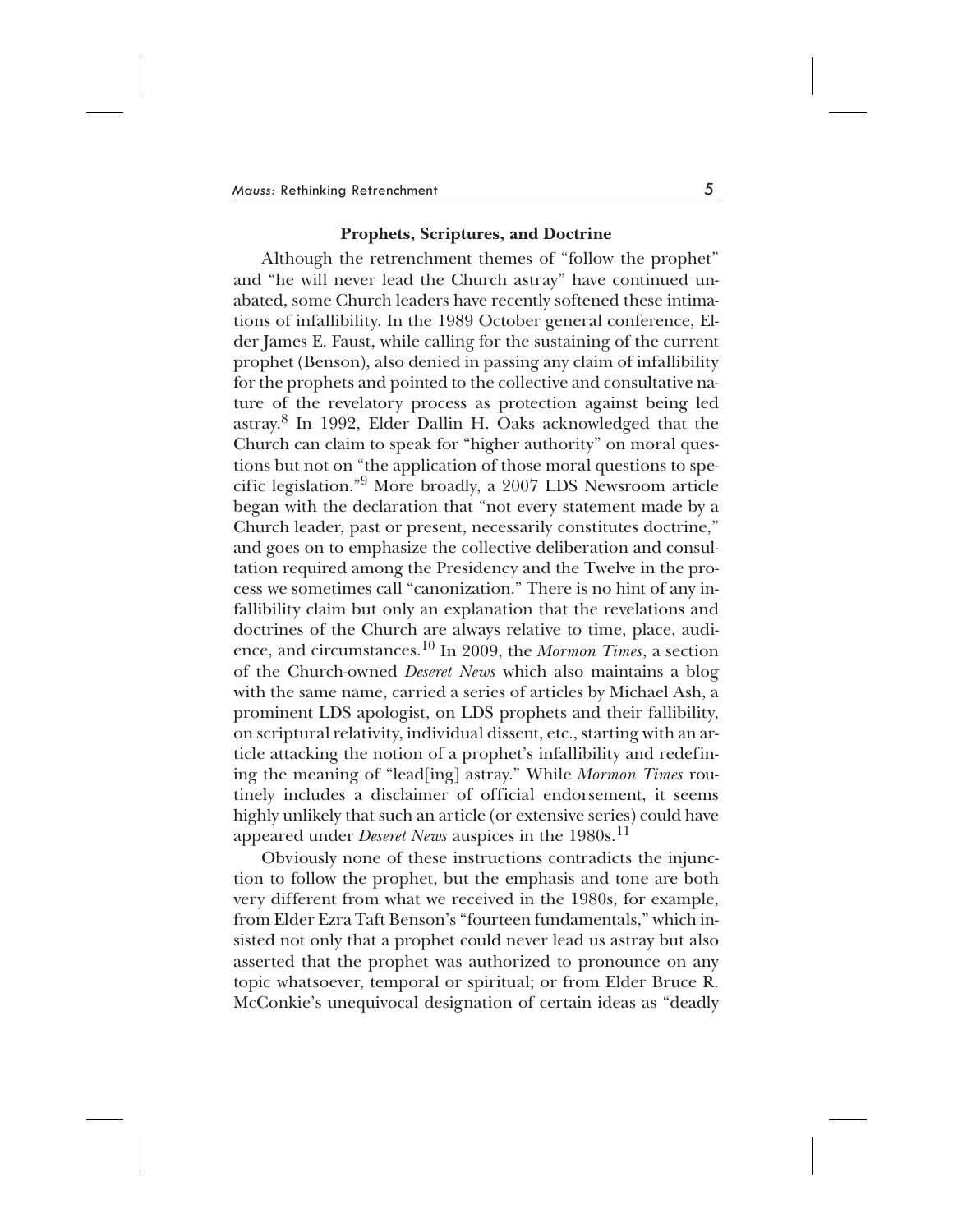heresies," even though some of them had conspicuously been taught by earlier presidents of the Church.<sup>12</sup> Despite McConkie's authoritative tone and his following among the folk as the final arbiter of true doctrine, his stature has recently been undermined somewhat at the official level. The introduction that he had written for the 1981 edition of the Book of Mormon was modified to eliminate the claim that the Lamanites were the "principal" ancestors of today's Native American Indians and replaced by the more modest assertion that the Lamanites were "among" the ancestors of the Indians. Here we can see the orthodoxy of FARMS taking precedence over McConkie's orthodoxy.13 Similarly, many of the italicized chapter headings that he had written for the Book of Mormon were rewritten to eliminate their obvious and unnecessary racist connotations.<sup>14</sup> Finally, to the great relief of many of us, his *Mormon Doctrine*, for half a century the chief resort of strict, doctrinaire Mormons, was finally allowed to go out of print in 2010.<sup>15</sup> It had officially been replaced in 2004 by *True to the Faith,* an anonymously written and more basic description of gospel topics arranged in alphabetical order. It bears the First Presidency's imprimatur but without their names, communicating that changes among personnel in the First Presidency do not affect this book's official status.

An even more conspicuous indication of assimilationist thinking at the doctrinal level can be found in the recent official tendency to soft-pedal, if not to abandon totally, some of the most distinctive teachings of the Prophet Joseph Smith, such as those in the King Follett Discourse. In its ongoing efforts to enhance its image as a mainstream Christian denomination, rather than a weird "cult," the Church seems to be backing away as much as is feasible from such distinctive teachings as heavenly parents, the eternal progression of God from a mortal state, and the potential human destiny of godhood.

The earliest indications I saw of this tendency was the seeming equivocation of President Hinckley's answers to questions about these doctrines in some of his public interviews during the 1990s. For example, in an August 1997 interview with Don Lattin, religion writer for the *San Francisco Chronicle*, President Hinckley was asked directly whether Mormons believe that God was once a man, and he answered, "I wouldn't say that. There was a little cou-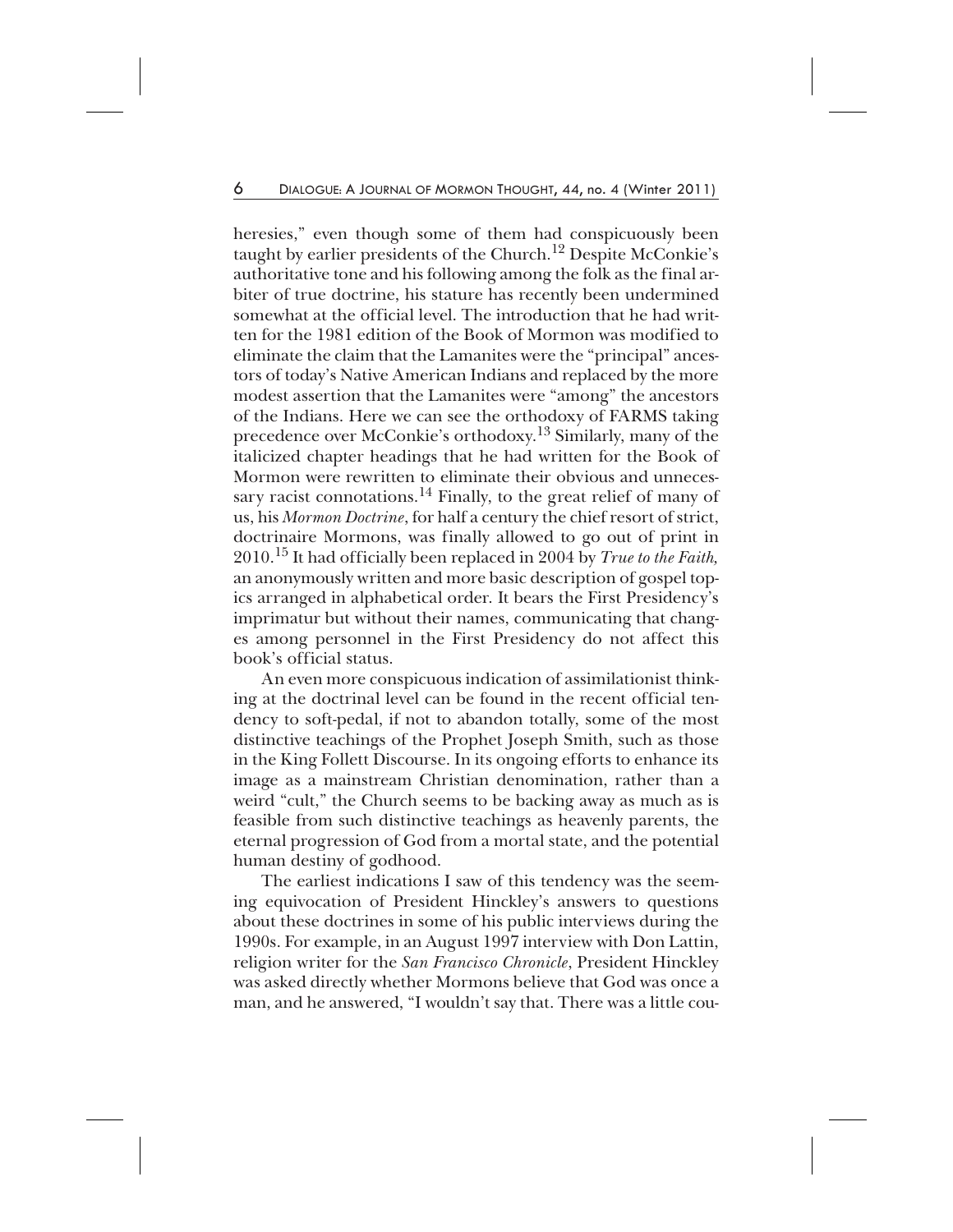plet coined, 'As man is, God once was. As God is, man may become.' Now that's more of a couplet than anything else. That gets into some pretty deep theology that we don't know very much about."16 Then the nimble president switched the subject to "eternal progression."

Similar deflections away from such topics can be seen in his interview the same month with David Van Biema of *Time* magazine, which the reporter readily recognized as "downplaying the faith's distinctiveness."<sup>17</sup> Interestingly enough, President Hinckley seemed to be reacting to concerns about equivocation on matters of traditional doctrine when he included the following comment during one of his addresses in the October 1997 general conference: "I personally have been much quoted, and in a few instances misquoted and misunderstood. I think that's to be expected. None of you need worry because you read something that was incompletely reported. You need not worry that I do not understand some matters of doctrine. I think I understand them thoroughly, and it is unfortunate that the reporting may not make this clear. I hope you will never look to the public press as the authority on the doctrines of the Church."18

Lest we assume that such retreats from LDS doctrinal distinctiveness are for public consumption only, we need look no farther than the 2010–11 official lesson manual for the priesthood and the Relief Society to see a rather remarkable erosion of distinctive doctrines. One might have thought that *Principles of the Gospel*, used for years as the manual for new converts and investigators, had already been properly vetted, cleansed, and simplified for the "lowest common denominator" of LDS doctrine, but no: It had to be relieved of yet more material that might detract from a mainstream Christian image for Mormonism. Among the traditional LDS teachings that have been eliminated or seriously watered down in the new version, *Gospel Principles*, are that faithful members can become gods; God was not always a god but became God in the same way that LDS members can become gods; both Jesus and Satan are our brothers; and we are children of heavenly parents (including a mother), and that what is required for salvation is true faithfulness, not primarily obedience to a checklist of works-oriented commandments.<sup>19</sup> Yet another kind of important change in this manual has been a reworking of the citations to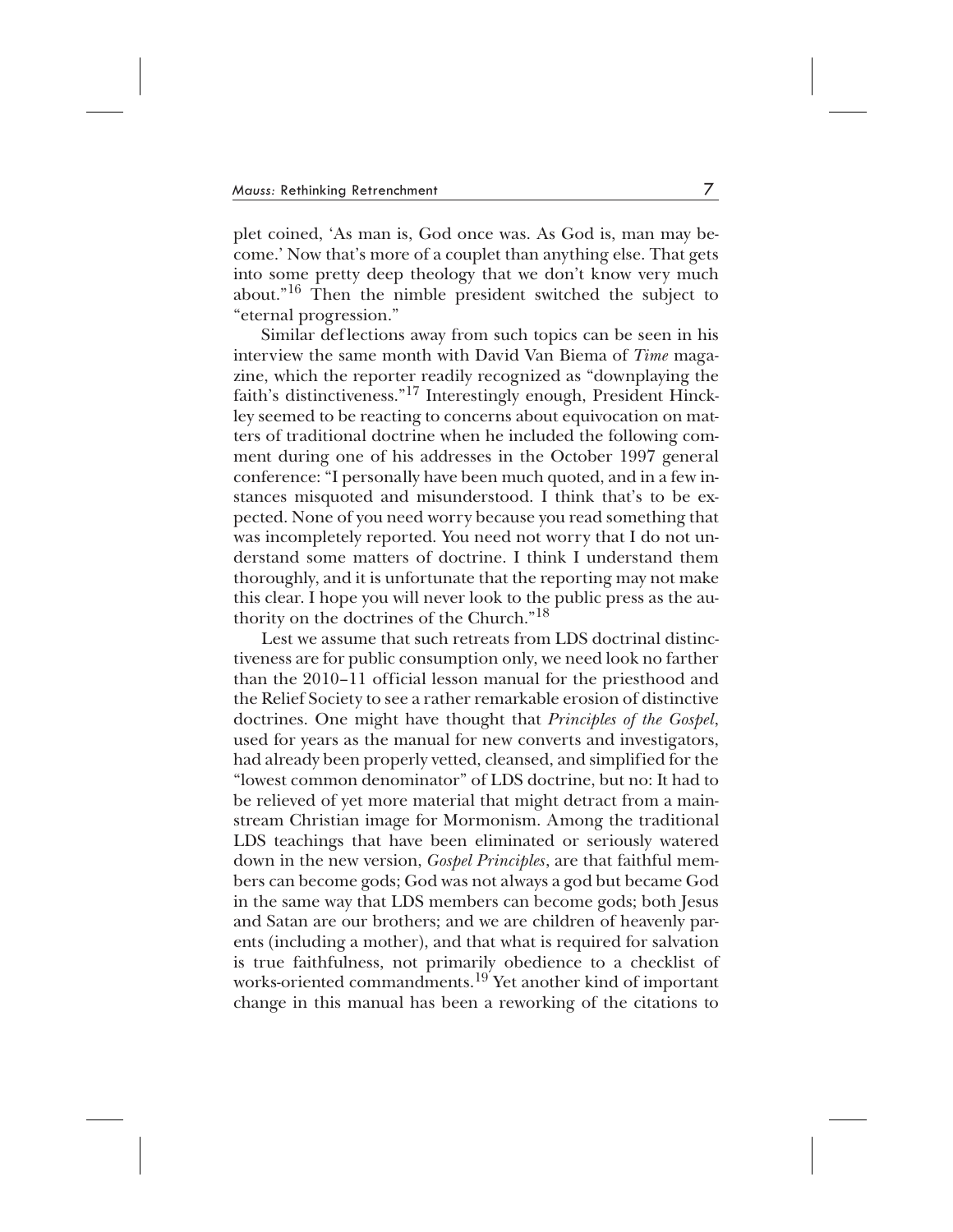sources, such that the main sources of dubious doctrines, especially Elder McConkie, have been removed or replaced, as for example, in the discussion of the gathering of Israel and of signs of the Second Coming.<sup>20</sup>

### **Gender and Family Policies**

Church teachings and policies on gender and family have always evolved in response primarily to cultural and political developments in the surrounding American society. Although these teachings were expressing a preference for neo-Victorian domesticity by the middle of the twentieth century, one systematic sociological study found that, by 1990, the instructions to women and families in the *Ensign* "had evolved in such a way that the traditional ideal [was still being] reaffirmed even as new roles and behaviors [were being] accommodated."<sup>21</sup> Such normative discrepancies between the ideal and the actual always introduce strains and anxieties, especially between generations. Recall that, in 1987, President Benson had delivered some rather stern instructions to LDS mothers employed outside the home. These directives drew on earlier counsel from President Spencer W. Kimball, who had called on wives to "come home from the typewriter, the laundry, the nursing; come home from the factory, the cafe. No career approaches in importance that of wife, homemaker, mother—cooking meals, washing dishes, making beds for one's precious husband and children." Benson himself then added: "The Lord clearly defined the roles of mothers and fathers in providing for and rearing a righteous posterity. In the beginning, Adam—not Eve—was instructed to earn the bread by the sweat of his brow. Contrary to conventional wisdom, a mother's calling is in the home, not in the market place."22

Then in 1995, "The Family: A Proclamation to the World" was promulgated in large part as a product of the strains in the Church for the previous two decades over gender roles and also over policies toward homosexuals. While the ideal doctrines and policies set forth in the proclamation have continued to be promoted since then, and some of them even reemphasized, a certain amount of softening at the operational level can now be seen in Church counsel on women's careers versus their domestic priorities. Note the remarkable contrast between the earlier Kimball-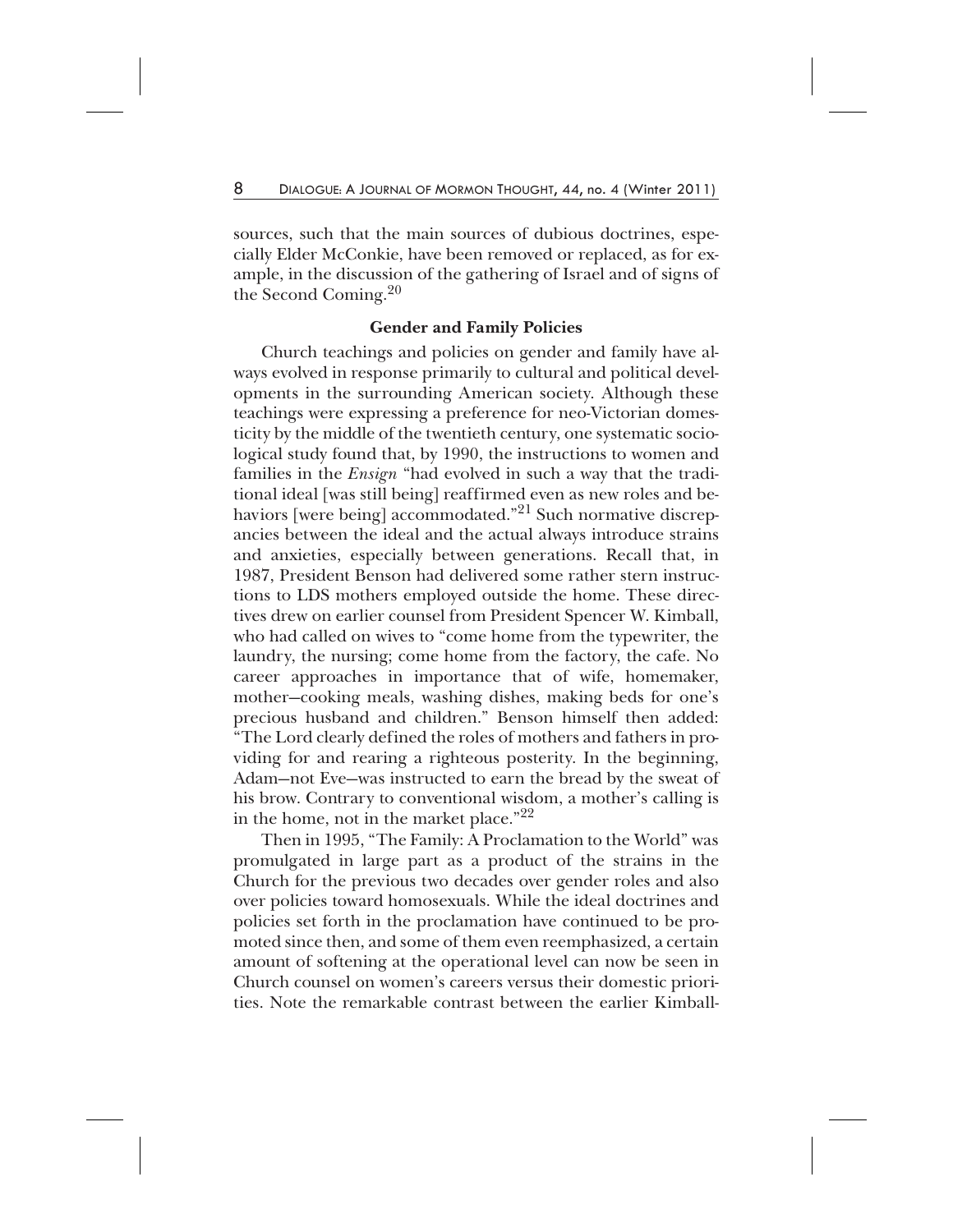Benson injunctions and the apostolic counsel of Elder Quentin L. Cook in 2011, when he urged the Saints to keep in mind two important principles. One was that no woman devoting herself primarily to raising and nurturing children needs to "apologize" for her career decision; and the second was that "we should all be careful not to be judgmental or assume that sisters are less valiant if the decision is made to work outside the home. We rarely understand or fully appreciate people's circumstances."<sup>23</sup> His tone here seems to me almost defensive, as though both kinds of careers, and not just the second, had come under criticism among the Saints in recent years.

Even in 2007, General Relief Society President Julie B. Beck offered a rather relaxed reiteration of motherhood as the ideal for Mormon women in her address, "Mothers Who Know."24 Her remarks generated considerable controversy on the many new feminist blogs that had been created since Benson's time. Eventually a kind of counter-construction to Beck's conceptualization was offered by the bloggers with the title, "What Women Know." In analyzing this controversy and counter-document, Andrea Radke-Moss, a historian at BYU-Idaho, found a great variety in women's reactions to Beck's talk, ranging from strong support to strong disagreement with the perception of some women that she was trying "to pigeonhole all women into one set of expectations."25 To me the most remarkable thing about the controversy over the Beck speech was the freedom which the bloggers felt in publicly offering their opinions, including some strong dissents, to a message that was, after all, delivered in general conference.

I concur with the Radke-Moss observation that this episode represents a new posture by Church leaders that encourages "a more honest discussion of controversial . . . issues in church publications." Even if the blogosphere had been available twenty years ago, it's hard to imagine this kind of episode without a few disciplinary councils in its wake.

Instead, the Beck controversy was followed, in the worldwide training conference the next year, by comments from Church leaders that seemed responsive particularly to that controversy. Elder Oaks, for example, pointed out that, in emphasizing the primary responsibility that mothers have for the nurture of their children, the Proclamation on the Family doesn't say exclusive re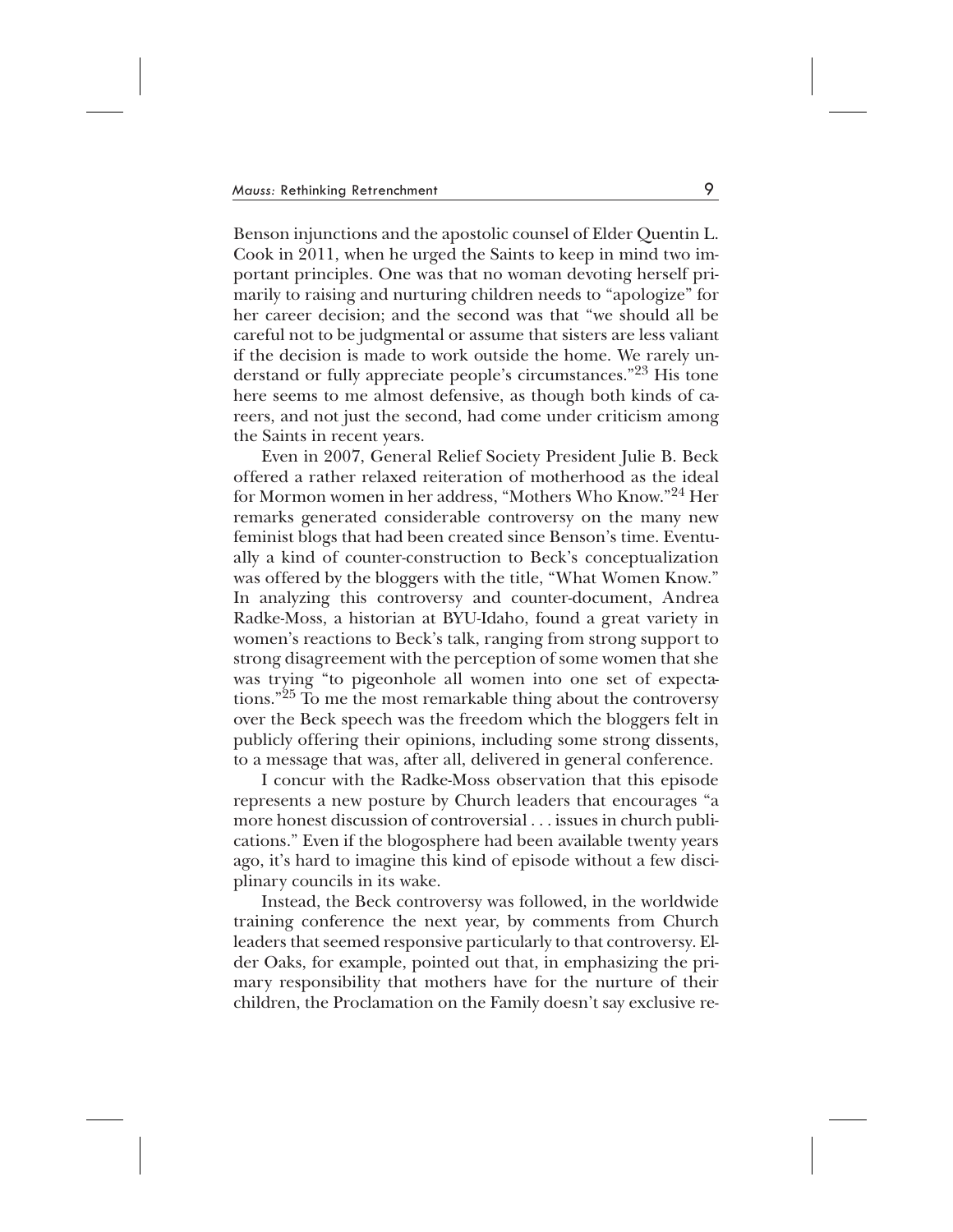sponsibility. Then when Julie Beck herself, in a 2008 meeting with a group of BYU women, was asked if they should have careers, she is quoted as having said, "Whatever your dreams are, go for it. . . . Sometimes you don't have control over the Lord's time and plan. . . . Go for broke, but don't lose sight of the gospel. When the time comes to marry and have children, re-evaluate."26

Clearly the Church's instructions to Mormon women have left considerable space for individual adaptations but at the cost of a certain accompanying ambiguity. Indeed, the Church itself is now a major employer of mothers; for example, a fifth of all BYU faculty members are women, and some of them certainly have small children at home.<sup>27</sup> Counselors and researchers who have studied the consequences of this ambiguity find that it can be quite alienating for women. In 2008, two psychologists from BYU's counseling and career center presented a paper at the annual conference of the Association of Mormon Counselors and Psychotherapists (AMCAP). They spoke of the "anxiety and guilt" experienced by many women, whether or not they choose a career outside the home. In a culture that tends to look upon such choices as a dichotomy of good versus evil, women who choose careers feel the judgment of women on one side of the dichotomy, and those who stay home full time feel the judgment of those on the other side. The women who came to their counseling center, the two therapists reported, found it very helpful just to be able to talk about their predicament.28

Certainly the examples of modern Mormon women in the "I'm a Mormon" series on mormon.org provide models that are remarkable in their variety—which, I take it, is the whole idea of those vignettes; but they don't do anything to clear up the ambiguity that many women seem to perceive in Church doctrines and policies about the roles advocated for women.29 At the same time, however, official policies directed toward the most intimate aspects of husband-wife relationships, which had earlier been quite intrusive, have increasingly (and appropriately) been left to the ultimate discretion of the couples themselves—for example, in matters of birth control, artificial insemination, and in-vitro fertilization.<sup>30</sup>

Other important changes in the LDS ecclesiastical culture are also apparent since the 1970s. In those days, even as feminist poli-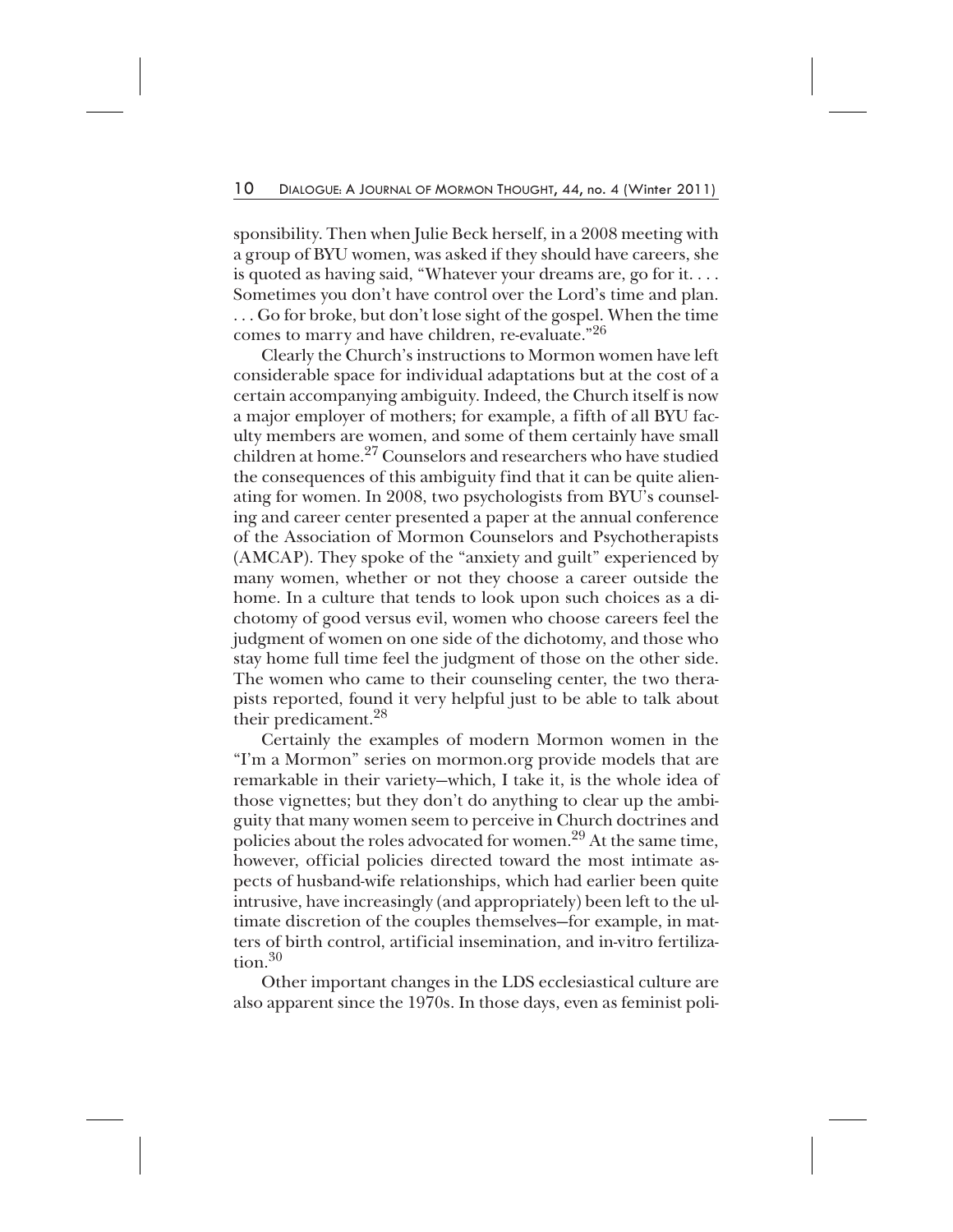tics were gaining ground in the outside world, Church policies toward women had increasingly reflected the retrenchment motif occurring in the Church more generally. "Correlation" placed under priesthood control all auxiliary programs that had once been quasi-independent under female leadership. Restrictions on the participation of women in sacrament meeting programs were added so that (for example) opening and closing prayers had to be offered by men, and the major "sermon" at the meeting was always given by "the priesthood" (i.e., a man). Women were still expected to take crying children out of the sacrament meetings and to look after them during the subsequent auxiliary meetings. With the turnover of another generation, however, women started to give prayers and otherwise participate more equally in sacrament meetings. Women began to participate not only in monthly ward council meetings but even in some weekly priesthood executive committee meetings.<sup>31</sup> Fathers began to share more fully in caring for children during meetings.

Even at BYU, a Women's Research Institute (WRI) was established in the early 1970s and in 1975 began to sponsor an annual women's conference. On the other hand, with the passage of time, the presentations at these conferences became increasingly "correlated," which is to say that their content became less academic or intellectual and more devotional and spiritual in nature.<sup>32</sup> The WRI also sponsored a variety of research projects and grants on issues of importance to women, but it apparently had outlived its mandate by 2010, when it was closed down, much to the disappointment of its large constituency.<sup>33</sup> Yet at about the same time, a new multivolume series on LDS women's history, WOMEN OF FAITH IN THE LATTER DAYS, was initiated in the Church Historical Department with Richard E. Turley Jr. and Brittany A. Chapman as co-editors. $34$  With the blessing of many priesthood leaders, at least in California, Claudia Bushman's oral history project through the School of Religion at the Claremont Graduate University has produced more than a hundred rich and candid interviews with LDS women of varying ages in California, and at least one book is projected that will analyze the experiences reported in these interviews.

Yet probably nothing has done as much to increase the voices and visibility of Mormon women in this generation as the cre-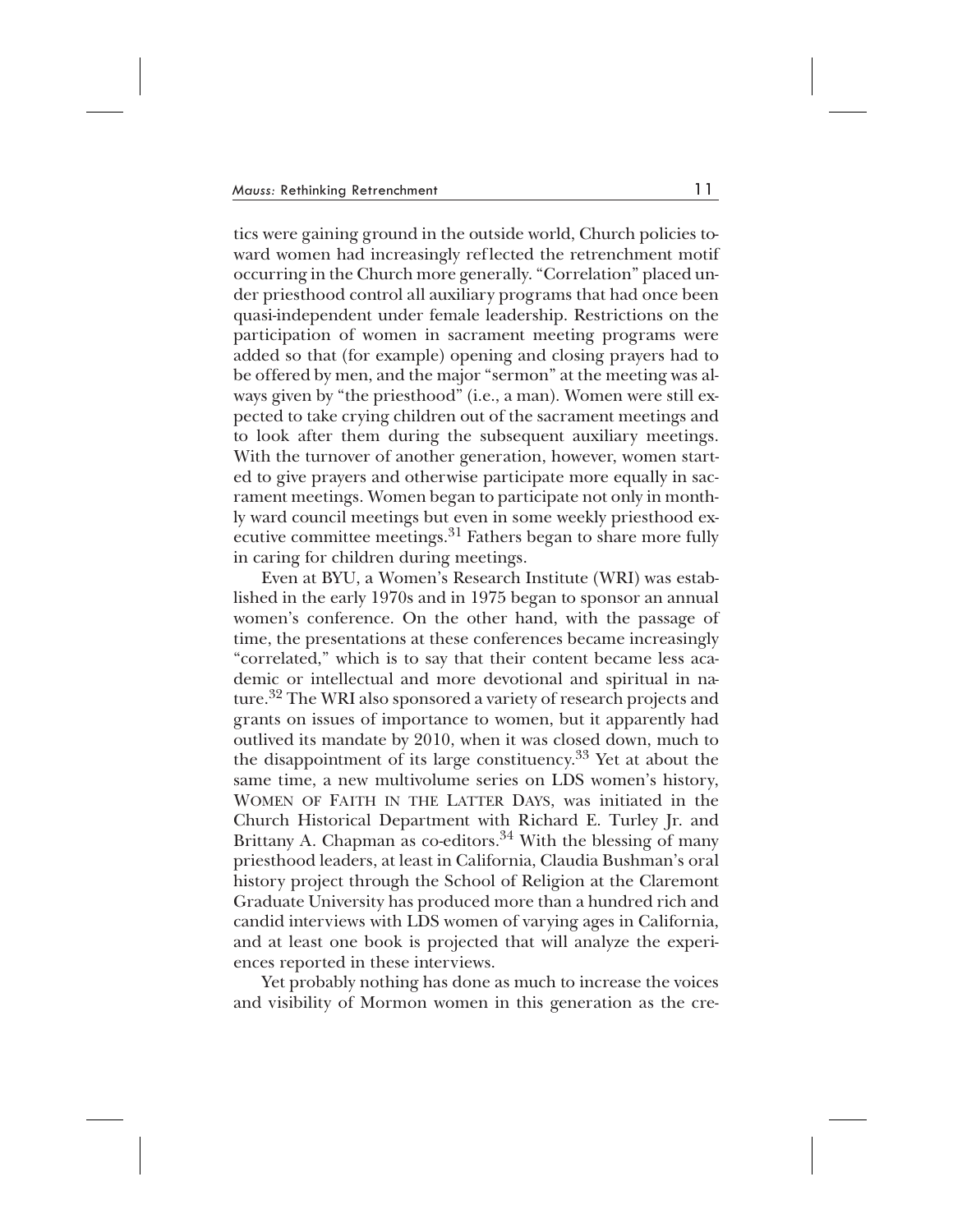ation of all the electronic social media, especially the bloggosphere; and these, as far as I can tell, have encountered more appreciation than disapproval from Church leaders. It is primarily because of such blogs as *Exponent II* (an e-continuation of the venerable feminist quarterly newspaper by the same name) and Mormon Feminist Housewives that Peggy Fletcher Stack could declare, "Feminism is back!"35 In their feminist content, these sites range from somewhat conservative to rather adventurous, but almost all of them have been founded by women who are participating members of the LDS Church and anxious to explore the intersection between their feminist yearnings and the roles expected of them in the teachings and policies of the Church.<sup>36</sup> The discussions cover a huge range of interests from the personal and mundane to the deeply philosophical and theological. Expressions of anguish and anger are not uncommon, as the bloggers reach out to each other for insights and understanding about their personal efforts to cope with family problems or their struggles to come to terms with their experiences at church. Tresa Edmunds, one of the most active and outspoken of the bloggers, speaks of the lingering "environment of fear" (of Church discipline or family disapproval) into which today's Mormon women "come out" as feminists, and I do not doubt that such fears would have been justified a generation ago; but Church discipline for public expressions in these blogs seems very unlikely in today's LDS Church.<sup>37</sup> Apparently it is even safe now to discuss the history and development of the concept of a Heavenly Mother, which astonished me when I saw the extensive article on that subject in 2011 in *BYU Studies*, of all places!<sup>38</sup>

# **Dealing with the Issue of Homosexuality**

Since my book was finished in the early 1990s, the retrenchment policy had not yet confronted certain newer issues of gender and family, particularly homosexuality. As this issue became increasingly prominent, the reaction of Church leaders was predictably quite conservative. I think all Latter-day Saints were taken by surprise to learn how many Mormon families were affected by this issue and particularly by how rapidly homosexual relationships and lifestyles gained acceptance in the surrounding society. In the later 1990s and early 2000s, as same-sex marriage increas-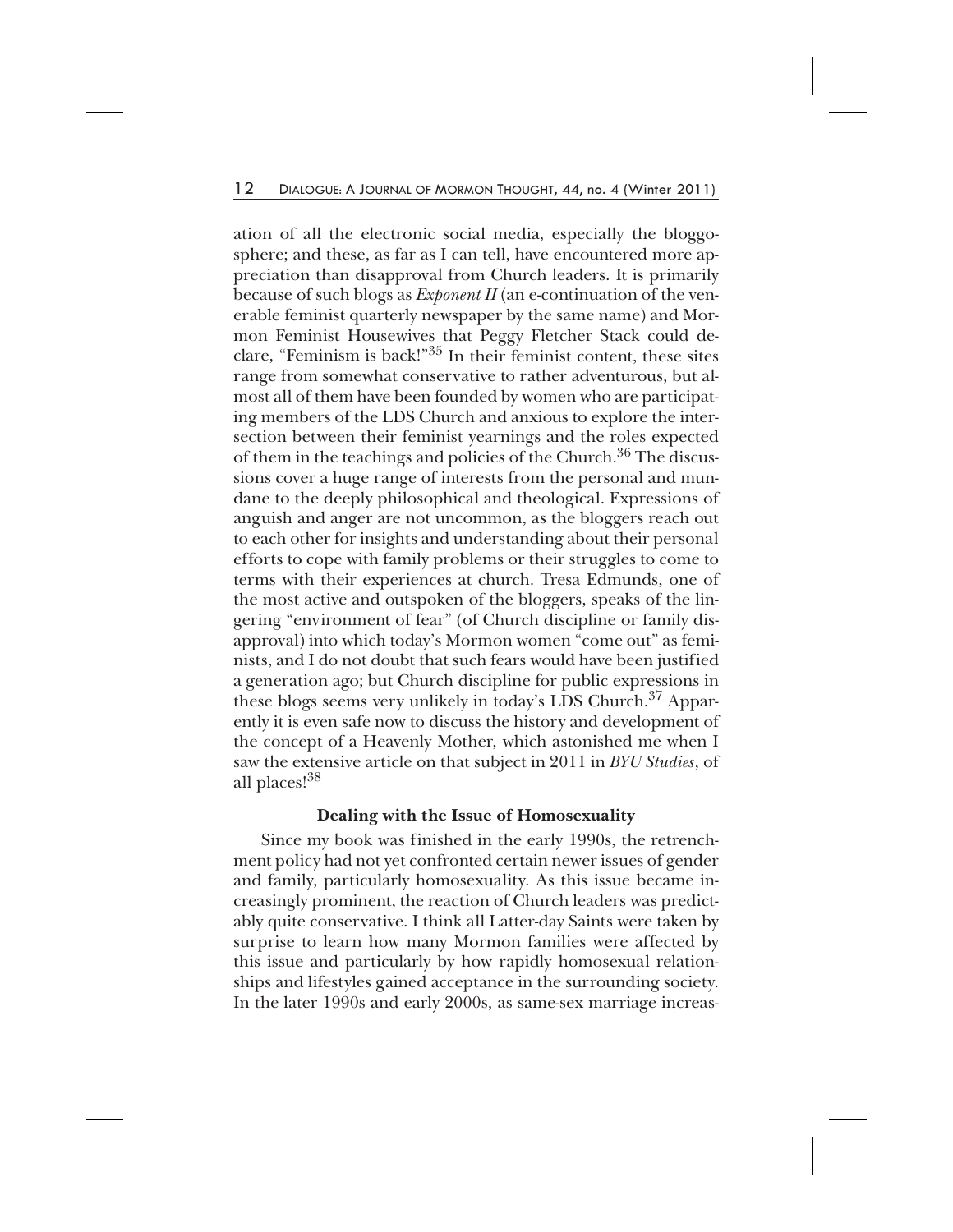ingly became a divisive political issue, Church leaders tried to walk the narrow line between (on the one hand) condemning all aspects of homosexuality and politically resisting attempts to normalize it, while (on the other hand) urging civility, kindness, and love toward homosexuals.39 As late as 2006, the *Church Handbook of Instructions* still required that members with even homosexual *feelings* should repent and be referred to professional counseling. During the same period, however, both the emerging professional literature and the personal accounts of LDS families and individuals were raising doubts about the traditional assumption that the homosexual preference was either entirely learned or entirely a matter of choice.<sup>40</sup> The clash between the traditional and the emerging understandings about the issue came to a head politically in the 2008 Proposition 8 campaign in California and similar campaigns in other states, which quickly translated such scientific questions into contentious public policy issues, especially the legitimacy of same-sex marriage.

The public relations blowback for the Church from its political campaigns made clear the need to take new public positions on gay rights that would emphasize the need to distinguish its firm position on *marriage* from other questions about the rights of homosexuals, both in society generally and in the Church particularly. One result was the rather remarkable and unexpected entry in November 2009 of Michael Otterson, the managing director of LDS Public Affairs, into the debate over various civil rights for homosexuals in Salt Lake City—and this time on the more liberal side of the debate. As Church spokesperson, he supported a Salt Lake City ordinance outlawing discrimination in housing or employment on the basis of sexual orientation or gender identity. Elder Jeffrey R. Holland publicly added his personal view that the new Salt Lake City ordinance in question should also be adopted by the state legislature.<sup>41</sup> In September 2010, the press reported on a dramatic meeting of invited adults in the Oakland California Stake, called by the stake president, in which Elder Marlin K. Jensen of the Seventy listened quietly but emotionally to numerous personal accounts about the anguish of gay members and their families who had been dealing with the policies and politics of the Church relating to homosexual relationships. The meeting culminated in a dramatic apology from Elder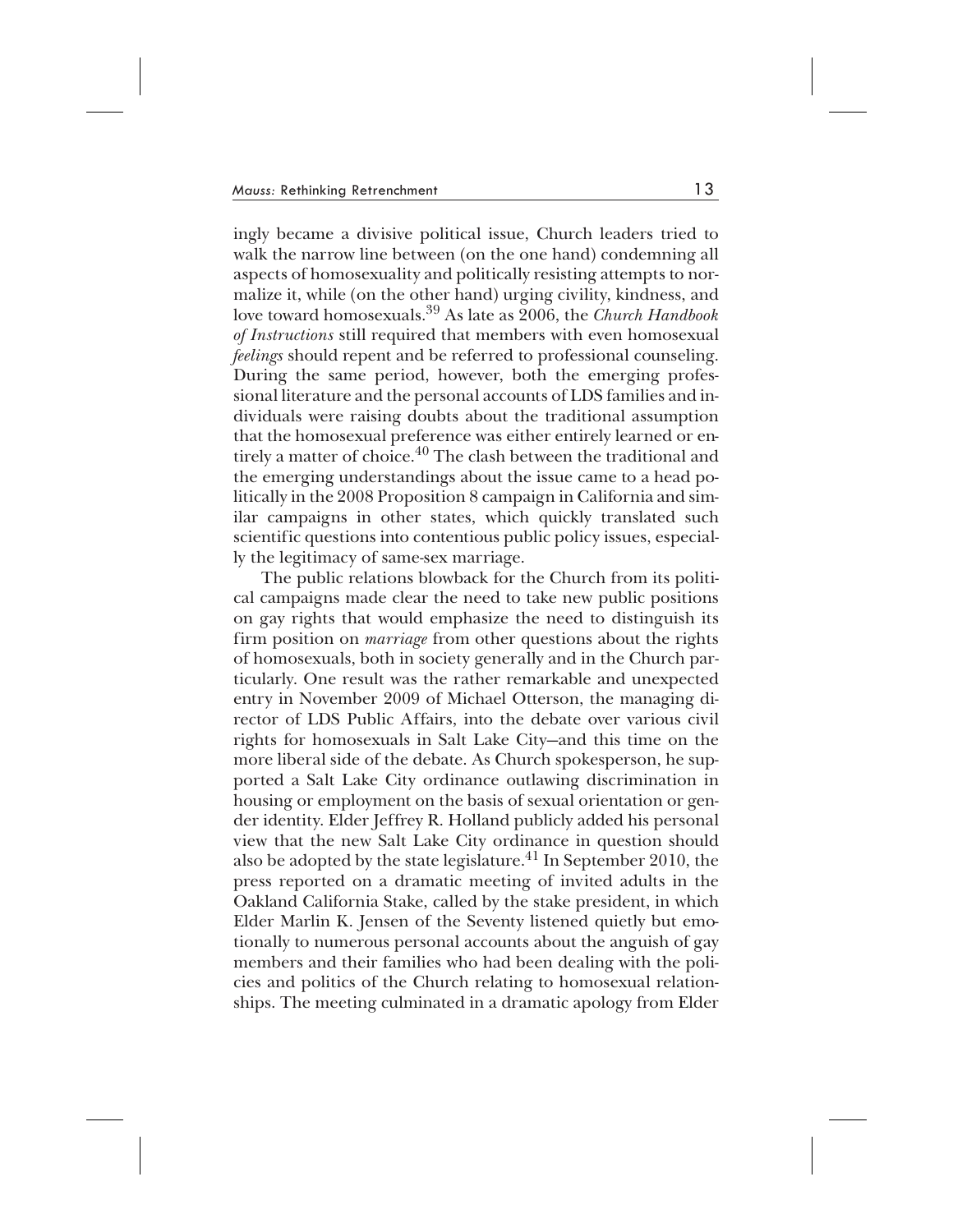Jensen for the pain these people had experienced throughout the Proposition 8 campaign, although he did not, of course, apologize for the campaign itself. $42$ 

In view of such developments, it was perhaps not surprising to see a softening of the Church's guidance on relationships with homosexual members in the latest *Church Handbook of Instructions*, released in November 2010. This version of the *Handbook* made a clear distinction between homosexual behavior, which would require repentance, and homosexual feelings, which would not. The same instruction reiterated the 2006 guidance that celibate homosexual members were to be eligible for all blessings of membership, including callings and temple recommends.<sup>43</sup>

Perhaps the most explicit indication of the official change in tone on this subject was the development that occurred in the wake of President Boyd K. Packer's address at the 2010 October general conference, which (among other things) referred to homosexuality as an "impure and unnatural" condition that could be overcome. This talk was widely criticized, and not only outside the Church. The damage control was immediate: Before Elder Packer's remarks could be published in the Church magazine, or even on the LDS website, they were modified to remove his characterization of homosexuality—a post hoc revision that must have had few, if any precedents, in the experience of a president of the Quorum of the Twelve.<sup>44</sup>

A few days later, the Utah Human Rights Campaign (HRC) and its allies delivered to Church headquarters a petition with 150,000 signatures denouncing Packer's characterizations of homosexual feelings and relationships. Otterson then responded with a long statement emphasizing common ground with the HRC, acknowledging the legitimacy of the HRC's concerns about civil rights and understanding for homosexuals, and condemning persecution and bullying, even while maintaining the Church's right to reject same-sex marriage.<sup>45</sup> Another form of outreach from headquarters occurred when several prominent members of the Utah gay community were given special invitations to the Christmas concert in the huge Conference Center.<sup>46</sup> Liberal Mormon blogger Joanna Brooks charted these steps as very reassuring, but her *Religion Dispatch* colleague John-Charles Duffy had a more pessimistic interpretation.<sup>47</sup> All things considered, though,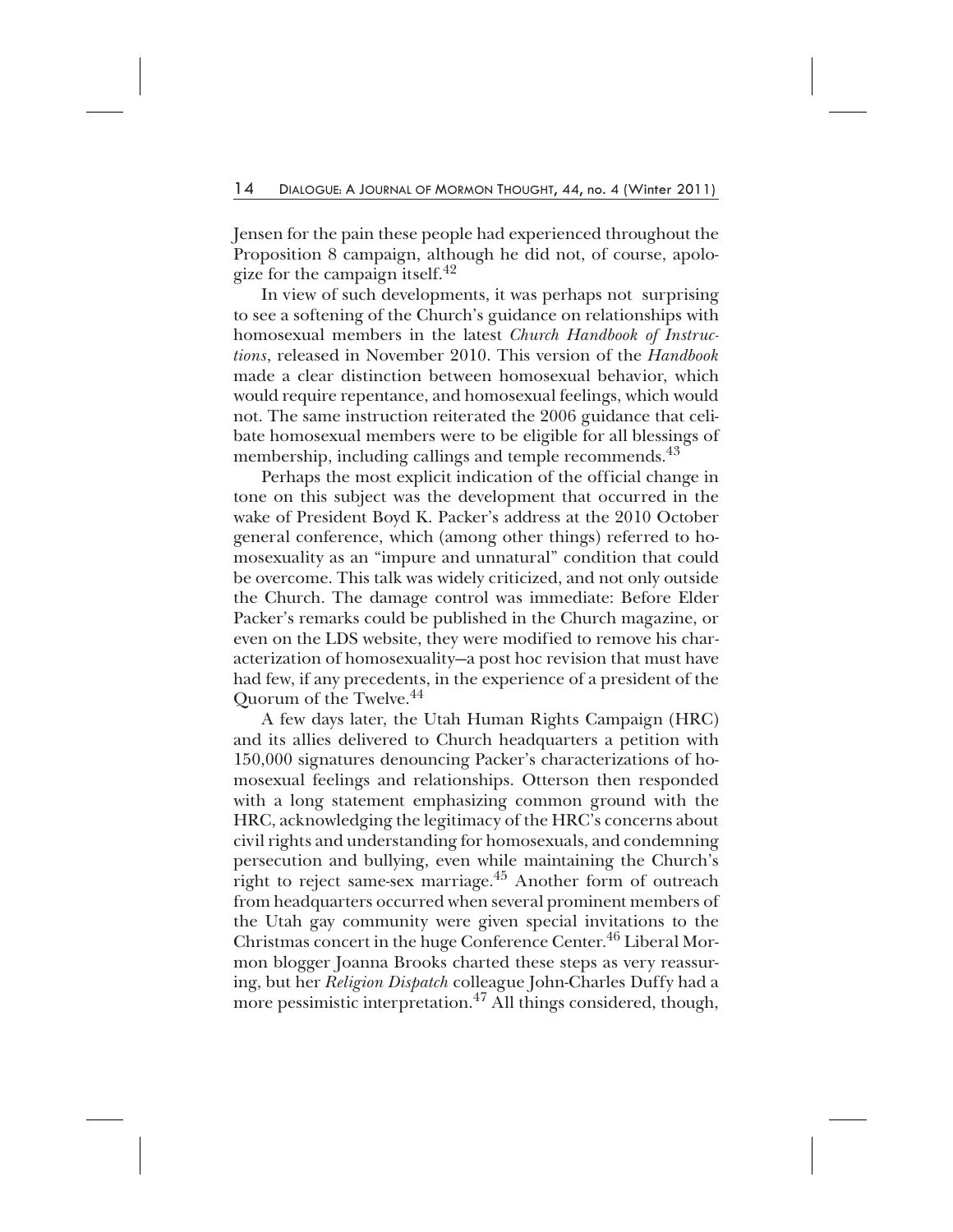the Church has come some distance during the past decade (and especially since the Prop 8 campaign) in an effort to reduce the tension between its policies and the emerging consensus for accommodating homosexuals in modern societies.<sup>48</sup>

# **Rapprochement with Independent Scholarship**

Perhaps the most conspicuous indication of a retreat from retrenchment—and the one most gratifying to scholars like me—has been the outreach and rapprochement of the current generation of Church leaders to scholars, especially those not employed by the Church. Whether Mormon or not, and whether devout or not, these scholars have lately enjoyed a tacit acceptance by leaders—sometimes even appreciation—as well as access to the Church library and archives that is unprecedented in the history of the Church, with the possible exception of the brief "Arrington Spring" in the early 1970s. This more conciliatory and encouraging posture toward scholars seems to have started during the presidency of Howard W. Hunter (1994–95) and was continued and expanded under President Gordon B. Hinckley (1995–2008).<sup>49</sup> The excommunications and other forms of discipline exercised against intellectuals during the 1980s and early 1990s seem to have dwindled or even stopped altogether, and a new official openness has become apparent toward unsponsored scholarship in general and toward controversial issues in particular.<sup>50</sup> Of course, there was no official announcement of such a change from any Church leaders, but many events and developments during the Hinckley years testify to a greater appreciation among Church leaders for the benefits and usefulness of the work done by Mormon scholars, whether or not they are employed or sponsored by the Church.

Perhaps the most concrete evidence can be found in several important books published by Mormon scholars on controversial subjects during the Hinckley years. The first of these was actually a trilogy, *Standing on the Promises*, dealing with the African American experience in the LDS Church.<sup>51</sup> Published by Shadow Mountain, an imprint of the Church-owned Deseret Book of Salt Lake City, this trilogy is semi-fictionalized history. It draws on historical data from many archives, including those of the Church itself, and stays close to the documented facts, even though it is ostensibly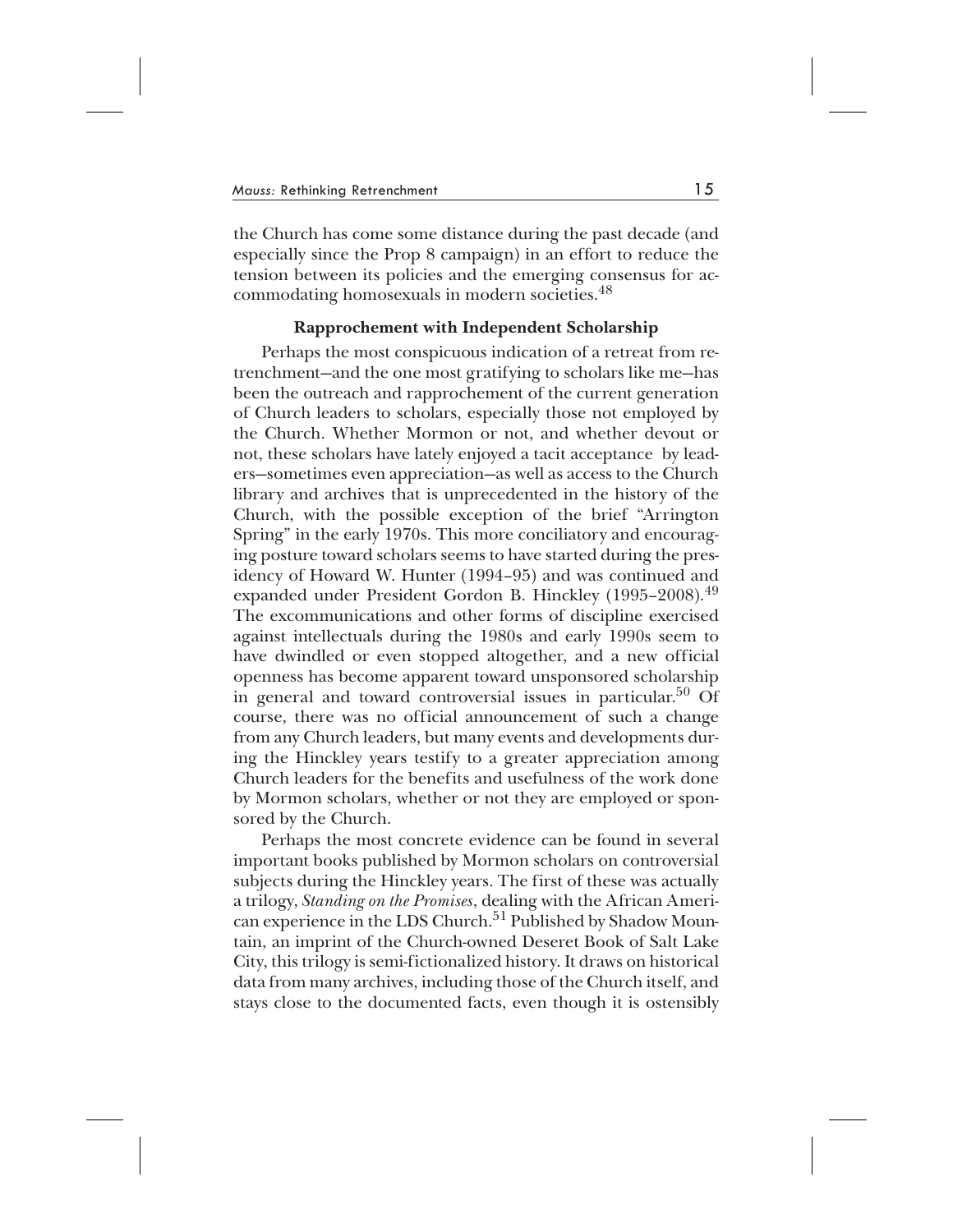"fiction." It is remarkably candid about the tragic treatment of black Latter-day Saints in Mormon history, especially considering its publisher. The appearance of these titles from the official Church press could not have happened without approval at the highest ecclesiastical level (and, indeed, did not happen without some tense negotiations between authors and nervous editors, as reported to me by one of the authors).

On another delicate subject in Mormon history, namely the Mountain Meadows Massacre, historian Will Bagley published *Blood of the Prophets: Brigham Young and the Mountain Meadows Massacre* (Norman: University of Oklahoma Press, 2002), which argued, among other things, that Brigham Young was not merely an accessory after the fact but had approved the massacre before the fact. Yet there was no official reproof or condemnation for his attack on the traditional Church account of that massacre. Instead, the Church commissioned three of its own senior, distinguished historians to reopen the whole history of that tragedy and to write a new and fuller account from scratch. In doing so, the Church opened its archives without restriction to these authors, who put their own integrity on the line as professional historians, committing themselves to produce a full and candid account based on a complete search not only of Church archives but of several other archives as well. The result by Ronald W. Walker, Richard E. Turley, and Glen M. Leonard was *Massacre at Mountain Meadows: An American Tragedy*, which was evaluated favorably enough by professional peers to be published by the Oxford University Press in 2008 as the first of a two-volume work on the topic.<sup>52</sup> With fuller evidence than that available to Bagley, this book acknowledged the markedly hostile rhetoric and histrionics of Brigham Young before the massacre but did not find evidence to support Bagley's conclusion that Young approved the actual massacre, either before or after the fact.

In 2003, I published *All Abraham's Children: Changing Mormon Conceptions of Race and Lineage*, which demonstrated that the racialist heritage of Mormonism was originally far more extensive and doctrinal than just its application to black people, though that heritage has by now been greatly attenuated and even reversed. In 2004, Kathleen Flake published *The Politics of American Religious Identity: The Seating of Senator Reed Smoot, Mormon Apostle*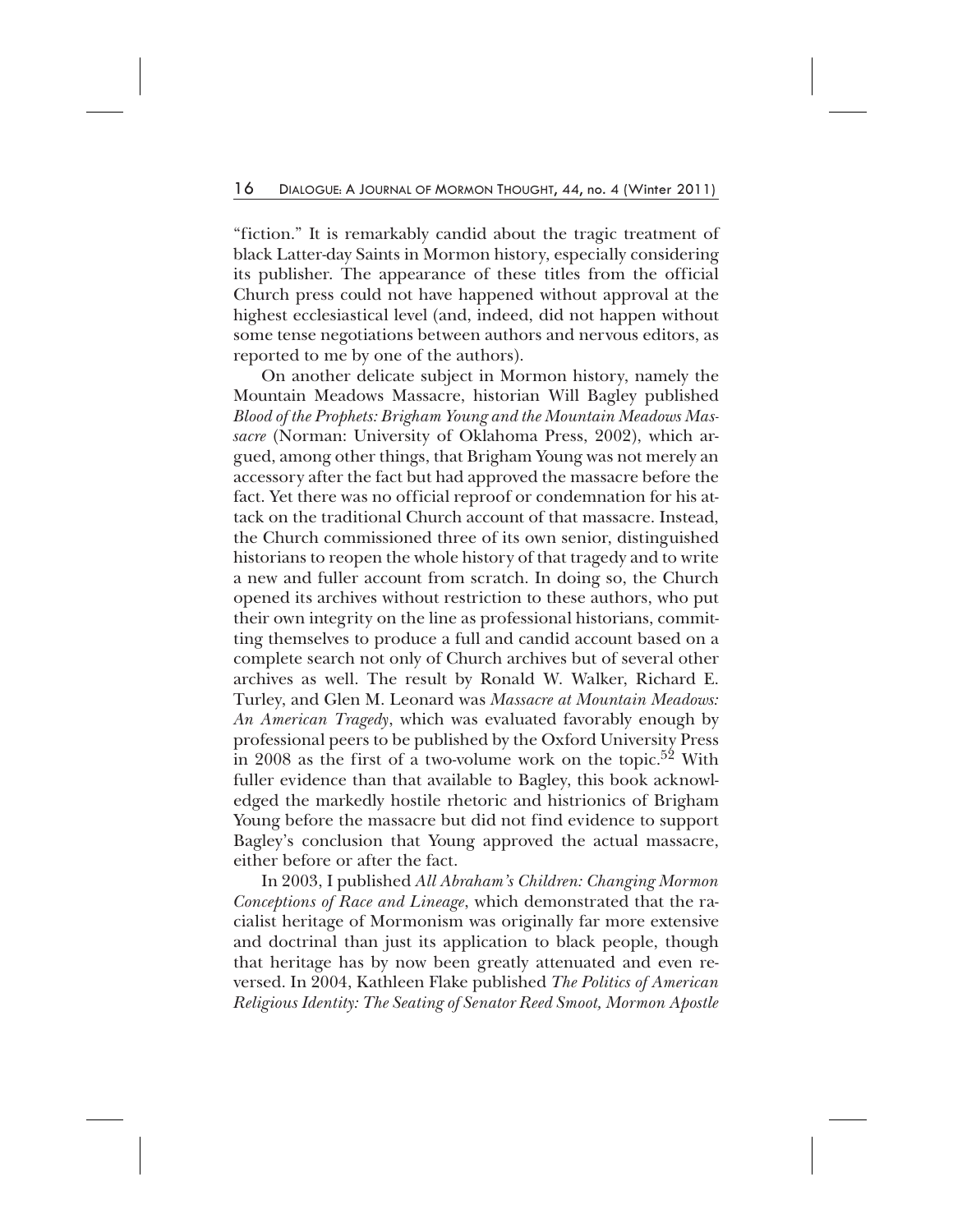(Chapel Hill: University of North Carolina Press), which revealed how the seating of the first Mormon U.S. senator was almost prevented by the failure of the LDS leadership to abandon polygamy in good faith for nearly two decades after that practice had been ostensibly ended in 1890. Then, in 2005, three biographies of LDS presidents were published, including one of the founding prophet: *Joseph Smith, Rough Stone Rolling*, by Richard Lyman Bushman, and two of the most important presidents of the late twentieth century: Gregory A. Prince and William R. Wright's *David O. McKay and the Rise of Modern Mormonism*, and Edward L. Kimball's *Lengthen Your Stride: The Presidency of Spencer W. Kimball* (including a supplemental DVD).<sup>53</sup> All of these presidential biographies were remarkably candid, partly because they were based not only on archival materials under Church control but also on many materials that were not.<sup>54</sup>

These biographical and other works cited above were not the only important books on Mormon history to come out during the Hinckley years, but they were especially noteworthy because (1) so many of the authors were independent of Church control or employment but were given generous access to the Church archives; and (2) all of these books engaged sensitive and controversial issues in Mormon history that would, in my judgment, have brought official censure or discipline upon these authors a quarter century earlier. Think, for example, of D. Michael Quinn's *Dialogue: A Journal of Mormon Thought* article on post-Manifesto polygamy, which today would probably not raise an official eyebrow but which began the unraveling of Quinn's relationship to the Church in the  $1980s$ .<sup>55</sup> Or consider the candid but sympathetic *Mormon Enigma: Emma Hale Smith* (Garden City, N.Y.: Doubleday, 1984), by Linda King Newell and Valeen Tippets Avery, which was met by official censure and silencing of the authors in Churchsponsored venues in 1984, but which was honored at a special twenty-five-year retrospective session of the Mormon History Association's annual conference in 2009 with the current Church Historian in attendance.<sup>56</sup> As if these contrasts between the 1980s and the current era do not speak for themselves, consider the following eloquent statement in an LDS Newsroom release in June 2009. I submit that this statement could not have been issued by the LDS Church of 1985: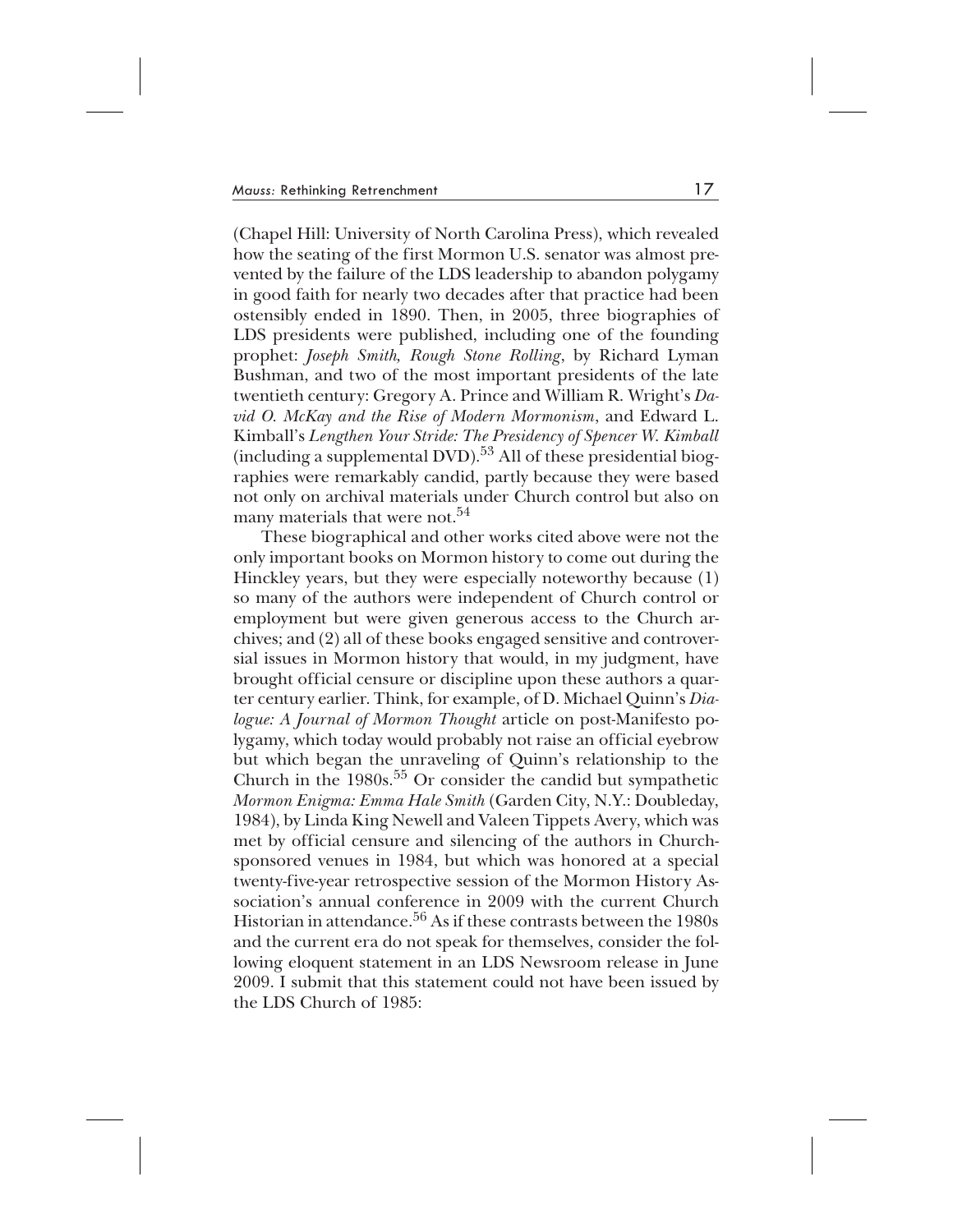The new Church History Library is the substance behind the growing emphasis of transparency in the Church's interaction with the public. This facility opens the door for researchers and historians of all kinds to flesh out the stories of Mormon heritage that pass through the imagination of Latter-day Saints from generation to generation. The Church cannot undertake this project on its own. It requires a groundswell of countless individuals—from within and without the Church—operating on their own personal inspiration. The story of the Church will inevitably be told as historians of good faith are given access to the library's records and archives. . . . It is in the interests of the Church to play a constructive role in advancing the cathartic powers of honest and accurate history. In doing so, the Church strives to be relevant to contemporary audiences that operate under changing cultural assumptions and expectations. A careful, yet bold presentation of Church history, which delves into the contextual subtleties and nuances characteristic of serious historical writing, has become increasingly important. If a religion cannot explain its history, it cannot explain itself.57

As the Church leadership has thus reached out in friendship to all sorts of individual scholars "of good faith," it has also seemingly embraced the Mormon History Association itself, with which it had earlier maintained a meticulous and wary armslength relationship. Since 2002, the Church Historian has attended nearly every conference of the MHA by assignment—and not just with perfunctory greetings, but as a participant throughout the conference. Furthermore, at the 2007 MHA conference, the Church Historian presented a check for \$10,000 from the LDS Foundation to the MHA leadership to inaugurate a new endowment campaign. He also made a "generous personal donation and challenged those in attendance to 'go thou and do likewise!"<sup>58</sup> Probably a similar gesture from the Church leadership toward *Dialogue: A Journal of Mormon Thought* at this stage would suggest either the arrival of the Millennium or a drop in temperature to absolute zero in hell, depending on your view of *Dialogue*; but even the new posture of Church leaders toward the MHA is a strong indication that the work of sincere and competent scholars of various kinds is now welcome.

Two other indications of the same new posture can be found in the responses of Church leaders (1) toward the establishment of new courses and endowed chairs in Mormon studies at some of the nation's universities, and (2) toward various important aca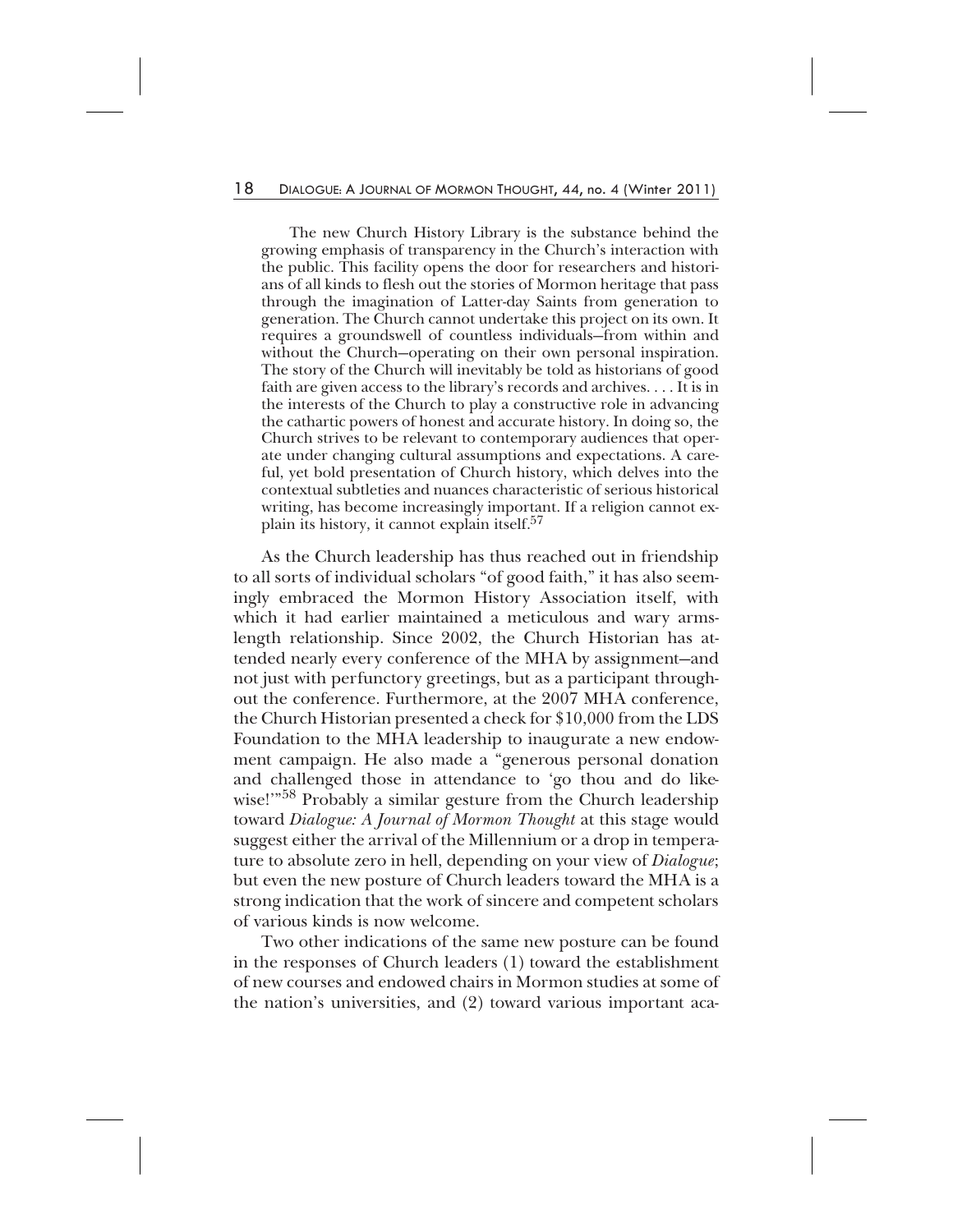demic conferences on Mormonism held under auspices not controlled by the Church. The public statements in Church-sponsored media, such as the LDS Newsroom, about the new academic Mormon studies programs are clearly favorable and supportive, despite the strictly secular contexts in which these programs are being created.<sup>59</sup> With a similar collegial attitude, the Church is now sending some of its General Authorities, with academic backgrounds and credentials of their own, to participate in important conferences under outside, secular auspices—not merely as official observers but as regular and equal program participants.

Aside from the conferences of the Mormon History Association, already mentioned, perhaps the earliest of these "outside" conferences was the May 2005 conference on "The Worlds of Joseph Smith," held at the Library of Congress, with Elder Dallin H. Oaks of the Twelve as a major speaker.<sup>60</sup> Other examples would include the 2009 annual conference of the Center for Studies on New Religions (CESNUR), where Elder Robert S. Wood of the Seventy was the concluding banquet speaker; $61$  the inaugural conference in 2010 of the Mormon chapter of the Foundation for Interreligious Diplomacy, held at the University of Southern California, where the opening speaker was Elder Bruce D. Porter of the Seventy;<sup>62</sup> and even the Third Congress of Traditional and World Religions, held in Kazakhstan in July 2009, where Elder Paul B. Pieper of the Seventy presented a paper.<sup>63</sup> Similarly, Elder Quentin L. Cook of the Twelve participated as one among a diverse collection of LDS commentators at the *Patheos* website on "The Future of Mormonism."64

In light of all these developments, well might Richard Bushman have declared that a new "golden age" of historical scholarship has dawned among the Mormons. In a capstone address at the June 2011 oral "*festschrift*" in honor of his eightieth birthday, Bushman rejoiced in the new intellectual environment, citing some of the same developments I have discussed here.<sup>65</sup> This new era, he claimed, "has brought into existence a realm of independent inquiry where scholarship is no longer judged by its partisan conclusions but by its accuracy and insight." Mentioning especially Elder Marlin K. Jensen, LDS Church Historian, and Richard E. Turley Jr., Assistant Church Historian, Bushman credited them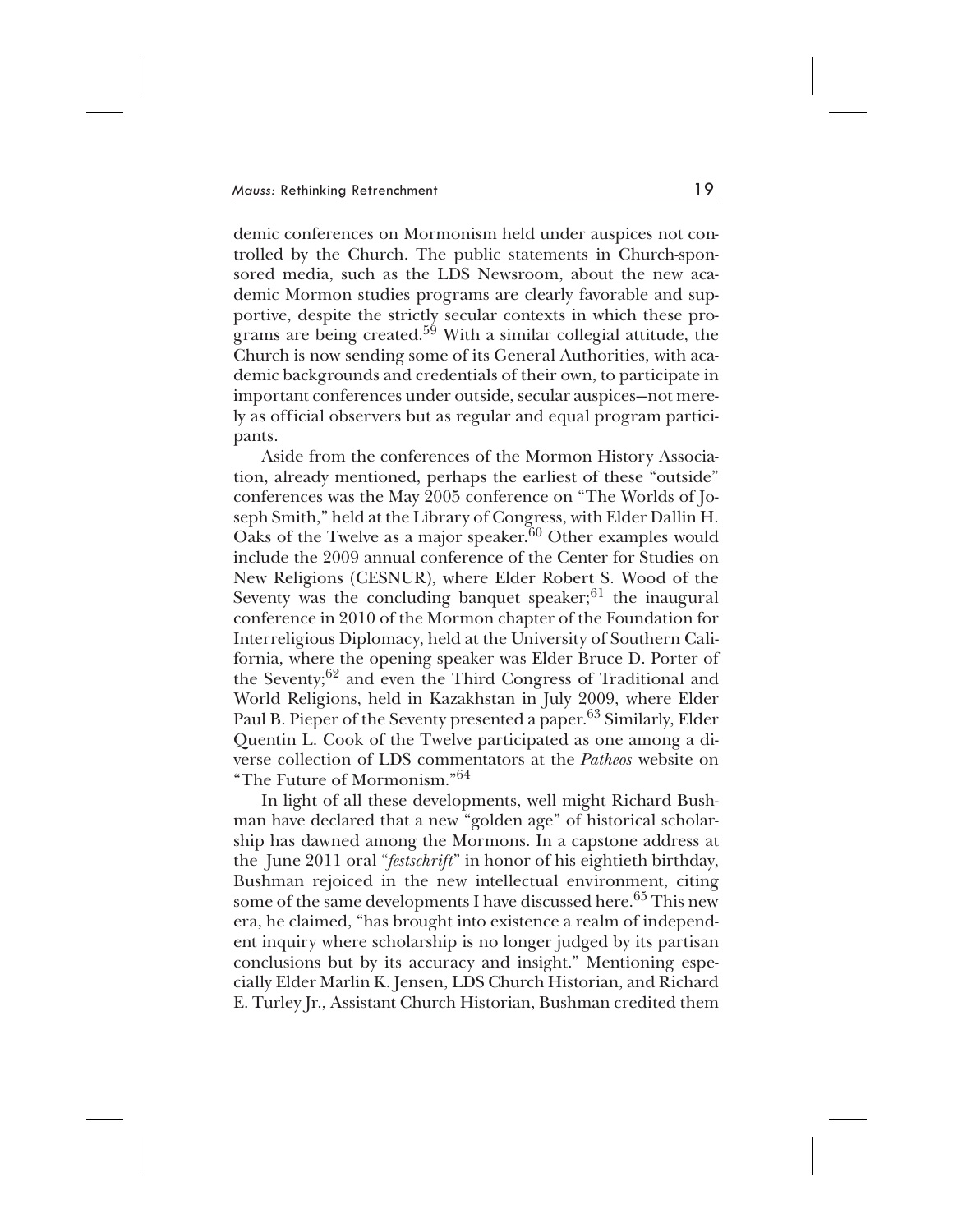and their colleagues in the new LDS Church History Library with "the conviction that the Church and its history can flourish in the realm of free, open, and independent inquiry. . . . We do not need to conceal our history. We believe it will be more convincing and more engaging and more true if we tell it as it is." Bushman also acknowledged the foundational but abortive efforts of Leonard J. Arrington, Church Historian in the 1970s, to implement essentially the same philosophy of historical research and writing but discreetly avoided placing the Arrington project and its fate within the context of the retrenchment era, as my theoretical framework does.<sup>66</sup> He suggested simply that "Leonard . . . would be immensely pleased with what is happening now . . . [when] history writing . . . is built on a much steadier foundation than his Camelot, with much better prospects for continuance." By "steadier foundation," I presume that Bushman was referring to the wider support for such scholarly (as contrasted with apologetic) history among today's General Authorities.<sup>67</sup>

# **Explaining the Partial Retreat from Retrenchment**

I have offered a variety of evidence, mainly from the public record, in an effort to demonstrate that, in several important respects, the Church has modified the single-minded retrenchment thrust that characterized its policies after the mid-twentieth century. For about the last twenty years, the retrenchment motif has been displaced by a more assimilationist posture in certain aspects of doctrine and scripture, in the definition of gender and family roles, in policies toward homosexuals and homosexuality, and in a new engagement with scholars and scholarship in Mormon studies that have recently emerged in the world outside Church sponsorship or control. While I think I have made a pretty good case for this change of direction in the ecclesiastical culture of the Church, I hasten to add that the retrenchment of the past half century has not been entirely rolled back, especially at the grass-roots level. Correlation, a major vehicle of retrenchment, is alive and well. "There is only one true Church" and "follow the prophet" continue to be recurrent slogans with intimations of prophetic infallibility. Adult lesson manuals continue to be intellectually simplified and sanitized treatments of history and doctrine, with official instruction that they are not to be supple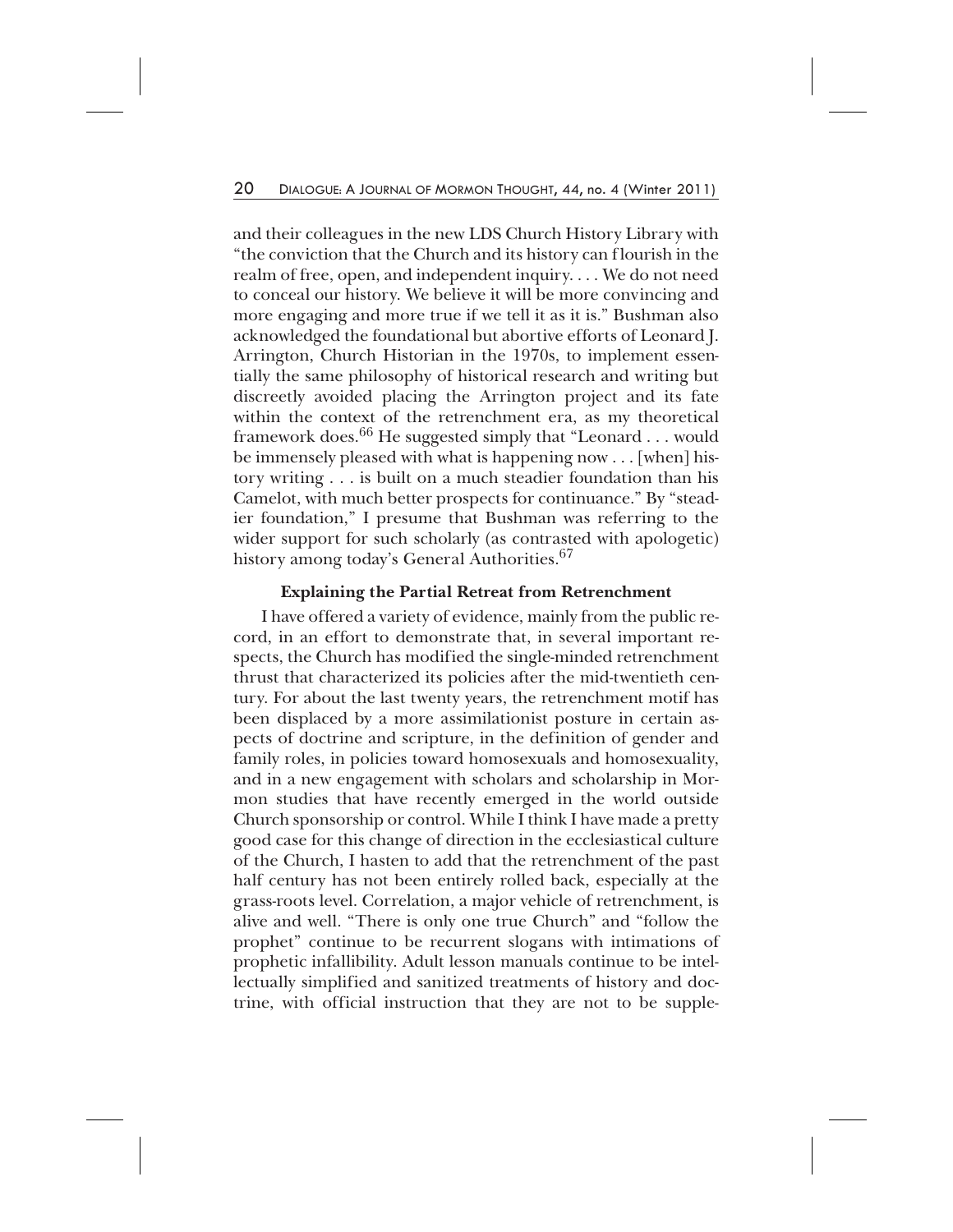mented with "outside" materials. "The Family: A Proclamation to the World" continues to be emphasized, with variations from traditional gender roles considered as exceptions to be justified, rather than as truly acceptable alternatives. Many of the "peculiar" doctrines and practices of Mormonism continue to be emphasized, both inside and outside the Church, including the importance and historicity of the Book of Mormon, missionary service, genealogical research, temple worship, and the Word of Wisdom.

My argument, then, is not that retrenchment has ended and we are back to the assimilationist posture of 1950. The theory in my 1994 book is a cyclical one—or rather a pendular one—in which the growth and strength of the Church depend on periodic "course corrections" to maintain an optimum level of cultural tension with the surrounding society, which itself is constantly changing.<sup>68</sup> While the function of retrenchment (intentionally or not) might be to restore an assimilating religion to "optimum" (rather than minimal) tension with the surrounding society, each new retrenchment campaign seems to start from a more advanced stage of assimilation than the last one did, so that the ecclesiastical culture is never pulled all the way back to the tension level from which it started. The actual pattern, then, seems to be two steps toward assimilation and only one back toward retrenchment. The end result is typically still a well-assimilated religious community in the long term.<sup>69</sup> In the short term, though, we might see the opposite—a strong retrenchment thrust followed by a partial retreat again toward assimilation, which is what I think has occurred during the past two decades.

But why and how? The answer to why seems to be an effort on the part of the Church to respond to the accelerated and sharpened attacks on its public image in the wake of its new political prominence. As Mormonism has grown in size and in geographic dispersion around the United States, the political initiatives of its hierarchy, as well as of its prominent individuals, have attracted increasing attention to its history, its internal and external policies, and especially its peculiarities. In the mid-1970s, during the campaigns of the International Women's Year (IWY) and the Equal Rights Amendment (ERA), the Church began to exert its political muscle, both publicly and surreptitiously, in ways that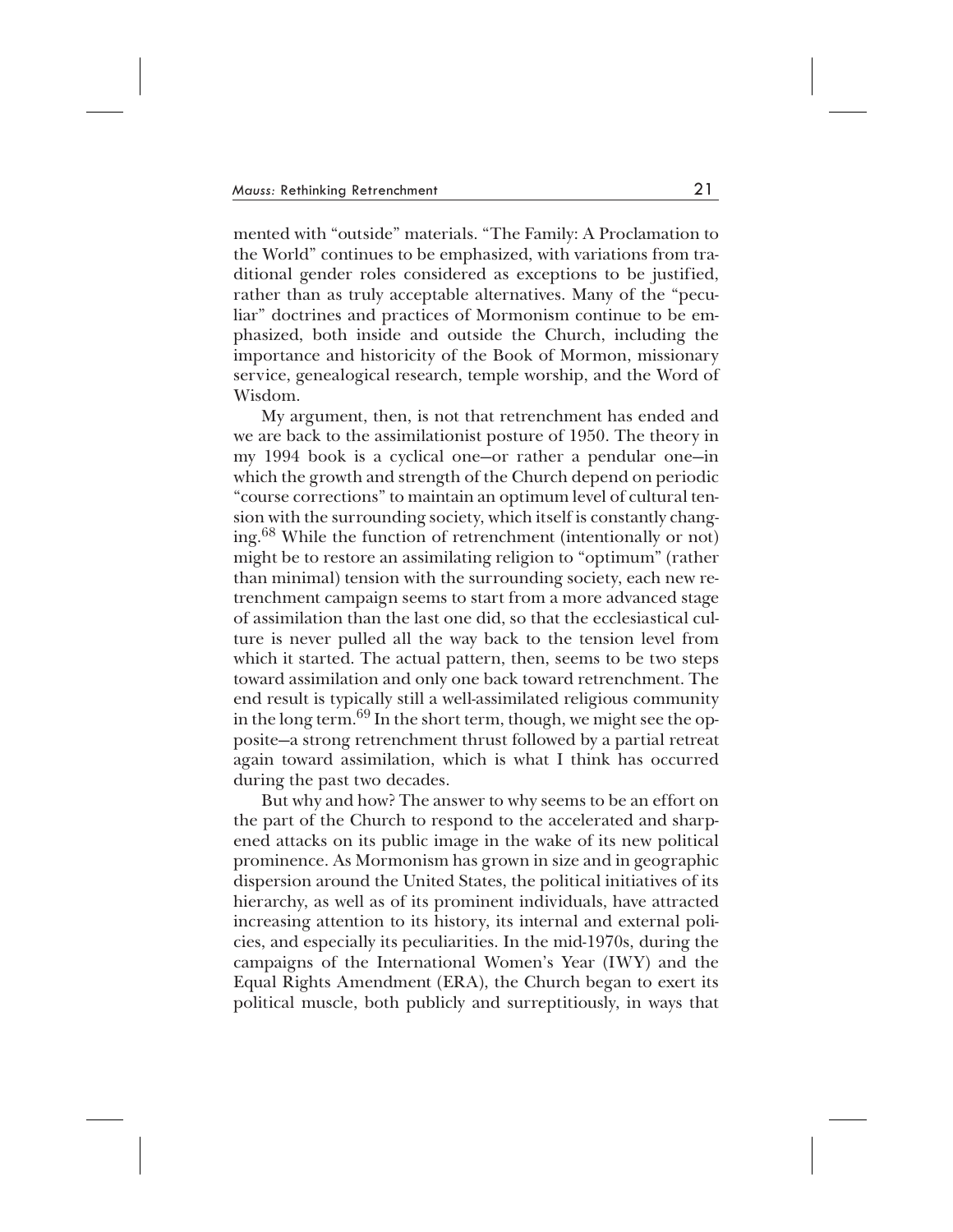were unprecedented in the twentieth century.<sup>70</sup> During the ensuing three decades, up through the most recent political campaigns in various states over gay rights and same-sex marriage, the membership of the Church also increased fourfold. Mormons gained over-representation in Congress, and prominent individual Mormons became serious candidates for the presidency.

Unwelcome national attention to Mormonism's legacy of polygamy was once again stirred up by schismatic groups and magnified by popular television programs. Hostility and ridicule from gay rights advocates and their allies in politics and the mass media raised such issues as Church control over individual Mormon political decisions, unwholesome secrecy in the temples and governing councils of the Church, Mormon gender inequality, implausible elements in the founding narratives of Mormonism, and even the unusual Mormon underwear. Highly touted and successful Broadway productions such as *Angels in America* and *The Book of Mormon: The Musical*, while not necessarily unfriendly to Mormons or the Church, nevertheless added to the emerging national (and international) image of Mormonism as weird and laughable. In short, the Church in recent years has been losing control over its own public image, its own "brand."

To counteract these attacks on its image, the Church seems to have turned primarily to its Department of Public Affairs. The public relations enterprise has been a prominent part of Church operations at least since the 1970s; but with the appointment of Michael Otterson as its head in 1997, Public Affairs has gained a new importance and turned the Church in a new direction.<sup>71</sup> In the past, the responses of Church spokesmen to scandal or to criticism (internal or external) have had a somewhat defensive tone, a kind of "circling of the wagons," a tendency to avoid revealing more than necessary while making an effort to get on to a different subject. This approach has often left an impression that there was more to the story, perhaps something the Church was trying to hide.<sup>72</sup> Now, however, under Otterson, the strategy seems almost opposite, whether the spokesmen (and now spokeswomen, too) are Church leaders or Public Affairs representatives.

There seems to be a new, proactive expansiveness and transparency in facing the world's questions and criticisms.<sup>73</sup> Otterson himself is exceedingly smooth and quick in taking on the media;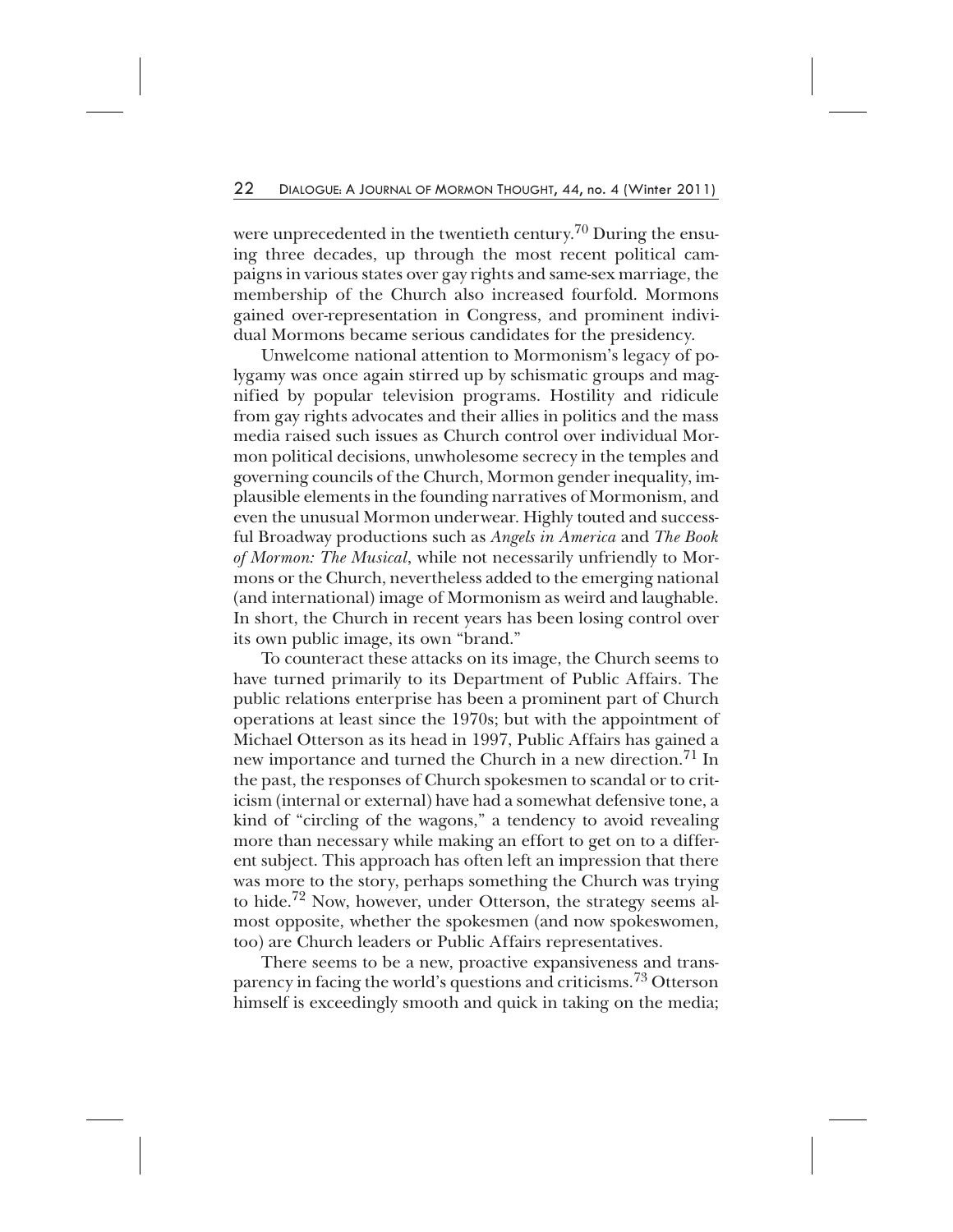as only one example, I would cite his July 2011 reaction to the pejorative "cult" label so thoughtlessly attached to the LDS Church by media commentators (who should know better) and by Christian evangelicals (who have a vested interest in using the label).<sup>74</sup> Especially impressive has been Otterson's handling of the popularity of the clever Broadway *The Book of Mormon: The Musical*, starting with the low-key official Church reactions and culminating in an expensive PR blitz that, in effect, turned the tables on the musical's producers by surfing on their wave of popularity with a conspicuous and pricey promotion of the "I'm a Mormon" series in Times Square and in placards atop hundreds of New York taxis.<sup>75</sup>

Beyond these new proactive measures toward the mass media, the Church, through Public Affairs, has also embraced the popular "social media" in a big way, sponsoring a variety of its own websites and encouraging individual Mormons to go out and engage the world with their own personal ideas and testimonies.<sup>76</sup> More importantly, for my argument about the pull-back from retrenchment, one sees no effort to discipline dissenting LDS bloggers or otherwise to control either the content or access to the content on those sites which present alternative views on official Church positions. Instead, Church spokespersons enter those sites and conversations with skill and good will. Rather than warnings about "alternate voices," we are urged instead to engage in the discussions about the Church and its people, lest we abdicate to others the right to define us and our public image.<sup>77</sup> In the words of Elder M. Russell Ballard, "There are conversations going on about the Church constantly. Those conversations will continue whether or not we choose to participate in them. But we cannot stand on the sidelines while others, including our critics, attempt to define what the Church teaches."78

It seems that the Church leaders have recognized a certain inevitability about their loss of control over how the Church is discussed and covered in these sites and have decided that its interests are better served by maintaining a constructive relationship with them than by opposing them. Good examples are the long conversation of Richard Bushman with Michael Cromartie, Ken Woodward, and a dozen journalists and scholars at a Florida meeting of the Pew Forum on Religion and Public Life in 2007;<sup>79</sup>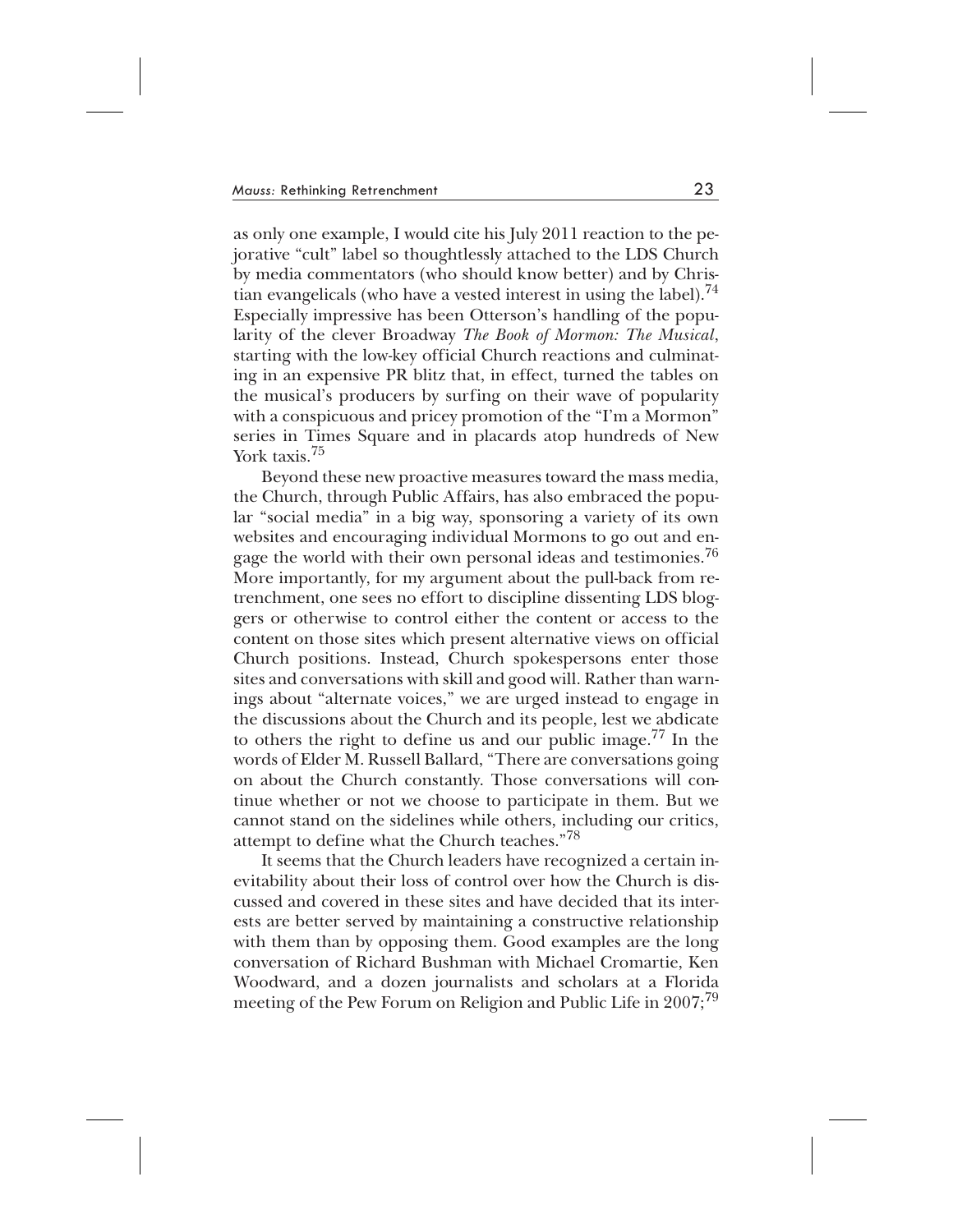Michael Otterson's regular appearance for the past five years on the *Washington Post's* "On Faith" series;<sup>80</sup> his informative interview with Steve Evans on the blog *By Common Consent* in 2009;<sup>81</sup> and Elder Quentin L. Cook's entry into the *Patheos* discussion on the future of Mormonism in 2010.<sup>82</sup> In the same spirit was the long two-part interview that the LDS Newsroom gave in 2008 to *Times and Seasons*, another prominent site in the Mormon bloggernacle, even before Otterson's interview with *BCC*. 83

Such openings to the outside and increased transparency have had some effects on internal Church policies as well. Public Affairs callings at the stake level have been greatly enhanced as the local face of the LDS Church through proactive bridge-building with local civic and religious leaders, regular communications with local mass media, and various civic and humanitarian projects such as Mormon Helping Hands.<sup>84</sup> Indeed, an important Churchwide result has been to reconceptualize the mission of the Church in *four* parts instead of three. At least since President Kimball's time, the Saints have been taught that the "three-fold mission of the Church" consists of preaching the gospel, perfecting the Saints, and redeeming the dead. Section 2.2 in Book 2 of the new 2010 *Church Handbook of Instructions* changes somewhat the terminology and arrangement of these three and adds a fourth: "In fulfilling its purpose to help individuals and families qualify for exaltation, the Church focuses on divinely appointed responsibilities. These include helping members live the gospel of Jesus Christ, gathering Israel through missionary work, caring for the poor and needy, and enabling the salvation of the dead by building temples and performing vicarious ordinances." This revision of the Church's mission statement was not reported in any official LDS Newsroom releases, and only incidentally in *Mormon Times*. <sup>85</sup> Otherwise it does not seem to have received much attention in the regular meetings of the Saints, as far as I can tell, perhaps because the new (fourth) emphasis on humanitarian goals represents an outreach to the world, so different from the more strictly spiritual nature of the original three from the "retrenchment" era. Yet many LDS blogs have certainly picked up on the change and praised it.<sup>86</sup>

Another reflection internally of the new Public Affairs orientation was the decision to make Book 2 of the 2010 *Church Hand-*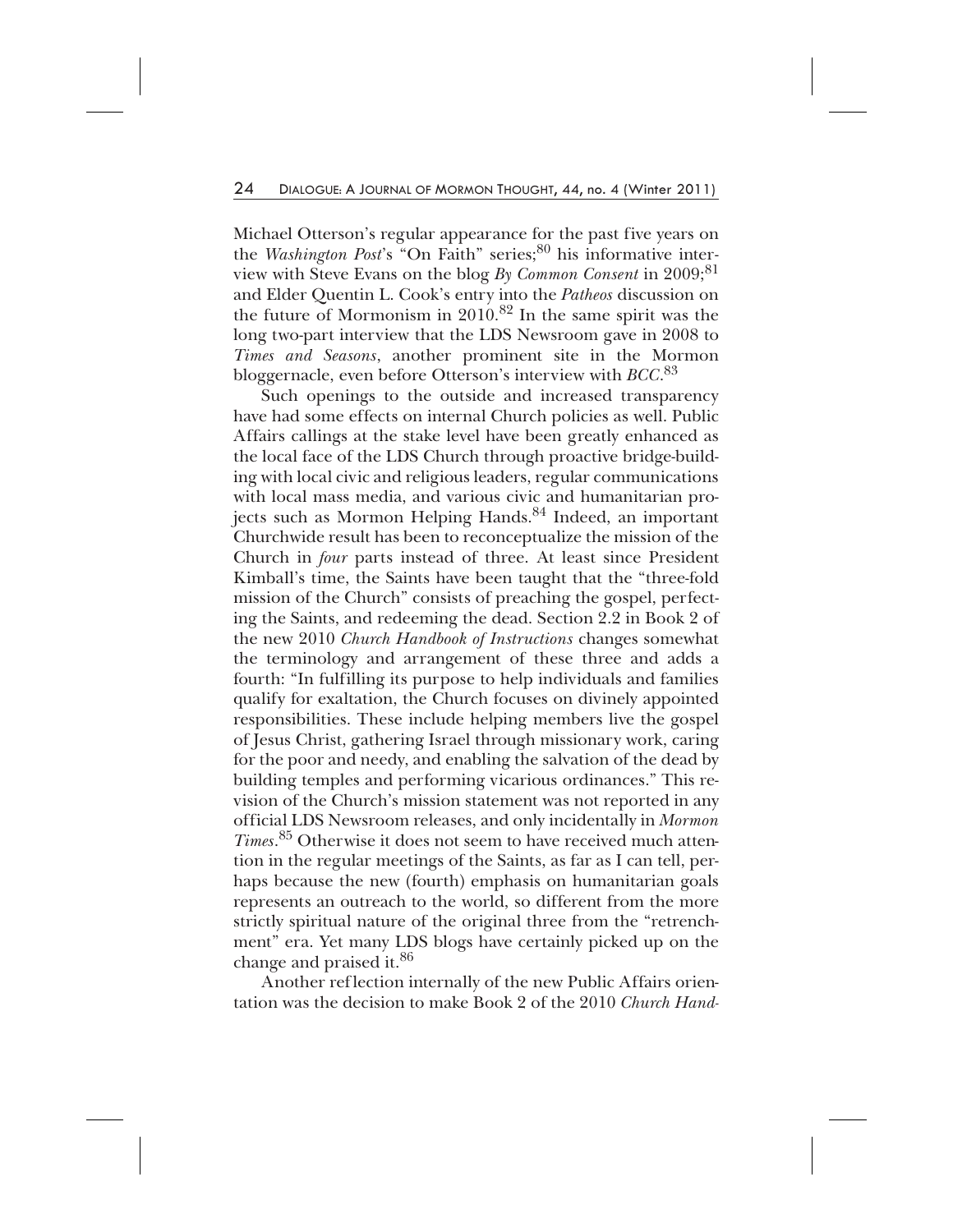*book of Instructions* available on the internet, which seemed to take both the Saints and the outside world by surprise, given the strenuous efforts to restrain access to earlier versions. Comments about the new internet access were very appreciative both from inside and outside the Church.<sup>87</sup> Both substantively and symbolically, this decision bespeaks the new policy of greater transparency, candor, and openness in the Church and should help to neutralize the public stereotype of an unduly "secretive" Mormon leadership. It will also help rank-and-file Church members to feel inclusion and "ownership" where programs and policies are concerned. Since the membership in general is not involved in the creation and promulgation of Church rules and policies, these sometimes come across as what "they" (remote leaders) impose upon "us" (ordinary folk). However, now that all members can directly access and review the policies that affect them the most, a more informed membership will gradually emerge with a greater awareness of Church expectations, both in personal behavior and in the requirements of all the various callings held by themselves and their fellow ward members. The rules and policies will seem more like "ours" as a Church than as "theirs."

#### **Conclusion**

All things considered, it seems clear that at least a partial reversal of the late twentieth-century retrenchment process is underway, both in the ecclesiastical culture of Mormonism and in the efforts of the leadership to improve and soften the Mormon public image. These internal and external processes are connected, for they are both driven by an organizational imperative to modify the degree of cultural and political tension that had developed in recent decades. Tension is *increased* both by Church demands on the membership that seem excessive or "weird" to the outside and by Church policies that seem at odds with the general normative and political consensus—or that challenge powerful interest groups. Tension is *reduced* to the extent that demands on members seem less strenuous and/or the Church seems to pose a lesser political challenge to interest groups in the "establishment." As I have argued here, tension reduction seems to be the order of the day as the new century unfolds. Internally, certain traditional ideas about the Book of Mormon and some doctrines from the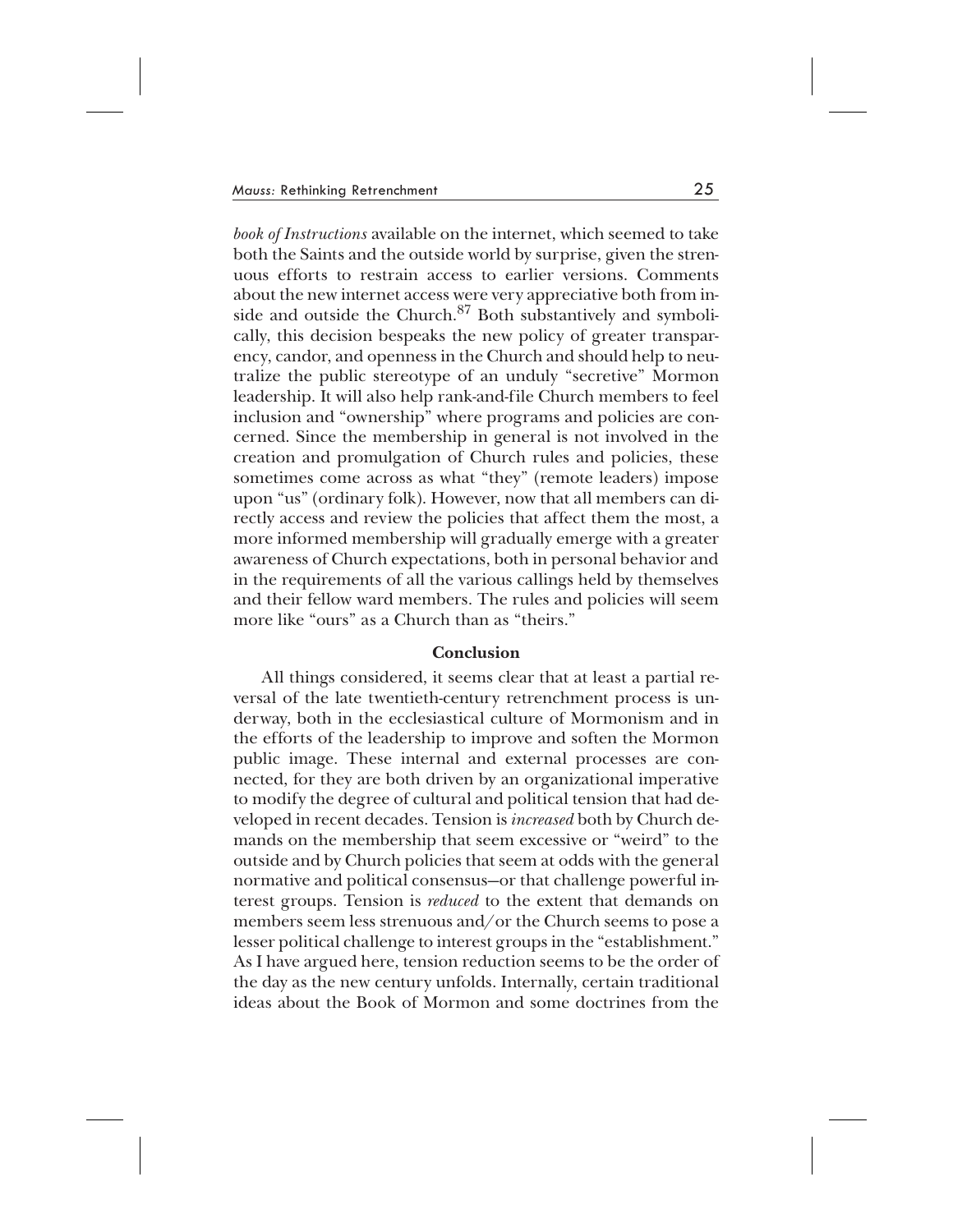Nauvoo era have been dropped or soft-pedaled as no longer central to Mormonism, thereby reducing somewhat the discrepancies with traditional Christianity. Although the "The Family: A Proclamation to the World" remains very much in force as a statement of doctrine and policy, modifications and exceptions are increasingly accommodated at the operational level—that is, in the ways that gender roles are expressed in actual behavior. Accommodations for the spiritual needs and human rights of homosexuals have been made in Church policies, both internally and in civil law. Scholarship on Mormon doctrine, history, and culture is now welcomed by Church leaders, even when it comes from independent scholars, LDS and otherwise. These internal changes, though not dramatic, should be apparent to any of us who were active scholars in Mormon studies through the 1960s, 1970s, and 1980s.

Externally, meanwhile, the Church has ramped up its assimilationist thrust, especially through a Public Affairs apparatus that has been enhanced both in visibility and in sophistication. The initiatives taken in recent years, whether by Public Affairs or by the Church leaders more generally, point to policies that have become less defensive, and more proactive and transparent, in the struggle to define and enhance the Church's public image. It is no longer enough to go back and forth with the Evangelicals on whether Mormons are, in fact, Christians. That was yesterday's preoccupation.<sup>88</sup> Today, though still in conversation with Evangelicals, Mormon outreach seems much more interested in actively cultivating new relationships with Catholics, Jews, and Muslims, both Churchwide and through initiatives of stake Public Affairs Councils at the local level. Besides the special VIP invitations extended to dignitaries from these religions to the open-house events at our new temples, interfaith outreach takes many other forms as well, which are well publicized by articles in the LDS Newsroom and *Mormon Times*, among other venues.<sup>89</sup> Like most of these other traditional faiths, the LDS Church has also recently embraced humanitarian outreach to all communities, regardless of their religion, as a fourth part of its public mission statement—certainly a move also in an assimilationist direction.

Is all of this working? Is the LDS Church gaining increased acceptance and respectability as a legitimate and valued institution in the American religious family? That is a much harder question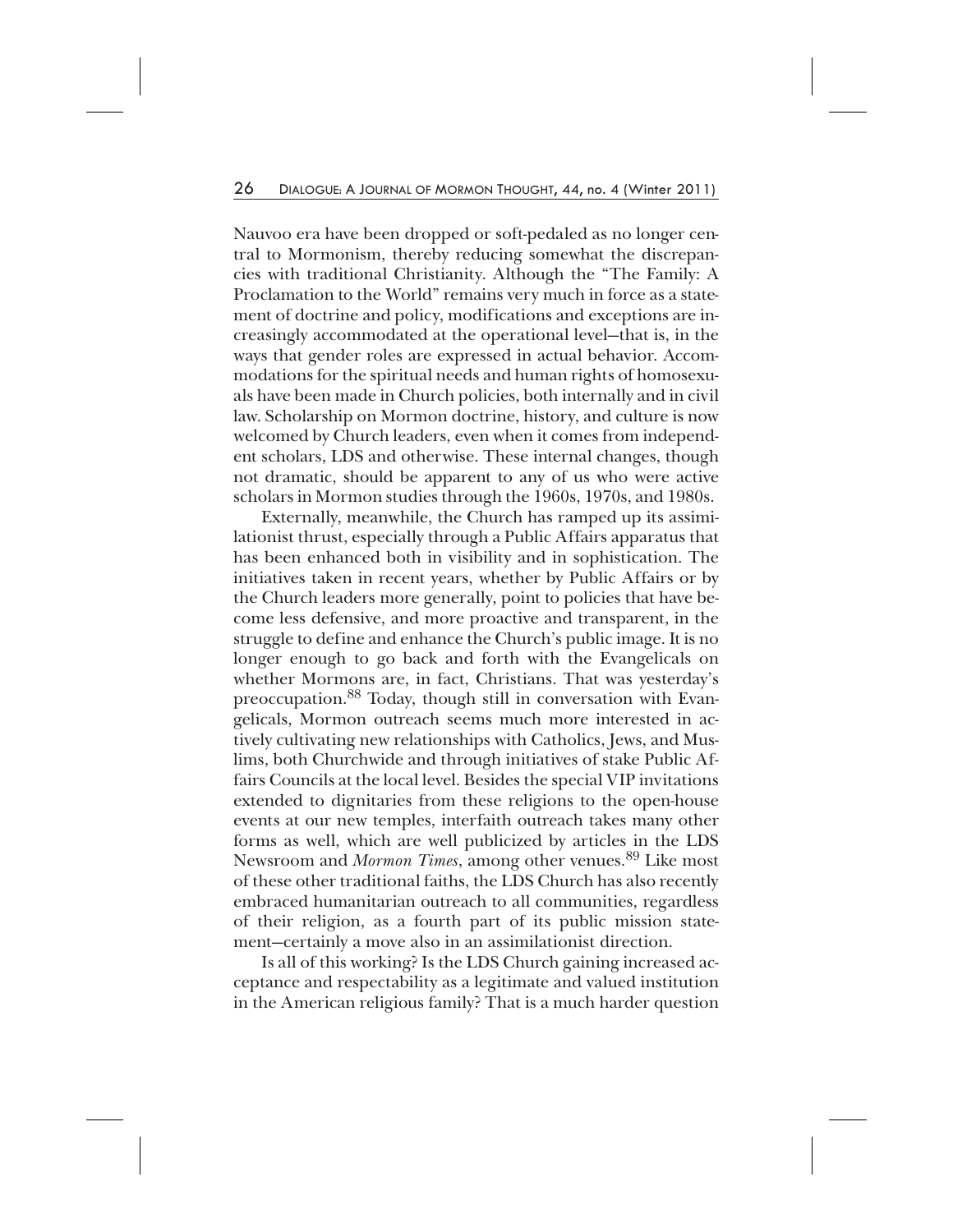to answer, despite all the new energy and resources that Public Affairs has exerted toward that end. The residue of ill will over the campaigns against same-sex marriage remains strong, especially among gay rights sympathizers in the secular world and in the more liberal religious communities, where it is used to validate traditional claims about Mormon weirdness, retrograde theological and social teachings, and political conspiracies.<sup>90</sup>

So far the results of the latest Public Affairs offensive seem somewhat mixed, even among observers who might wish the Church well. A *Washington Post* observer early in 2011 outlined the mixed blessings for the Church of the political prominence of Mitt Romney and other Mormon politicians. Whereas Michael Otterson was quoted as saying he thought such prominence indicated that the Mormon community had "finally arrived," many other experts quoted in the same article saw as much mistrust and ill will as ever toward Mormons.<sup>91</sup> This article was duly noted at LDS Newsroom and was followed by a great variety of prominent voices from American religions and politics weighing in on the pluses and minuses of the growing LDS political visibility.92 In one of these responses, Otterson himself wrote extensively to clarify what he meant (and did not mean) in saying that Mormons had "arrived." Comments by bloggers following the comments by Otterson and others certainly displayed the range of popular opinion about Mormons on the national scene.<sup>93</sup>

One of the most interesting—and perhaps problematic—aspects of the various Public Affairs initiatives directed externally is their unintended consequences for internal LDS consumption (and perhaps vice versa). For example, the enormous variety in the models of Mormon womanhood expressed in the "I'm a Mormon" ads certainly complicates the model that one would infer from the Proclamation on the Family, an interesting point aired by an LDS woman in Utah, who described these ads as "drastically misleading": "The disparity between the image my Church is trying so hard to convey to the world and the image local members are being told they must adhere to . . . is a bit unnerving."94 Of course, the professionals and bureaucracies in the Church that are tasked with external image-making are different from those tasked with internal Saint-making, so such discrepancies are probably inevitable. In a similar vein, one wonders also if the efforts at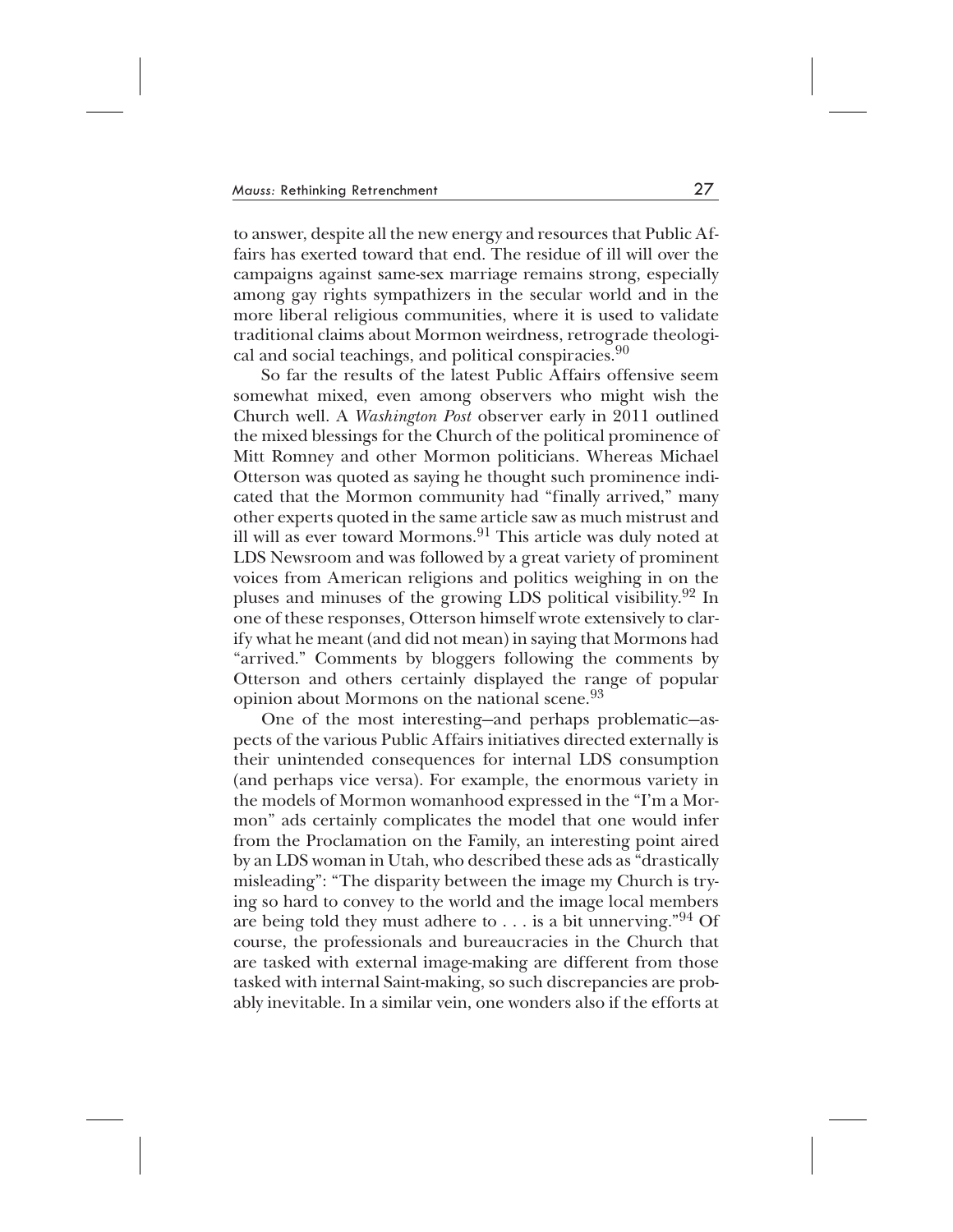Public Affairs to take relatively liberal positions (or at least less conservative ones) on external issues such as gay rights, illegal immigrants, and "green" construction policies, provide an exaggerated impression of diversity among the Saints on these issues while attempting to separate the Church itself from its common image as arch-conservative.<sup>95</sup>

What is apparent, however, from this presentation is the growing importance of LDS Public Affairs policies and spokespersons in a "course correction" intended to reshape the popular image of Mormons and their Church in such a way as to reduce the political and cultural tension with American society. This external course correction, however, is having its implications also for certain internal changes that promise to soften, or even partially roll back, a few prominent features of the earlier retrenchment policies regarding doctrine and scripture, women's roles, and the acceptance of homosexuals and scholars with "alternate voices." One wonders what additional course corrections are around the corner as the Church approaches its bicentennial, and what implications these might have for LDS members in other parts of the world.

#### **Notes**

1. My thinking here was informed also by theories about the "natural history" of new social movements, which I had used in my earlier work on the sociology of political "reform" movements. See, for example, my essay, "On Being Strangled by the Stars and Stripes: The New Left, the Old Left, and the Natural History of American Radical Movements," *Journal of Social Issues* 27, no. 1 (1971): 183–202; I was guest editor for this issue. See also my *Social Problems as Social Movements* (Philadelphia: Lippincott, 1975), chap. 2, esp. 57–71.

2.This idea, too, was derivative from earlier studies showing that commitment and growth in religious movements are importantly dependent on demands for strictness and sacrifice from the membership. See, e. g., Dean M. Kelley, *Why Conservative Churches Are Growing* (New York: Harper and Row, 1972); and Rosabeth Moss Kanter, *Commitment and Community: Communes and Utopias in Sociological Perspective* (Cambridge, Mass.: Harvard University Press, 1972). During the 1980s, Rodney Stark, in collaboration with William S. Bainbridge and other younger colleagues, elaborated such ideas into an entirely new paradigm for understanding the success of new religious movements (NRMs). See,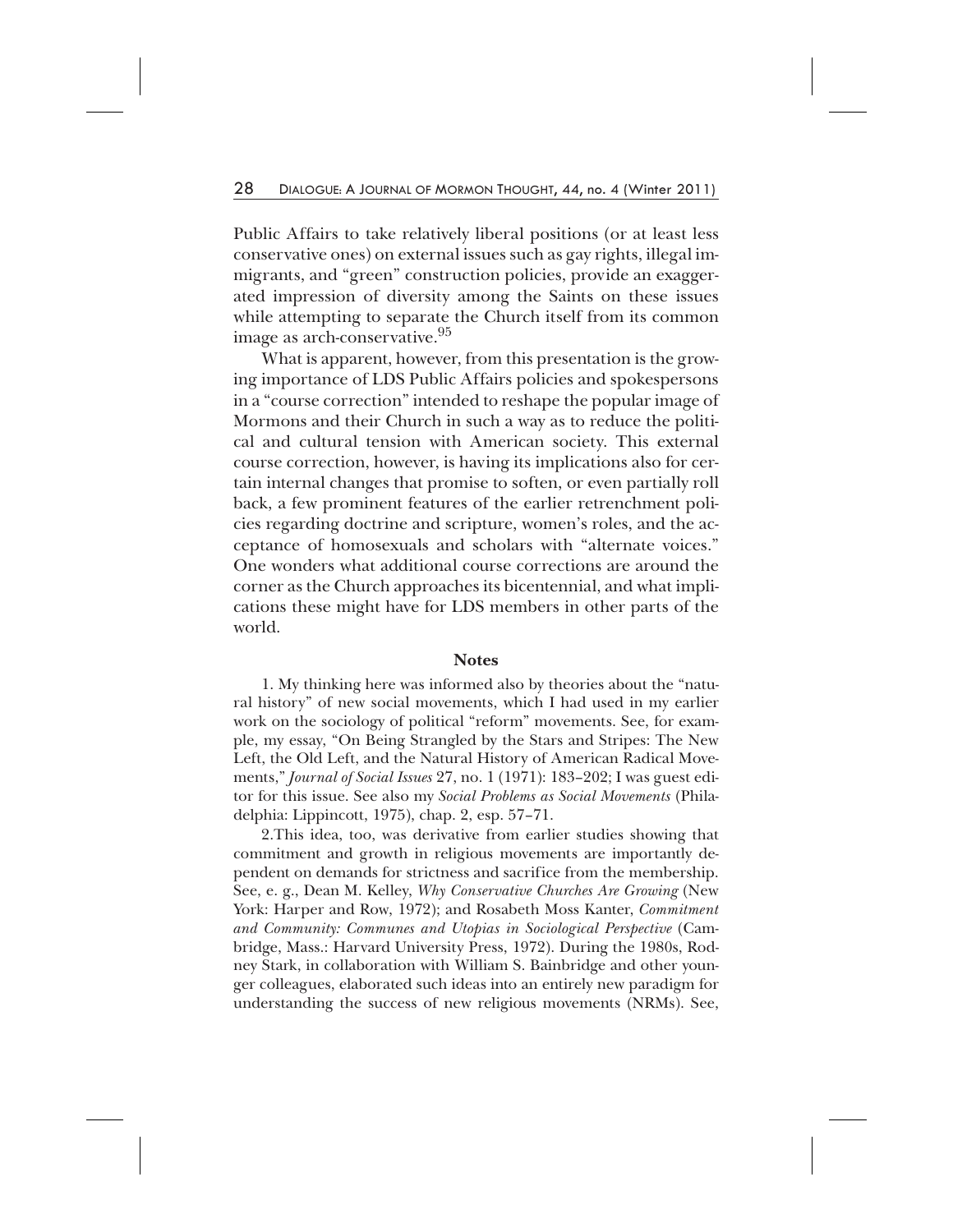e.g., Rodney Stark and William Sims Bainbridge, *The Future of Religion: Secularization, Revival, and Cult Formation* (Berkeley: University of California Press, 1985). Clearly my own work was influenced by this emerging paradigm, which is explained more fully by R. Stephen Warner, "Work in Progress toward a New Paradigm for the Sociological Study of Religion in the United States," *American Journal of Sociology* 98, no. 5 (March 1993): 1044–93.

3. I had first advanced this general framework and terminology in invited lectures under the auspices of the Charles Redd Center at Brigham Young University (1982) and the B. H. Roberts Society in Salt Lake City (1983), and then in the following published articles: "Assimilation and Ambivalence: The Mormon Reaction to Americanization," *Dialogue: A Journal of Mormon Thought* 22, no. 1 (Spring 1989): 20–67; "Church, Sect, and Scripture: The Protestant Bible and Mormon Sectarian Retrenchment" (with Philip L. Barlow), *Sociological Analysis* (now called *Sociology of Religion*) 52, no. 4 (1991): 397–414; and "The Mormon Struggle with Assimilation and Identity: Trends and Developments since Midcentury," *Dialogue: A Journal of Mormon Thought* 27, no. 1 (Spring 1994): 129–49.

4. A very similar argument was under development by Laurence R. Iannaccone from the discipline of economics. See, e.g., his "A Formal Model of Church and Sect," *American Journal of Sociology* 94 (Supplement): S241–68 (1988); "Sacrifice and Stigma: Reducing Free-Riding in Cults, Communes, and Other Collectives," *Journal of Political Economy* 100, no. 2 (1992): 271–92; and "Why Strict Churches Are Strong," *American Journal of Sociology* 99 (1994):1180–1211. Eventually sociologists Stark and colleagues, and Iannaccone from economics, merged their efforts to produce the above-mentioned "new paradigm," which has since come to be described (not entirely accurately) as "rational choice" theory applied to religion. This merger reached its zenith in Rodney Stark and Roger Finke, *Acts of Faith: Explaining the Human Side of Religion* (Berkeley: University of California Press, 2000).

5. See, for example, the review of O. Kendall White Jr., "Swimming Up the Mainstream," *Sunstone,* June 1996, 62–65.

6. Roger Terry, "Competing Values within the Restored Church: An Organizational Analysis," unpublished paper, 2010, 25–26, emphasis mine. Terry also quotes, to the same effect, Warner P. Woodworth, "Brave New Bureaucracy," *Dialogue: A Journal of Mormon Thought* 20, no. 3 (Fall 1987): 34.

7. Claudia L. Bushman, *Contemporary Mormonism: Latter-day Saints in Modern America* (Westport, Conn.: Praeger, 2006).

8. James E. Faust, "Continuous Revelation," *Ensign*, November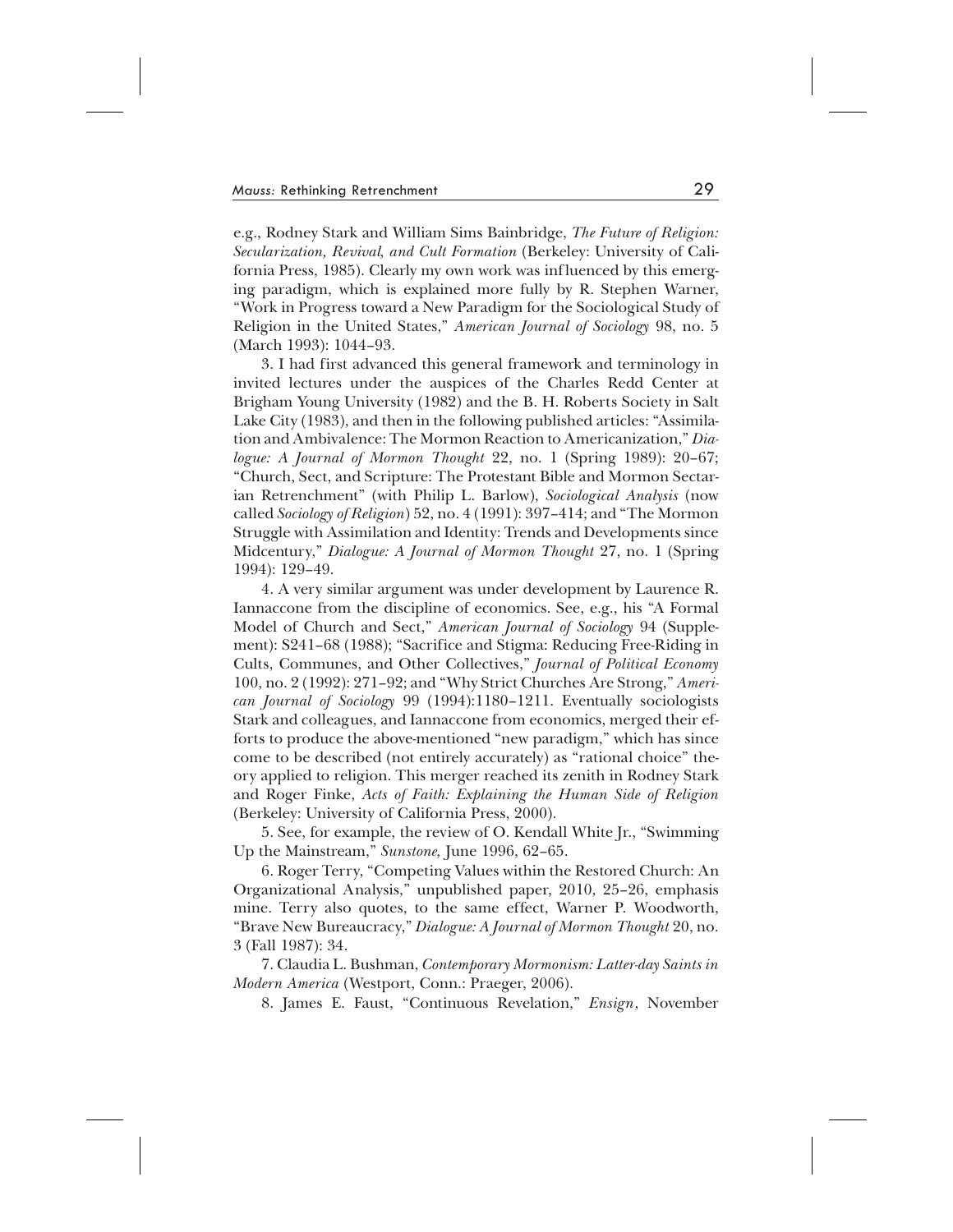1989, 8–11. In the 1994 general conference, President Hunter, on succeeding to the presidency of the Church, also alluded to the consultative process in decision-making, emphasizing, indeed, the requirement of unanimity in all matters of importance. Howard W. Hunter, "Exceeding Great and Precious Promises," *Ensign*, November 1994, 7–8.

9. Dallin H. Oaks, "Religious Values and Public Policy," *Ensign*, October 1992, 60.

10. "Approaching Mormon Doctrine," Newsroom, May 4, 2007: http://newsroom.lds.org/article/approaching-mormon-doctrine (accessed July 31, 2011).

11. Michael R. Ash, "Challenging Issues and Keeping the Faith, Part 10," column in *Mormon Times*, a section of the *Deseret News*, July 13, 2009, http://www.mormontimes.com/article/4534/Challenging-issues-andkeeping-the-faith-Part-10. The series ran up through Part 17 during a two-month period. In mid-2011, the *Mormon Times* site was relocated under the general *Deseret News* site, as explained at http://www. deseretnews.com/mormontimes/newsletter (accessed July 10, 2011).

12. Ezra Taft Benson, "Fourteen Fundamentals in Following the Prophet," *Liahona*, June 1981, 1–3 (published only in the *Liahona*, but not in the *Ensign*, as nearly as I have been able to determine); and Bruce R. McConkie, "The Seven Deadly Heresies," June 1, 1980, *BYU Speeches* (Provo, Utah: Brigham Young University, 1980).

13. I am attributing this revised introduction to McConkie on the basis of his central role in the entire process of producing the new editions of all four LDS standard works in 1979 and 1981. Carrie A. Moore, "Intro Change in Book of Mormon Spurs Discussion," *Deseret News*, November 9, 2007, http://www.deseretnews.com/article/695226049/ Intro-change-in-Book-of-Mormon-spurs-discussion.html (accessed June 29, 2011). For the significance of my allusion to FARMS, see http://en. wikipedia.org/wiki/Foundation\_for\_Ancient\_Research\_and\_Mormon\_ Studies (accessed June 29, 2011).

14. Peggy Fletcher Stack, "Church Removes Racial References in Book of Mormon Headings," *Salt Lake Tribune*, December 16, 2010, http://www.sltrib.com/sltrib/home/50882900-76/mormon-book-changeschurch. html.csp (accessed June 29, 2011).

15. Peggy Fletcher Stack, "Landmark 'Mormon Doctrine' Goes out of Print," *Salt Lake Tribune* May 21, 2010, Religion Section, p. 1.

16. The Lattin interview appeared in the April 13, 1997, issue of the *San Francisco Chronicle*, p. SC-3, and in the *Chronicle*'s online publication *SF Gate*, http://www.sfgate.com/cgi-bin/article.cgi?file=/c/a/1997/ 04/13/SC36289.DTL&type=printable (accessed March 31, 2011). I felt sure that I recalled a similar attempt by President Hinckley to finesse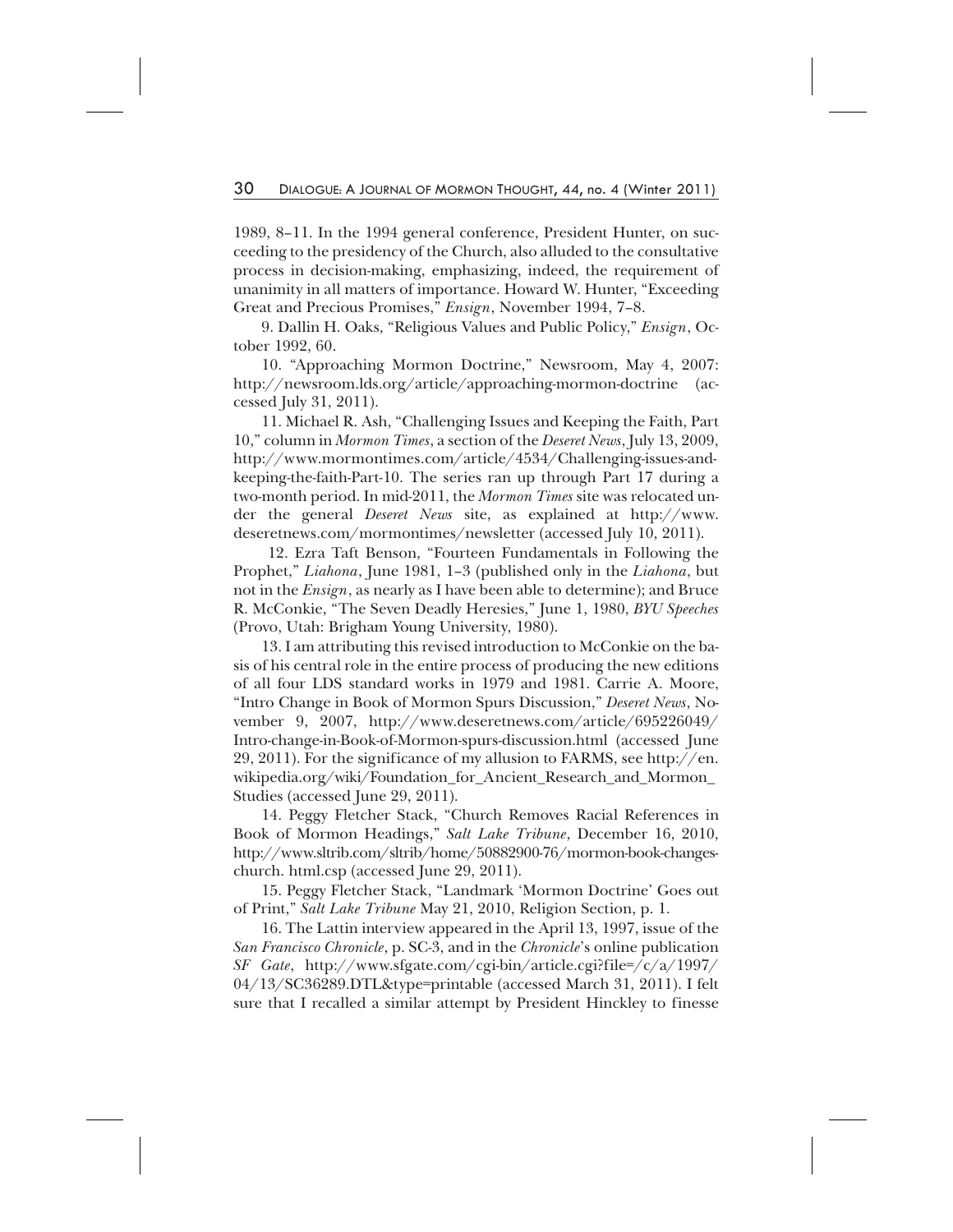such questions in his April 7, 1996, interview with Mike Wallace on CBS's *60 Minutes* program, but I couldn't find it in the 2008 reprise of that interview at http://www.cbsnews.com/stories/2008/01/31/ 60minutes/main3775068.shtml (accessed June 29, 2011). Perhaps I had yet another interview in mind.

17. The Van Biema interview appears in *Time*, August 4, 1997, 56, where President Hinckley first refers to people becoming gods as "an ideal," but eventually conceded that there is such a belief in the LDS Church. On the subject of whether God was once a man, the president again equivocated: "I don't know that we teach it. I don't know that we emphasize it. ...I understand the philosophical background behind it, but I don't know a lot about it, and I don't think others [do]."

18. Gordon B. Hinckley, "Drawing Nearer to the Lord," *Ensign*, November 1997, 4. Yet ironically, as recently as June 27, 2011, in an extensive LDS Newsroom article discussing the nature of God and man, the allusions to human divinization were so oblique as to be missed altogether by many LDS Church members, to say nothing of the "public press" whose characterizations concerned Hinckley. A section titled "Identity" reads: "We know ourselves by knowing God"; the discussion of the "divine attributes" instilled in God's children is based entirely on Romans 8:17, not on any LDS scriptures or literature. The passage there about our being "heirs" of God and "joint heirs with Christ" can and will, of course, be read in the figurative way that such passages have always been understood by the rest of Christianity—and even by Mormons not well informed on the more exotic teachings of Joseph Smith. See http:// newsroom.lds.org/article/permanent-things-toward-an-understandingof-mormons (accessed June 29, 2011).

19. I found it convenient to copy this list from *Green Oasis*, http:// www.blakeclan.org/jon/greenoasis/?s=gospel+principles+changes (accessed June 29, 2011). However, these and other changes between *Principles of the Gospel* and *Gospel Principles* are amply documented, chapter by chapter, in the website for the Mormon Religious Ministry, http:// mrm.org/gospel-principles (accessed June 29, 2011). The claims in these unofficial sources accord well with my own findings in perusing the new manual. I found myself resonating strongly with the anonymous commentator on *Green Oasis*, who summarized poignantly that he could see the reasons for such changes; but "at the same time, I'm sad to see the leaders of the LDS Church continue to distance themselves from some of the doctrines that I cherished most as a member of their faith. These doctrines gave me hope and made Mormonism interesting. Without them, Mormonism becomes just another shade of Protestantism (*yawn*)." I would add that the ironic result, intended or not, is to make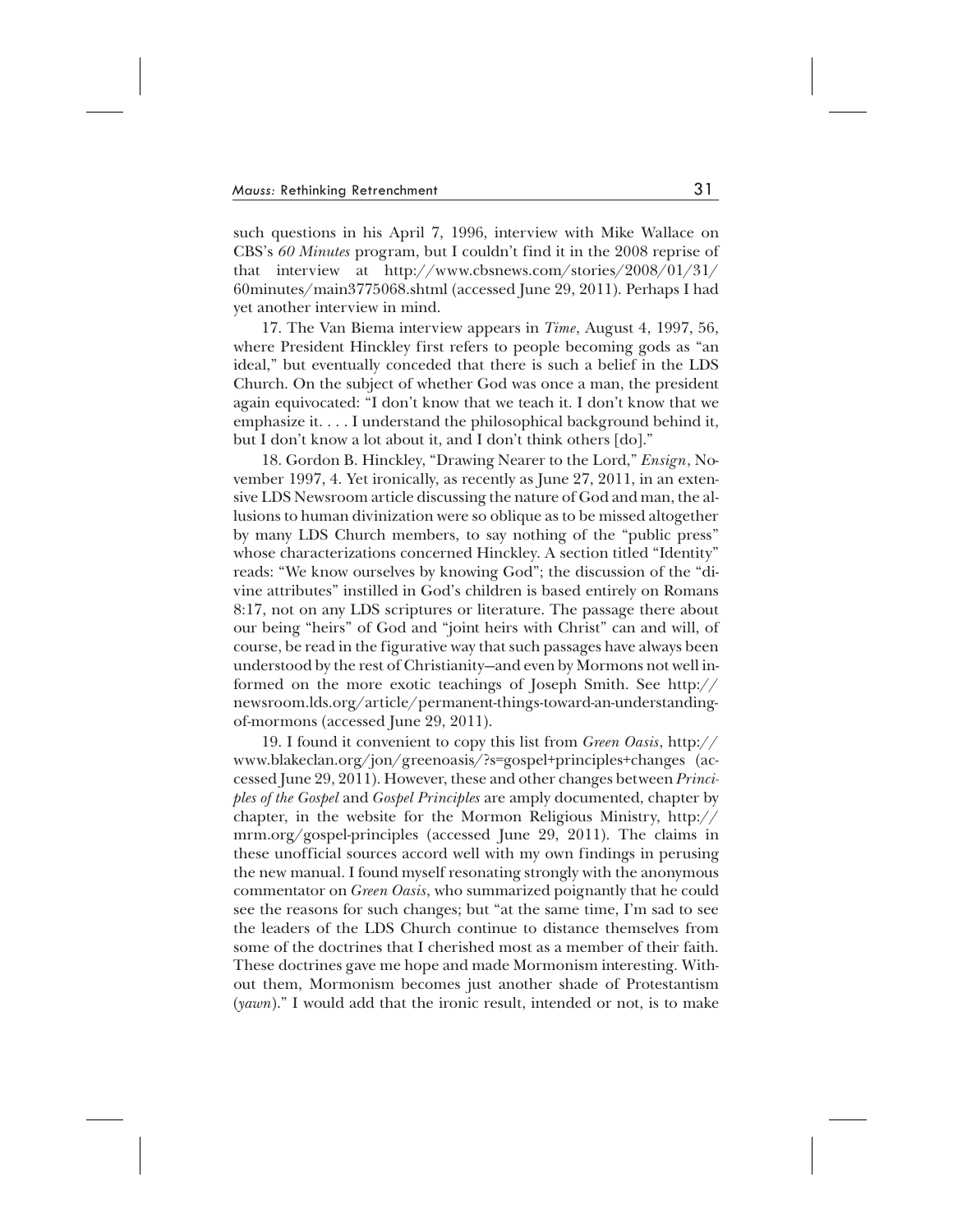Mormonism seem more convergent with Evangelical Protestantism closing somewhat the "wide divide," as it were. NOTE: Since I accessed this post originally, the site at the above URL reports that Green Oasis is "no longer being updated" (i.e., is defunct). However, the comment just quoted can still be accessed by going to "explore all of my past posts" and selecting "the-new-gospel-principles," dated August 11, 2009.

20. The de-McConkie-ization of this manual was given special attention on the website *Confetti Antiques & Books*, http://www. confettiantiques.com/book-reviews/gospel-principles-manual-changesbruce-r-mcconkie-is-removed/ (accessed June 29, 2011).

21. Laurence R. Iannaccone and Carrie Miles, "Dealing with Social Change: The Mormon Church's Response to Change in Women's Roles," *Social Forces* 68 (1990): 1231–50, esp. 1246.

22. Ezra Taft Benson, "To the Mothers in Zion," delivered at a Fireside for Parents at BYU, February 22, 1987, and widely disseminated as a pamphlet. Also available http://fc.byu.edu/jpages/ee/w\_etb87.htm (accessed June 29, 2011).

23. Quentin L. Cook, "LDS Women Are Incredible," *Ensign*, May 2011, http://lds.org/ensign/2011/05?lang=eng (accessed June 28, 2011).

24. Julie B. Beck, "Mothers Who Know," *Ensign*, November 2007, 76–78.

25. Andrea G. Radke-Moss, "Bickering over Beck: Mormon Women's Petition Resistance to Julie B. Beck's 'Mothers Who Know' Talk," paper presented at the annual conference of the Mormon History Association, Springfield, Illinois, Session 3C, May 29, 2009.

26. In this paragraph I am relying on the account of the Radke-Moss paper provided by Emily W. Jensen, "Blogging over Beck: Analysis of Reaction to 'Mothers Who Know,'" *Mormon Times*, May 27, 2009, http:// www.mormontimes.com/article/9209/Blogging-over-Beck-analysis-ofreaction-to-Mothers-Who-Know?s\_cid=search\_queue&utm\_source=search \_queue (accessed June 29, 2011). The full Jensen article appears at http://www.freerepublic.com/focus/f-religion/2258988/posts- (accessed August 1, 2011).

27. Seth Lewis, "Women Faculty No Longer a Rare Commodity," BYU *Universe* online, April 11, 2001, http://newsnet.byu.edu/story. cfm/30971 (accessed June 29, 2011).

28. Molly Farmer, "Working Mothers Not Alone in Feeling Judgment," *Mormon Times*, October 3, 2008, reporting on the session: "Women and Careers: Role Conflict throughout the Lifespan," a paper presented by Melissa Goates-Jones and Lisa Levitt, annual conference of the Association of Mormon Counselors and Psychologists, 2008, Salt Lake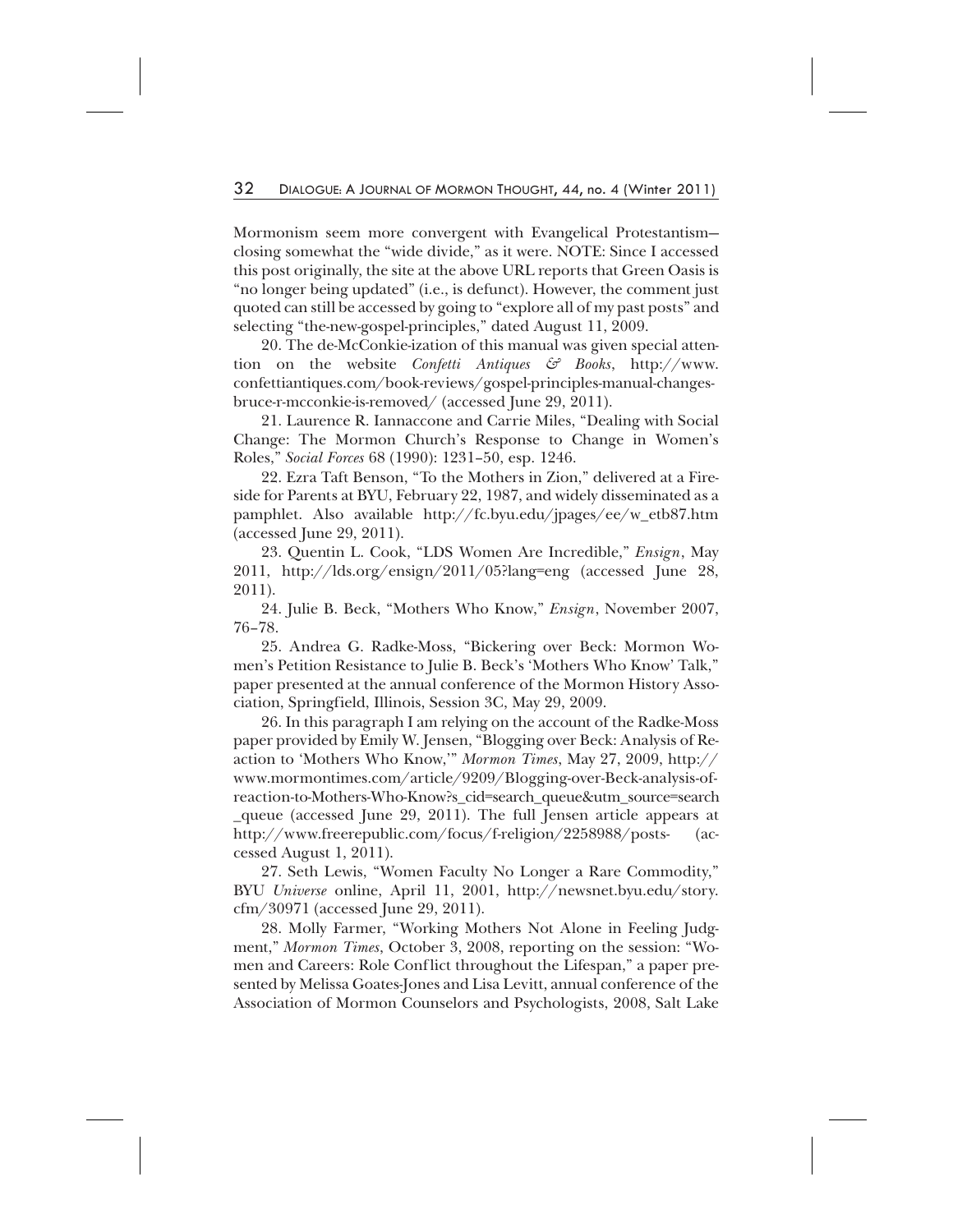City. See http://www.mormontimes.com/article/10612/Working-mothersnot-alone-in-feeling-judgment?s\_cid=search\_queue&utm\_source=search\_ queue. The announcement of the AMCAP meeting appears on its website, http://ldsamcap.ning.com/ (accessed June 29, 2011).

29. To find these vignettes, go to www.mormon.org, and navigate to "Our People," then "I'm a Mormon."

30. The 2010 LDS *Handbook of Instructions, Book 2: Administering the Church*, Sections 21.4.3, 21.4.4, and 21.4.7, http://lds.org/handbook/ handbook-2-administering-the-church?lang=eng (accessed June 29, 2011).

31. Non-Mormon journalist Eric Gorski, quoting a number of knowledgeable scholars, sees these developments as indicating a new visibility and voice for ordinary Mormon women. Gorski, "Mormon Women Emerging from Shadows," *Mormon Times*, January 30, 2008, *Deseret News* archives, http://www.deseretnews.com/article/705383405/Mormon-Women-Emerging-From-Shadows.html (accessed August 1, 2011).

32. Such an evolution in the contents of these conferences will be apparent from comparing the published proceedings across time. See http://mormonlit.byu.edu/lit\_work.php?w\_id=6608 (accessed June 29, 2011).

33. For Vice-President John Tanner's official announcement of the closing of the Women Research Institute, see http://news.byu.edu/ archive09-Oct-womens.aspx (accessed June 29, 2011). A skeptical and disappointed response by Keri Withington on Yahoo's Associated Content is at http://www.associatedcontent.com/article/2363642/brigham \_young\_university\_dissolves.html?cat=9 (accessed June 29, 2011).

34. Announcement through fliers distributed at the Mormon History Association annual meeting in 2010 and 2011 and also posted on its own website: http://www.ldswomenoffaith.org/ (accessed June 29, 2011). Authors have been told that the first book, an anthology of vignettes about women in the earliest years of the Church, will be published before the end of 2011.

35. Peggy Fletcher Stack, "Mormon Feminism: It's Back," *Salt Lake Tribune* (Lifestyle Section), August 13, 2010, http://www.sltrib.com/ sltrib/lifestyle/50080435-80/women-church-mormon-lds.html.csp?page =1 (accessed June 29, 2011).

36. A good indication of the range and variety of Mormon feminist expressions is the symposium built around an earlier article by Kathryn Soper, "As Sisters in Zion." See "Mormon Feminism: A Patheos Symposium," http://www.patheos.com/Resources/Additional-Resources/ Mormon-Feminism-A-Patheos-Symposium.html (accessed June 29, 2011). See also *W.A.V.E.* (Women Advocating for Voice and Equality), www.ldswave.org (accessed June 29, 2011), which is oriented toward ac-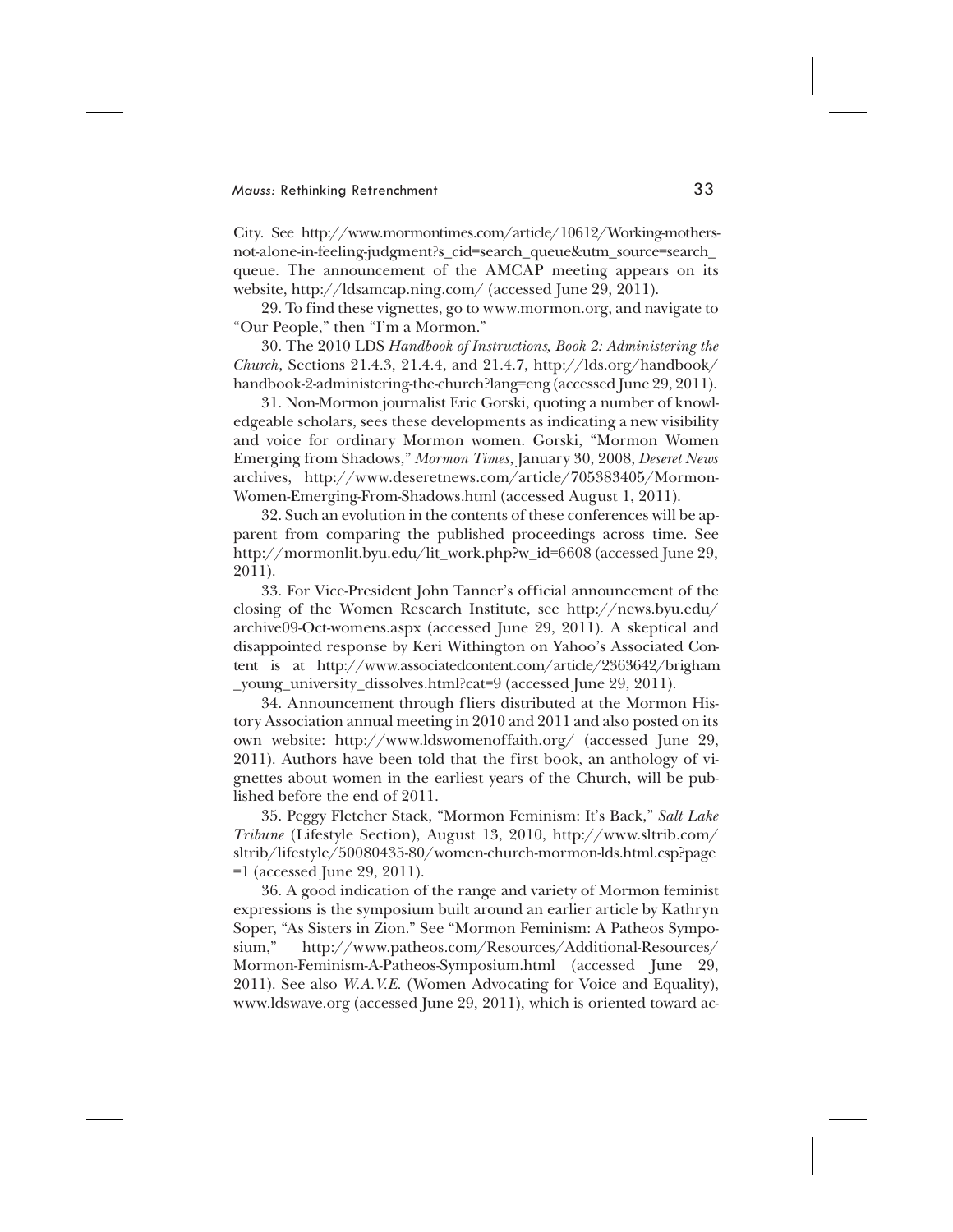tion as well as discussion. Some of these feminist sites, considered "mommy blogs," have apparently attracted considerable interest from non-Mormon women as well. See http://www.salon.com/life/feature /2011/01/15/feminist\_obsessed\_with\_mormon\_blogs/index.html (accessed June 29, 2011).

37. Tresa Edmunds, "The Next Generation of Mormon Feminism," August 9, 2010, *Patheos*, also uses "renaissance" to refer to the changed situation of Mormon women. http://www.patheos.com/Resources/ Additional-Resources/The-Next-Generation-of-Mormon-Feminism. html (accessed June 29, 2011). One of the reviewers for this article made the cogent point that the feminist blogging is "primarily, but not exclusively, an exercise of connection and understanding and self-assertion"; and even though some of the content is also "insightful and profound," it is instructive that "it's producing very little angst among Church leadership, which suggests a significant departure from the theology-based, idea-based Mormon feminism of the past."

38. David L. Paulson and Martin Pulido, "'A Mother There': A Survey of Historical Teachings about Mother in Heaven," *BYU Studies* 50, no. 1 (2010): 71–97. While I appreciated the research and discoveries in this article, I found the tone of it a bit disingenuous in places (e.g., 73–75, 85), where the authors leave the impression that the subject has never been considered off-limits by Church leaders. I suspect that certain LDS feminist authors of an earlier generation would strongly disagree with that facile dismissal of their experiences.

39. See Dallin H. Oaks, "Same-Gender Attraction," *Ensign*, October 1995, 7–11; an "interview" on LDS Newsroom, [no date] 2006, with Elders Dallin H. Oaks and Lance B. Wickman: "Same-Gender Attraction," http://newsroom.lds.org/official-statement/same-gender-attraction (accessed June 29, 2011); "Church Responds to Same-Sex Marriage Votes," Newsroom, November 5, 2008: http://newsroom.lds.org/article/ church-responds-to-same-sex-marriage-votes (accessed June 29, 2011); and "The Mormon Ethic of Civility," Newsroom, October 16, 2009: http:// newsroom.lds.org/article/the-mormon-ethic-of-civility (accessed June 29, 2011).

40. See, e.g., Ron Schow, Wayne Schow, and Marybeth Raynes, eds., *Peculiar People: Mormons and Same-Sex Orientation* (Salt Lake City: Signature Books, 1991); William S. Bradshaw, "Biology and Homosexuality," LDS Resources for Latter-day Saints Dealing with Homosexual Attraction," http://www.ldsresources.info/professionals/bradshaw.shtml (2007); and Fred Matis, Marilyn Matis, and Ty Mansfield, *In Quiet Desperation: Understanding the Challenge of Same-Gender Attraction* (Salt Lake City: Shadow Mountain, an imprint of Deseret Book, 2004).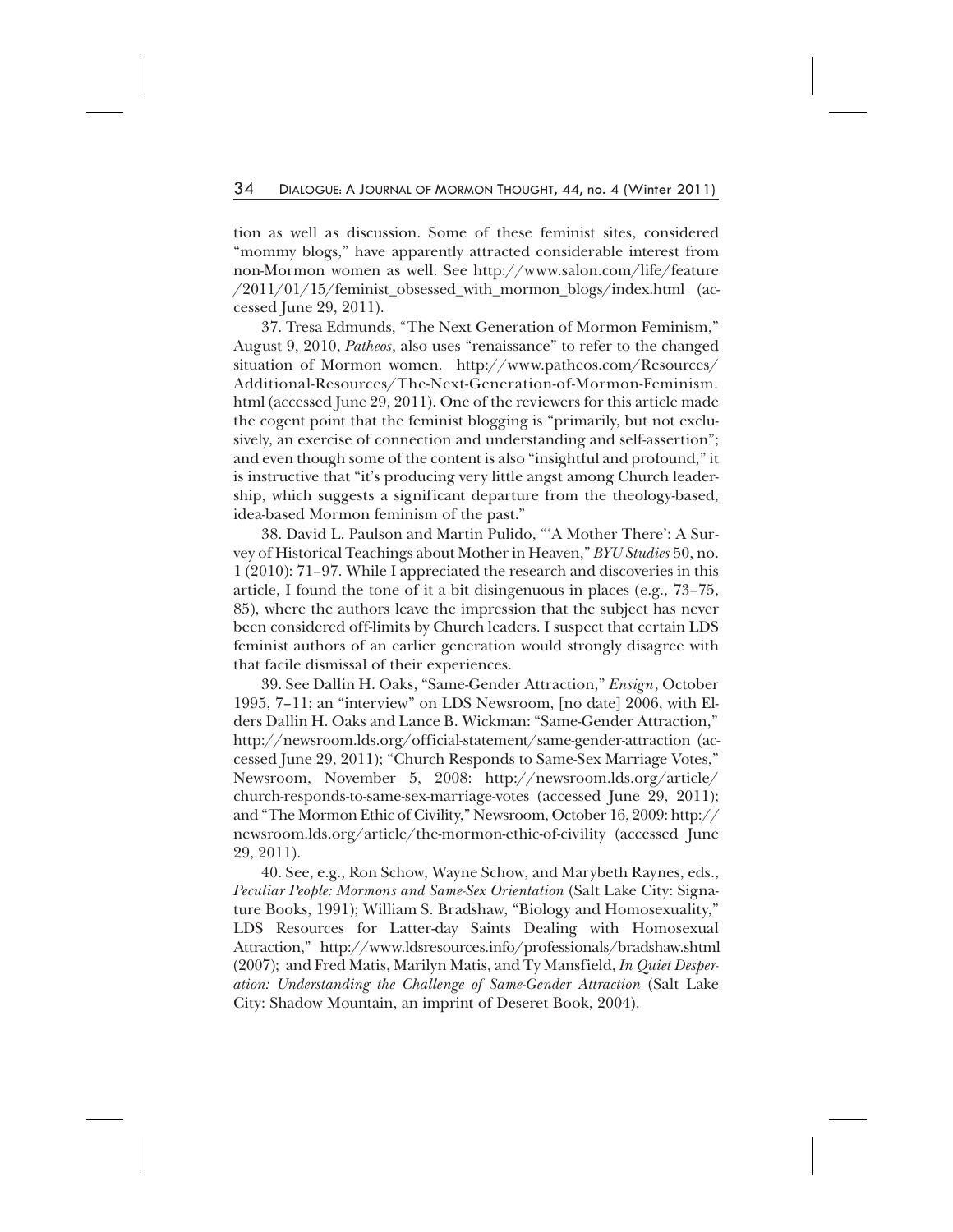41. "Church Supports Nondiscrimination Ordinances," Press Release, LDS Newsroom, November 10, 2009, http://newsroom. lds.org/article/church-supports-nondiscrimination-ordinances (accessed June 29, 2011); see also Rosemary Winters and Peggy Fletcher Stack, "LDS Apostle: LDS Gay-Right Measures Could Work for State," *Salt Lake Tribune*, November 11, 2009, http://www.sltrib.com/lds/ ci\_13766464 (accessed July 1, 2011).

42. Carol Lynn Pearson, "Elder Marlin K. Jensen Listens to Pain Caused by Prop. 8," Proclamation (online website maintained by Affirmation), September 17, 2010, http://blog.affirmation.org/2010 /09/elder-marlin-k-jensen-listens-to-pain-caused-by-prop-8/ (accessed June 29, 2011); also Holly Welker, "LDS Elder Marlin Jensen's Prop 8 'Apology': We Need Clarification," *Huffpost Religion*, September 27, 2010, http://www.huffingtonpost.com/holly-welker/elder-jensen-prop -8-apology\_b\_739609.html (accessed June 29, 2011); and Joanna Brooks, "Mormon Leader: 'I'm Sorry' for Hurtful Legacy of Prop 8," *Religion Dispatches* (*rd magazine*), September 28, 2010, http://www.religiondispatches. org/archive/sexandgender/3437/mormon\_leader%3A\_%E2%80%98i %E2%80%99m\_sorry%E2%80%99\_for\_hurtful\_legacy\_of\_prop.\_8/ (accessed June 29, 2011).

43. See the 2010 *Church Handbook of Instructions, Book 2: Administering the Church*, Section 21.4.6; also the LDS Newsroom Q&A on the distinction between "feelings and inclinations" on the one hand, and behavior, on the other, posted July 18, 2011, http://newsroom.lds.org/official-statement/same-gender-attraction (accessed June 29, 2011).

44. See the following articles by Peggy Fletcher Stack in the *Salt Lake Tribune* during October 2010: "Apostle: Same-Sex Attraction Can Change," October 3; "Mormons Divided on LDS Apostle's Speech on Gays," October 4; "Apostle's Speech on Gays Changed on LDS Website," October 8; and "High-Ranking LDS Leader Weighs In on Same-Sex Attraction," October 25.

45. "Church Responds to HRC Petition: Statement on Same-Sex Attraction," October 12, 2010, Press release, LDS Newsroom, http:// newsroom.lds.org/article/church-mormon-responds-to-human-rightscampaign-petition-same-sex-attraction (accessed June 29, 2011).

46. Holly Welker, "The LDS Church's Unequal Treatment of Gay and Feminist Activists," *Huffpost Religion*, January 10, 2011, http:// www.huffingtonpost.com/holly-welker/gay-activists-bear-their-\_b\_806542. html (accessed June 29, 2011).

47. Joanna Brooks, "Homosexual Thoughts and Feelings Not a Sin, Says New LDS Handbook," *rd Magazine*, November 11, 2010, http:// www.religiondispatches.org/disatches/joannabrooks/3720/homosexual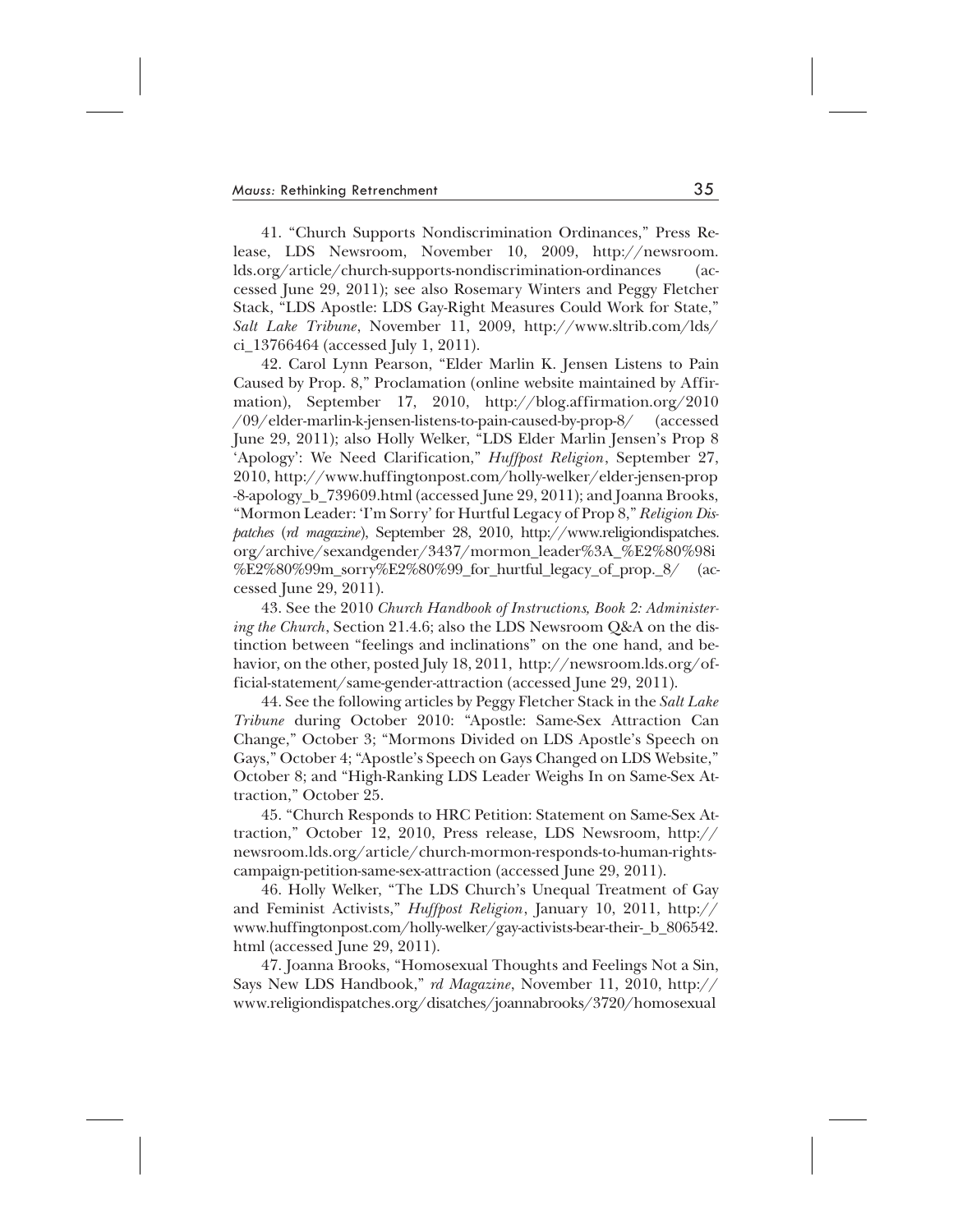\_thoughts\_and\_feelings\_not\_a\_sin%2C\_says\_new\_lds\_handbook (accessed June 29, 2011); compare John-Charles Duffy, "Are Mormons Changing Their Stance on Homosexuality? Actually the Church Has Dug Its Heels In Even Further," *rd Magazine*, December 22, 2010, http://www.religiondispatches.org/archive/sexandgender/3923/are \_mormons\_changing\_their\_stance\_on\_homosexuality/ (accessed June 29, 2011).

48. The twists and turns in the LDS struggle with homosexuality are ably analyzed by Alan Michael Williams, "Mormon and Queer at the Crossroads," *Dialogue: A Journal of Mormon Thought* 44, no. 1 (Spring 2011): 53–84.

49. Both Hunter and Hinckley had been supporters and protectors of Arrington's project in the face of strenuous opposition from other apostles, according to Leonard J. Arrington's autobiography, *Adventures of a Church Historian* (Urbana: University of Illinois Press, 1998), 74–91, 214–15.

50. The only exception to this general statement of which I am aware, and the only one to receive any public notice, was the case of Grant H. Palmer in late 2004, who had written *An Insider's View of Mormon Origins* (Salt Lake City: Signature Books, 2002). With the trappings of scholarship, this book was nevertheless, in effect, an exposé of serious inaccuracies in the official Church narrative of Mormonism's founding—inaccuracies, however, already well known to Mormon historians. Palmer was eventually disfellowshipped from the Church for his efforts. His case received considerable public attention because he had recently retired from decades of service in the Church Education System. Apparently the Strengthening Church Members Committee had provided a dossier on Palmer to his stake president. A brief news account of the Palmer case can be found in the archives of his publisher, Signature Books, December 12, 2004, citing an Associated Press account, http:// web.archive.org/web/20050306102953/www.signaturebooks.com/ news.htm (accessed June 29, 2011).

51. The authors are Margaret Blair Young, who teaches English at Brigham Young University, and Darius Aidan Gray, former president of the Genesis Branch, an auxiliary unit of the LDS Church founded originally in 1971 for black and mixed-race families and individuals who wish to attend as a supplement to worship services in their own home wards. The trilogy consists of *One More River to Cross* (2000); *Bound for Canaan* (2002); and *The Last Mile of the Way* (2003).

52. "Book Provides an Unflinching Look at Mountain Meadows Massacre," Press Release, LDS Newsroom, September 5, 2008, http:// newsroom.lds.org/article/book-provides-an-unflinching-look-at-moun-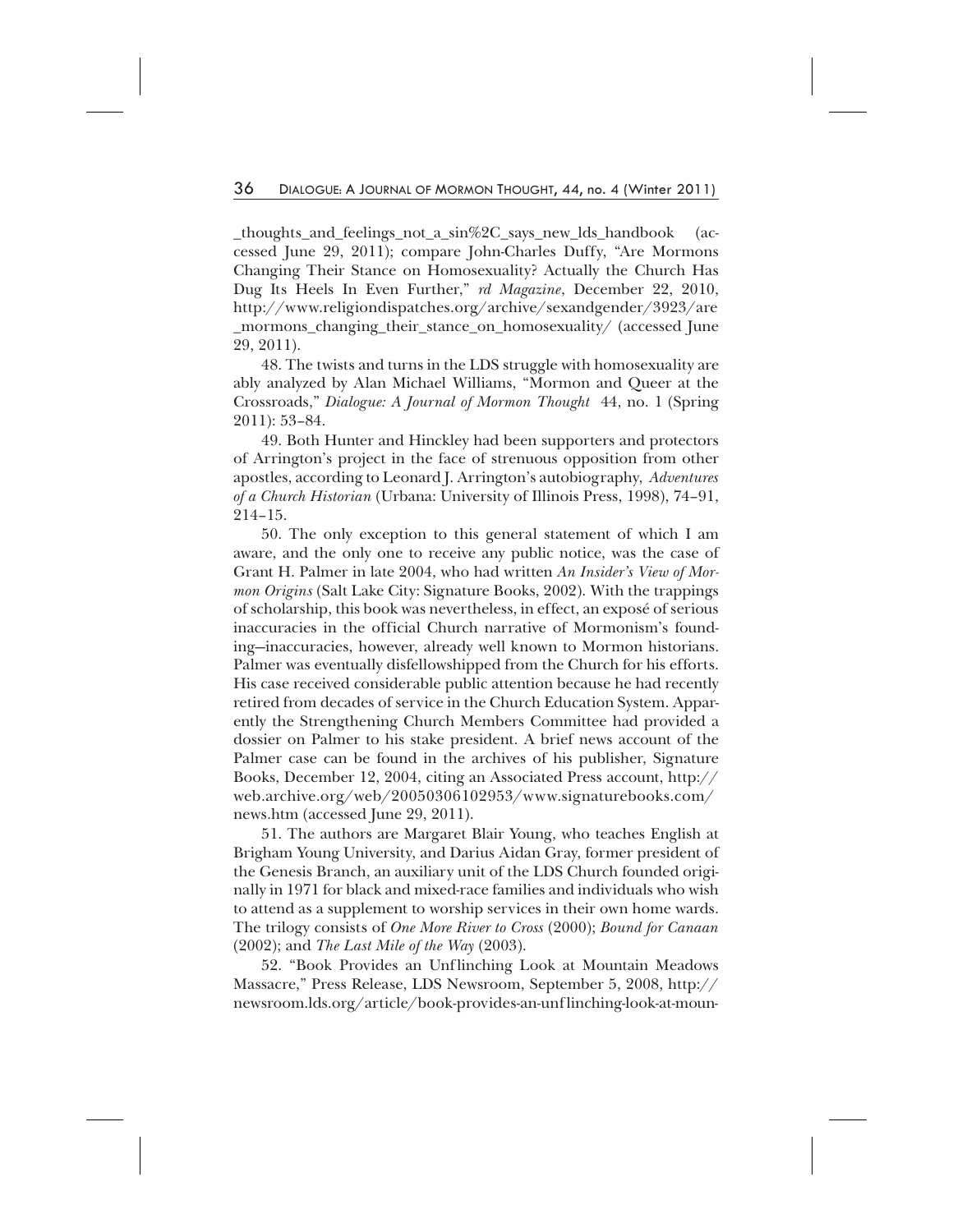tain-meadows-massacre (accessed June 29, 2011). The second volume, reporting the aftermath and legal trials of the massacre, has not yet appeared.

53. Bushman's was published by New York publisher Alfred Knopf; Prince's and Wright's by the University of Utah Press; and Kimball's by the Church's Deseret Book, which (again) necessitated special negotiations for author prerogatives, the resolution of which led to the inclusion of a DVD with the book, containing material omitted from the printed text, earlier biographies of both Spencer W. Kimball and his wife, Camilla Eyring Kimball, photographs, and other supplementary material.

54. Clearly the same candor and transparency can be expected in the publication of the new multi-volume series of the JOSEPH SMITH PAPERS, even though both the content and the publisher will ultimately be under Church control. See http://lds.org/churchhistory/content/0, 15757,4609-1-2335,00.html (accessed June 29, 2011).

55. D. Michael Quinn, "LDS Church Authority and New Plural Marriages, 1890–1904," *Dialogue: A Journal of Mormon Thought* 18, no. 1 (Spring 1985): 9–105. Quinn has put his troubled relationships with certain LDS General Authorities on the record in, for example, "The Rest Is History," *Sunstone* 18 (December 1995): 50–57; "150 Years of Truth and Consequences about Mormon History," *Sunstone* 15 (February 1992): 12–14, and his interview, in Philip Lindholm, ed., *Latter-day Dissent: At the Crossroads of Intellectual Inquiry and Ecclesiastical Authority* (Salt Lake City: Greg Kofford Books, 2011); reviewed in this issue.

56. "25–Year Retrospective Panel," Session 6-B, Mormon History Association annual conference, Springfield, Illinois, May 21–24, 2009.

57. See "'A Record Kept:' Constructing Collective Memory," Newsroom Commentary, LDS Newsroom, June 11, 2009, http://newsroom. lds.org/article/a-record-kept-constructing-collective-memory (accessed June 29, 2011). A year later, McKay Coppins, a *Mormon Times* columnist, responded to reading Bushman's *Rough Stone Rolling* with a strong plea against censorship in Mormon history. "McKay Coppins: The Case against Mormon Censorship," *Mormon Times*, September 24, 2010, http:// www.mormontimes.com/article/17337/McKay-Coppins-The-case-against-Mormon-censorship?s\_cid=queue\_title&utm\_source=dm\_title (accessed June 29, 2011).

58. "MHA Launches Endowment Campaign," *MHA Newsletter* 42, no. 3 (July 2007): 1. The LDS Foundation is an agency of the Church under the Presiding Bishopric's jurisdiction.

59. See, for example, press releases from the LDS Newsroom in 2006 and 2007 on the Howard W. Hunter Chair at Claremont Graduate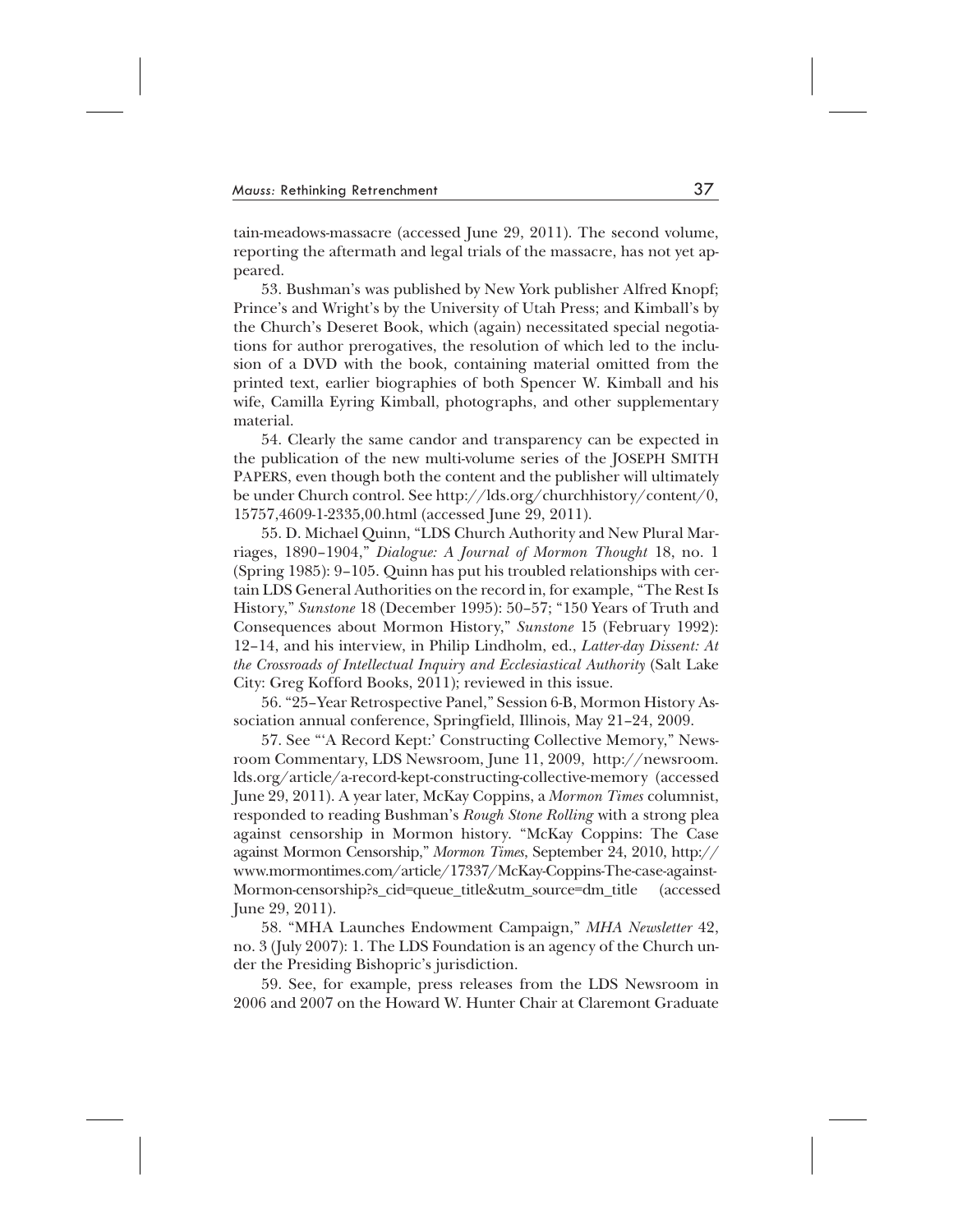University and the fuller 2008 treatment of Mormon studies in academia more generally. See http://newsroom.lds.org/article/chair-for-mormonstudies-planned-at-claremont (accessed June 29, 2011); http://newsroom.lds.org/article/mormon-studies-and-the-value-of-education; and http://newsroom.lds.org/article/academic-interest-in-mormonism-rises (accessed June 29, 2011).

60. The program appears on http://lds.org/library/display/0, 4945,510-1-3067-1,00.html (accessed June 29, 2011). The proceedings of this conference were edited by John W. Welch and published by the Neal A. Maxwell Institute for Religious Scholarship at BYU and are available through Deseret Book, http://deseretbook.com/Worlds-Joseph-Smith-John-W-Welch/i/4962212 (accessed July 3, 2011).

61. "Mainstreaming and Marginalization of Religious Movements," http://www.cesnur.org/2009/slc\_cyberpro.htm (accessed June 29, 2011).

62. "Mormon Engagement with the World's Religions: Perspectives and Possibilities with the Abrahamic Traditions," University of Southern California, June 11–12, 2010, http://fidweb.org/projects/fid-events/ 2010/mormonism-and-world-religions. This site had been taken down as of June 29, 2011. Elder Porter's speech, however, can be found at http://www.youtube.com/watch?v=DCso4wm3aZI (accessed June 29, 2011).

63. "Church Represented at World Religions Conference in Kazakhstan," Press Release, LDS Newsroom, July 22, 2009, http://newsroom. lds.org/article/church-represented-at-world-religions-conference-inkazakhstan (accessed June 29, 2011).

64. Quentin L. Cook, "Partnering with our Friends from Other Faiths," contribution to a *Patheos* discussion on "The Future of Mormonism," http://www.patheos.com/Topics/Future-of-World-Religions/ Mormonism.html (accessed June 29, 2011).

65. See the explanation appended to my contributor's note. The papers at this event have not been published as of August 10, 2011, but the four young organizers of the Bushman symposium are expecting to co-edit and publish the papers as a *festschrift* some time in 2012.

66. Mauss, *Angel and Beehive*, 170–71.

67. Even though I was present for Bushman's remarks, I am relying for these quotations on Peggy Fletcher Stack, "In This Mormon Moment, LDS Church History Blooms," *Salt Lake Tribune*, June 27, 2011, http:// www.sltrib.com/sltrib/home2/52076094-183/church-mormon-historylds.html.csp?page=1 (accessed June 29, 2011).

68. Ryan T. Cragun and Michael Nielsen, "Fighting Over 'Mormon': Media Coverage of the FLDS and LDS Churches," *Dialogue: A Journal of*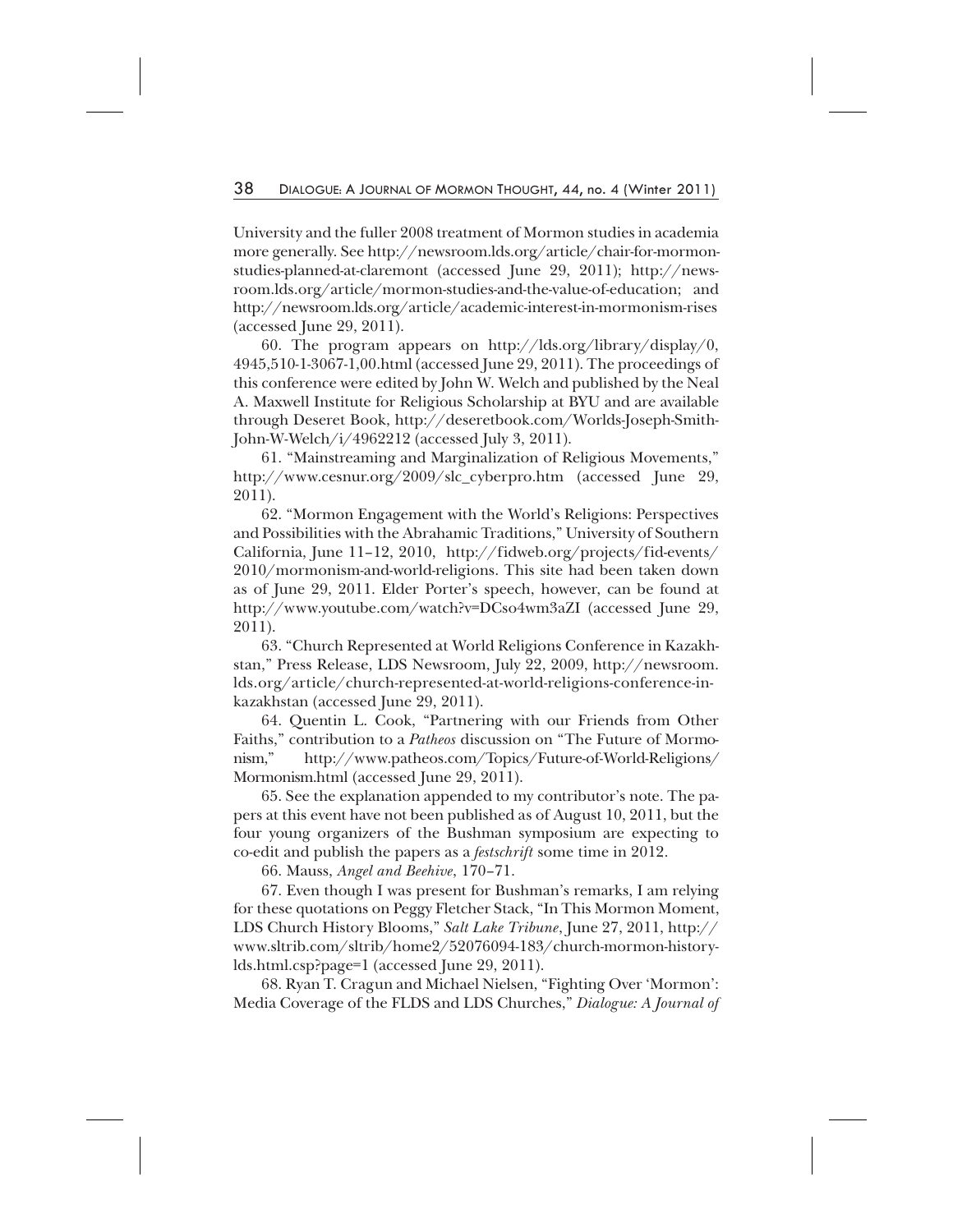*Mormon Thought* 42, no. 1 (Spring 2009): 65–104, perceptively argue that such changes in the LDS Church are an effort to achieve and maintain *legitimacy* in the national culture, rather than assimilation *per se*. They illustrate their conceptualization by reviewing the struggle of the Church to control the use of its traditional names (and therefore its "brand").

69. For this important insight, expressed in somewhat different ways, see Ryan T. Cragun, "Moving Targets: Mormon Retrenchment toward the 'New Mainstream,'" Society for the Scientific Study of Religion, annual conference, October, 2008, Louisville, Kentucky. All this is very theoretical, of course, and does not deal with the hard empirical question of how we might measure degrees of assimilation or retrenchment.

70. The most thorough and recent work on these events is Martha Sonntag Bradley, *Pedestals and Podiums: Utah Women, Religious Authority, and Equal Rights* (Salt Lake City: Signature Books, 2005).

71. Strictly speaking, Otterson was made head of LDS Media Relations in 1997 and managing director of the Public Affairs Department only in 2008, thereby becoming the Church's official spokesman.

72. Ups and downs in the Mormon public image have been traced in some detail by Jan Shipps, "Surveying the Mormon Image since 1960," *Sunstone*, April 2001, 58–72.

73. See the extensive description of this new posture on the official LDS Newsroom site: "The Diverse Voices of Mormonism," a Newsroom Commentary, September 28, 2010, http://beta-newsroom.lds.org/article/the-diverse-voices-of-mormonism (accessed June 29, 2011).

74. Michael Otterson, "The Mormon Church and the Media's 'Cult' Box," a post on Sally Quinn's "On Faith" site: http://www. washingtonpost.com/blogs/on-faith/post/the-mormon-church-and-themedias-cult-box/2011/07/19/gIQAZgj9NI\_blog.html (accessed June 29, 2011).

75. For examples of official early LDS reactions to the musical, see http://newsroom.lds.org/article/church-statement-regarding-the-bookof-mormon-broadway-musical; and http://newsroom.lds.org/article/ on-faith-blog-why-i-wont-be-seeing-the-book-of-mormon-musical. For the LDS PR blitz in New York City, see http://www.abc4.com/content/ news/top\_stories/story/Mormons-blitz-Times-Square/TOVoDE5TFEC pGrBUArY6uw.cspx?rss=20 and http://abcnews.go.com/Business/ mormon-nyc-ad-campaign-savvy-branding/story?id=13888304 (all accessed June 29, 2011).

76. Apostle M. Russell Ballard, who oversaw the Public Affairs Department until February 2011, is himself a great advocate of individual member initiatives in engaging the internet in conversations about their religion. See his "Sharing the Gospel Using the Internet," *Ensign*, July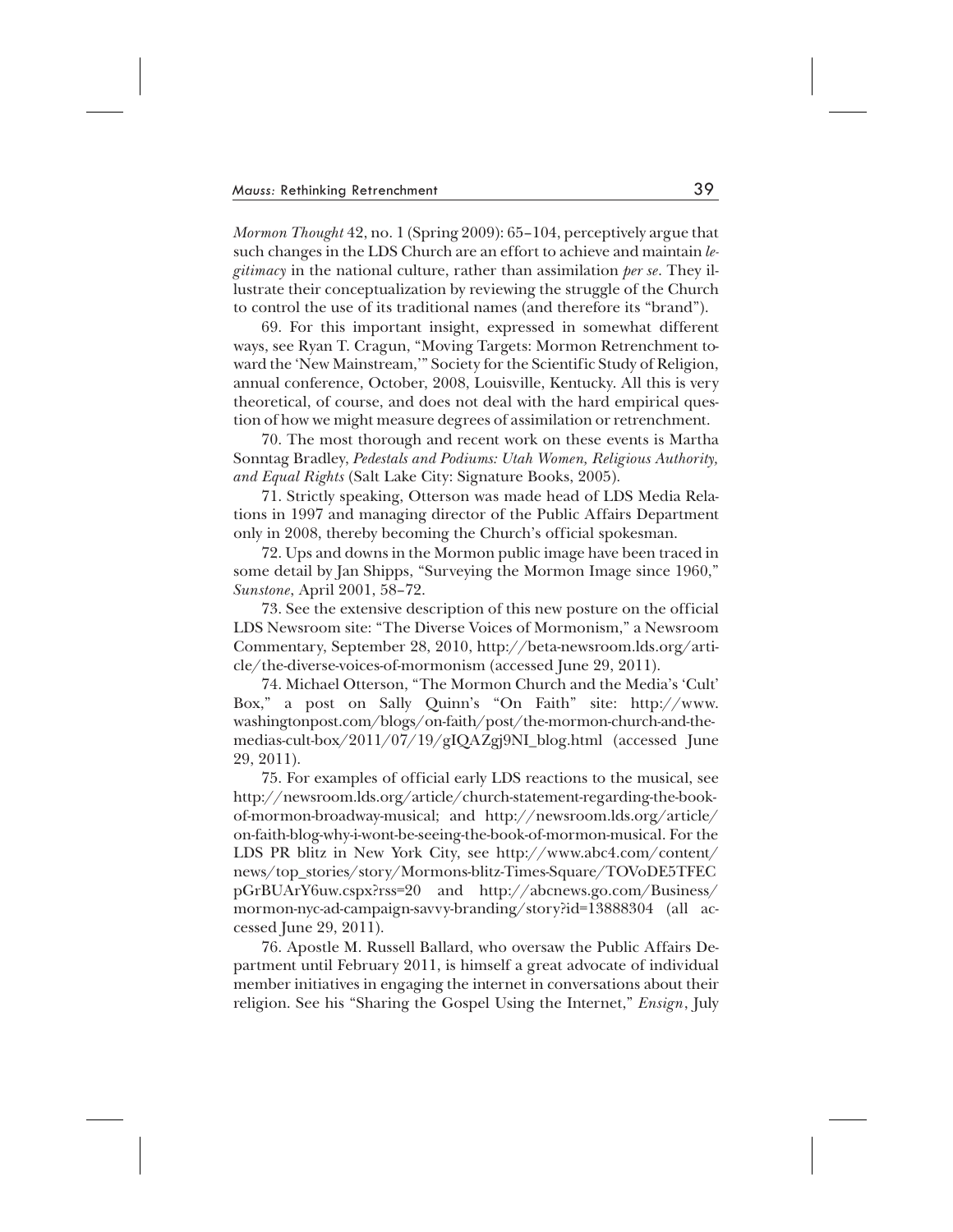2008, http://lds.org/ensign/2008/07/sharing-the-gospel-using-theinternet?lang=eng (accessed June 29, 2011). Since February 2011, Elders Tom Perry and Quentin Cook have been the apostles overseeing Public Affairs.

77. In contrast to Elder Dallin H. Oaks's warning Church members away from "alternate voices" two decades ago (Oaks, "Alternate Voices," *Ensign*, May 1989, 27–30), Michael Otterson expressed the new official position when he declared: "Do we cringe when we see unofficial voices? Absolutely not. Do we recognize that we have to do better and better to make our voice heard and be recognized as a valuable resource? Yes." www.bycommonconsent.com/2009/06/09/interview-with-michael-otterson (accessed June 29, 2011).

78. Ballard, "Sharing the Gospel Using the Internet."

79. "Mormonism and Politics: Are They Compatible," May 14, 2007, http://pewforum.org/Politics-and-Elections/Mormonism-and-Politics-Are-They-Compatible.aspx (accessed June 29, 2011).

80. Otterson's posts in the *Washington Post* are archived at http:// onfaith.washingtonpost.com/onfaith/panelists/michael\_otterson/ (accessed June 29, 2011).

81. Michael Otterson, interviewed June 9, 2009, on By Common Consent, www.bycommonconsent.com/2009/06/09/interview-withmichael-otterson (accessed June 29, 2011).

82. Cook, "Partnering with Our Friends from Other Faiths."

83. http://timesandseasons.org/index.php/2008/11/12-questionsfor-the-lds-newsroom-part-two (accessed June 29, 2011).

84. See reports on http://publicaffairs.lds.org/pa/eng/ (accessed June 29, 2011).

85. Emily W. Jensen, "Today on the Bloggernacle," *Mormon Times,* December 7, 2009, http://www.mormontimes.com/article/6706/Today -in-the-Bloggernacle?s\_cid=search\_queue&utm\_source=search\_queue (accessed June 29, 2011).

86. See, for example, http://www.mormonshare.com/forum/thenew-four-fold-mission-of-the-church; http://mormonlife.com/story/1245 -is-the-churchs-threefold-mission-becoming-fourfold; and http://www. lds.net/forums/lds-gospel-discussion/28516-another-mission-church.html (accessed June 29, 2011).

87. See, for example, Peggy Fletcher Stack, "Now Everyone Can View LDS Church Stances on Social Issues," *Salt Lake Tribune* (Lifestyle Section), November 19, 2010, recapitulated in http://www. huffingtonpost. com/2010/11/30/official-mormon-handbook-\_n\_789361.html (accessed June 29, 2011). Volume 1, reserved for General Authorities, bishoprics, and stake, mission, and temple presidencies, is not publicly available.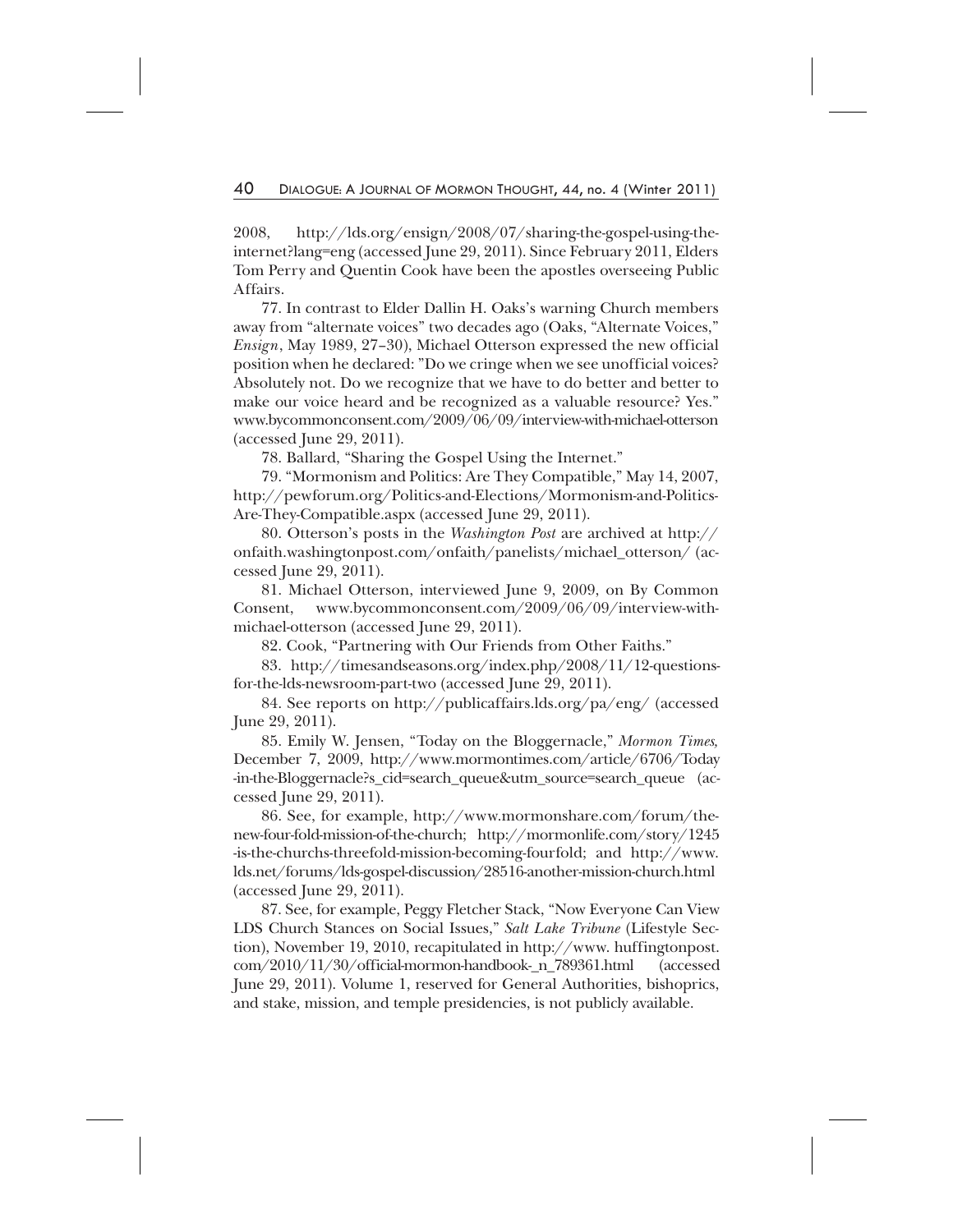88. See, e.g., Craig L. Bloomberg and Stephen E. Robinson, *How Wide the Divide? A Mormon and an Evangelical in Conversation* (Downers Grove, Ill.: InterVarsity Press, 1997); and an extensive review by several LDS scholars at http://maxwellinstitute.byu.edu/publications/review/ ?vol=11&num=2&id=318 (accessed June 29, 2011).

89. See, e.g., http://newsroom.lds.org/article/historic-speech-at-byu -by-catholic-cardinal-historic-speech-given-at-brigham-young-university; http:/ /worldmuslimcongress.blogspot.com/2008/04/mormons-muslims.html; http ://www.mormontimes.com/search?l=10&q=interfaith+muslim&submit=; http://www.latimes.com/news/local/la-me-morlims2apr02,1,2488142. story?page=2 http://www.jewishjournal.com/jews\_and\_mormons/; http: //www.thecrimson.com/article/2011/4/14/church-interfaith-mormonjews/ (all accessed June 29, 2011).

90. However, there is reason to believe that the Church's role in the Proposition 8 campaign was widely appreciated among the more conservative faith communities. See, e.g., http://www.mormontimes.com/article /11462/NY-Times-ad-denounces-violence-against-LDS?s\_cid=search\_queue &utm\_source=search\_queue (accessed June 29, 2011).

91. Sandhya Somashekhar, "High-Profile Mormons in Media, Politics, Advance Understanding of Church," *Washington Post* (On Faith section), February 7, 2011, http://www.washingtonpost.com/wp-dyn/ content/article/2011/02/07/AR2011020705607.html?hpid=moreheadlines (accessed June 29, 2011).

92. Scott Taylor, "Mormons & Media: Revisiting 'Mormonism's Moment'?" *Washington Post*, February 15, 2011, (On Faith section), http:// www.mormontimes.com/article/19746/Mormons—Media-Revisiting-Mormonisms-moment and http://newsroom.lds.org/article/thechurch-and-politics (both accessed June 29, 2011).

93. See http://onfaith.washingtonpost.com/onfaith/panelists/michael \_otterson/2011/02/mormons\_speak\_for\_the\_faith.html (accessed June 29, 2011).

94. Doree Ashcraft, "Life Portrayed in Mormon Ads Not Consistent with Reality," *Salt Lake Tribune*, April 9, 2011 (Opinion section), http://www.sltrib.com/sltrib/opinion/51357520-82/mormon-ads-hairless.html.csp (accessed June 29, 2011).

95. On the gay rights issue, see Otterson's statement before the Salt Lake City Council. On the immigration issue: "Mormon Church Supports Principles of Utah Compact on Immigration," *Deseret News*, November 11, 2010, http://www.deseretnews.com/article/700080772/ Mormon-Church-supports-principles-of-Utah-Compact-on-immigration. html; and "N. Y. Times praises Utah Compact," *Deseret News*, December 6, 2010, http://www.deseretnews.com/article/700089118/NY-Times-